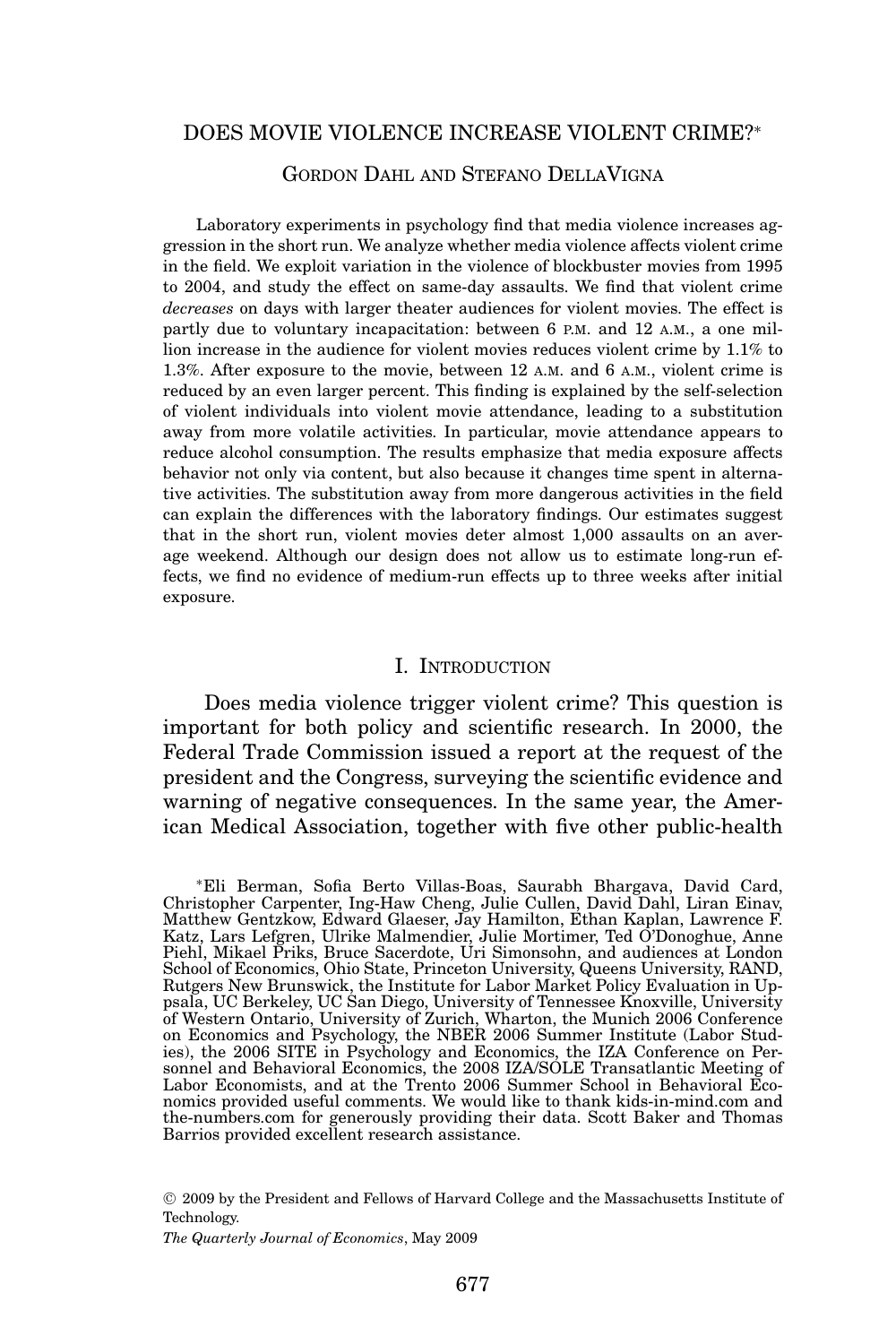organizations, issued a joint statement on the risks of exposure to media violence (American Academy of Pediatrics et al. 2000).

The evidence cited in these reports, surveyed by Anderson and Buschman (2001) and Anderson et al. (2003), however, does not establish a causal link between media violence and violent crime. The experimental literature exposes subjects in the laboratory (typically children or college students) to short, violent video clips. These experiments find a sharp increase in aggressive behavior immediately after the media exposure, compared to a control group exposed to nonviolent clips. This literature provides causal evidence on the short-run impact of media violence on aggressiveness, but not whether this translates into higher levels of violent crime in the field. A second literature (e.g., Johnson et al. [2002]) shows that survey respondents who watch more violent media are substantially more likely to be involved in self-reported violence and crime. This second type of evidence, although indeed linking media violence and crime, has the standard problems of endogeneity and reverse causation.

In this paper, we provide causal evidence on the short-run effect of media violence on violent crime. We exploit the natural experiment induced by time-series variation in the violence of movies shown in the theater. As in the psychology experiments, we estimate the short-run effect of exposure to violence, but unlike in the experiments, the outcome variable is violent crime rather than aggressiveness. Importantly, the laboratory and field setups also differ due to self-selection and the context of violent media exposure.

Using a violence rating system from kids-in-mind.com and daily revenue data, we generate a daily measure of national-level box-office audience for strongly violent (e.g., *Hannibal*), mildly violent (e.g., *Spider-Man*), and nonviolent movies (e.g., *Runaway Bride*). Because blockbuster movies differ significantly in violence rating, and movie sales are concentrated in the initial weekends after release, there is substantial variation in exposure to movie violence over time. The audience for strongly violent and mildly violent movies, respectively, is as high as 12 million and 25 million people on some weekends, and is close to 0 on others (see Figures Ia and Ib). We use crime data from the National Incident Based Reporting System (NIBRS) and measure violent crime on a given day as the sum of reported assaults (simple or aggravated) and intimidation.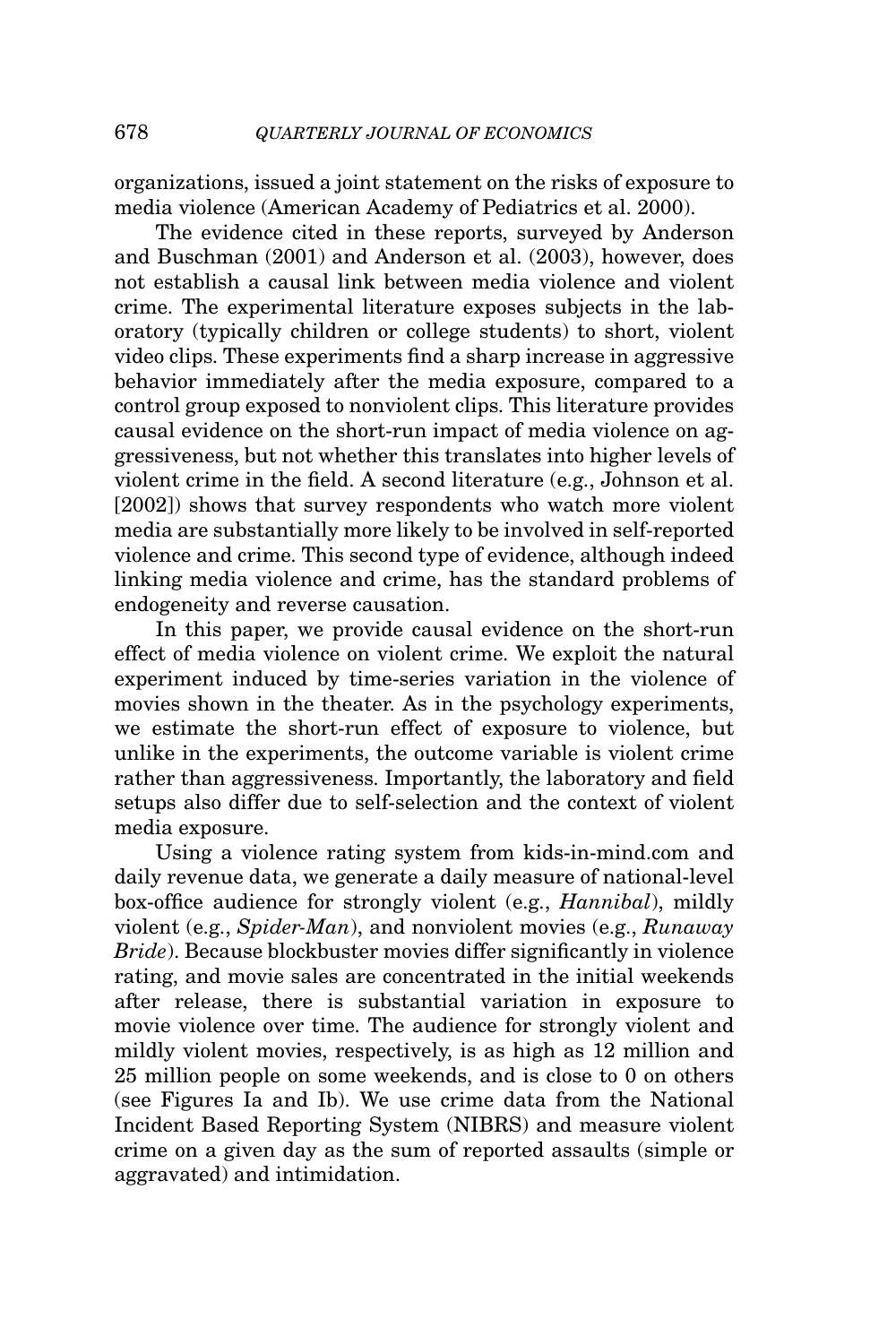

FIGURE Ia Weekend Theater Audience of Strongly Violent Movies



FIGURE Ib

Weekend Theater Audience of Mildly Violent Movies

Plot of weekend (Friday through Sunday) box-office audience in millions of people for movies rated as strongly violent and mildly violent. The ten weekends with the highest audience for strongly violent (mildly violent) movies are labeled. Movies are rated as strongly violent (mildly violent) if they have a kids-in-mind.com rating 8–10 (5–7). The audience data are from box-office sales (from the-numbers.com) deflated by the average price of a ticket.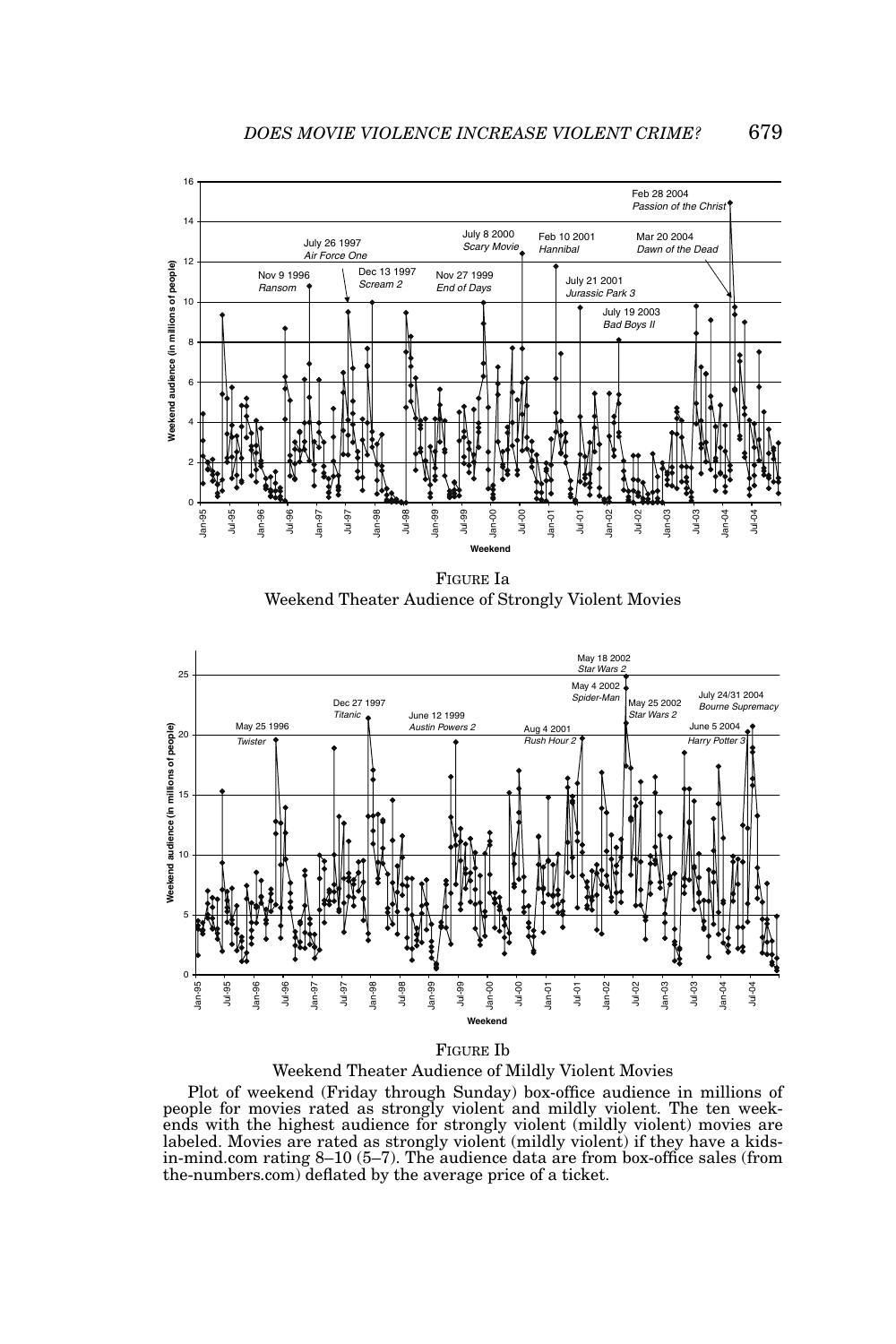

FIGURE Ic

Log Assaults and the Top Ten Violent Movies (Controlling for Seasonality) Plot of average (Friday through Sunday) residuals of weekend log assaults after controlling for seasonality, holidays, and weather controls (see text for list of all the controls). The assault data are from NIBRS. The figures highlight the ten weekends with the largest strongly violent movie audience (see Figure I(a)) and the ten weekends with the largest mildly violent movie audience (see Figure I(b)).

We find that, on days with a high audience for violent movies, violent crime is lower, even after controlling flexibly for seasonality. To rule out unobserved factors that contemporaneously increase movie attendance and decrease violence, such as rainy weather, we use two strategies. First, we add controls for weather and days with high TV viewership. Second, we instrument for movie audience using the predicted movie audience based on the following weekend's audience. This instrumental variable strategy exploits the predictability of the weekly decrease in attendance. Adding in controls and instrumenting, the correlation between movie violence and violent crime becomes more negative and remains statistically significant.

The estimated effect of exposure to violent movies is small in the morning or afternoon hours (6 A.M.–6 P.M.), when movie attendance is minimal. In the evening hours (6 P.M.–12 A.M.), instead, we detect a significant negative effect on crime. For each million people watching a strongly or mildly violent movie, respectively, violent crimes decrease by 1.3% and 1.1%. The effect is smaller and statistically insignificant for nonviolent movies. In the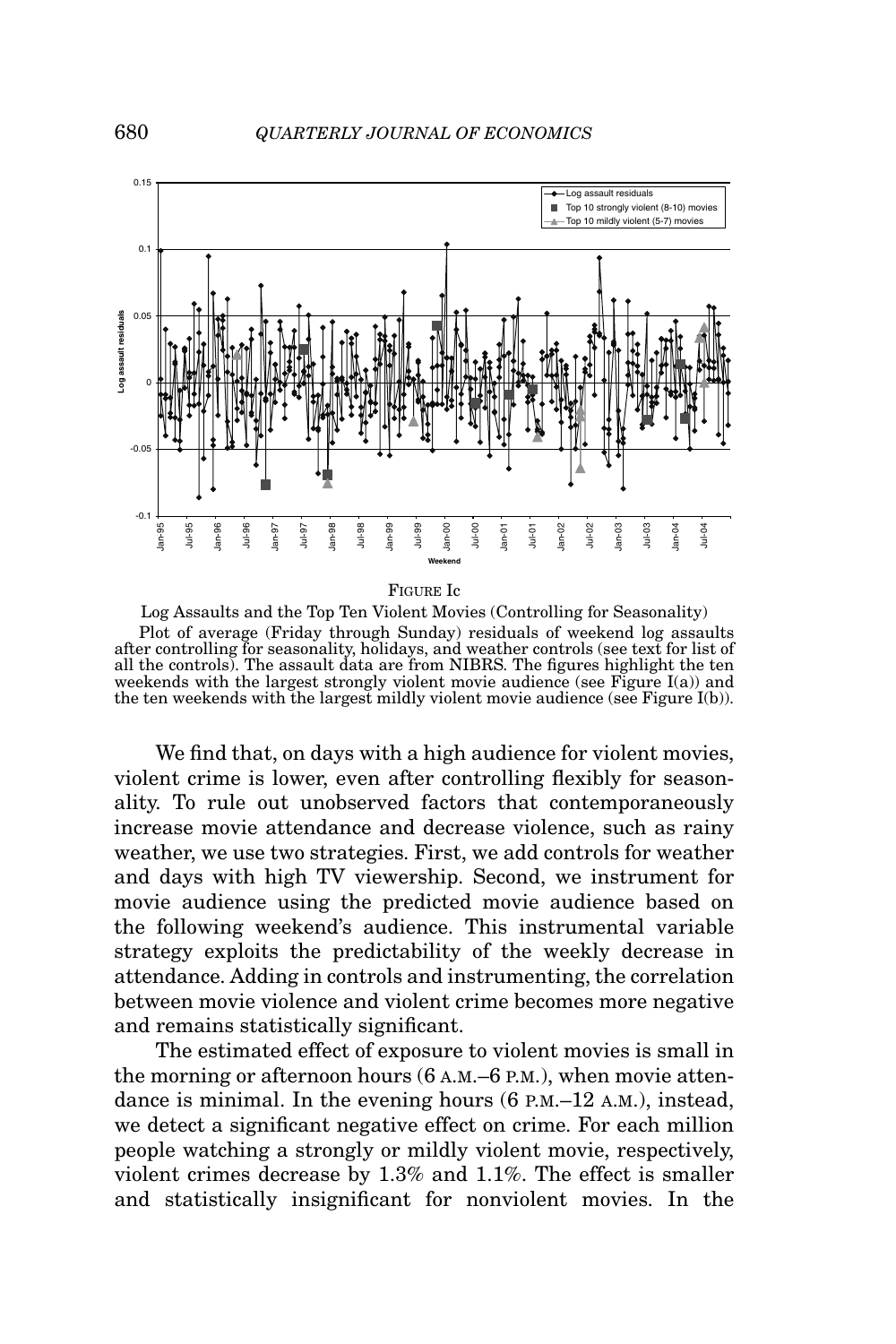nighttime hours following the movie showing (12 A.M.–6 A.M.), the delayed effect of exposure to movie violence is even more negative. For each million people watching a strongly or mildly violent movie, respectively, violent crime decreases by 1.9% and 2.1%. Nonviolent movies have no statistically significant impact. Unlike in the psychology experiments, therefore, media violence appears to decrease violent behavior in the immediate aftermath of exposure, with large aggregate effects. The total net effect of violent movies is to decrease assaults by roughly 1,000 occurrences per weekend, for an annual total of about 52,000 weekend assaults prevented. This translates into an estimated yearly social gain of approximately \$695 million in avoided victimization losses (direct monetary costs plus intangible quality-of-life costs). The results are robust to a variety of alternative specifications, measures of movie violence, instrument sets, and placebo tests. Additional estimates using variation in violent DVD and VHS video rentals are consistent with our main findings.

We also examine the delayed impact of exposure to movie violence on violent crime. Although our research design (like the laboratory designs) cannot test for a long-run impact, we can examine the medium-run impact in the days and weeks following exposure. We find no impact on violent crime on Monday and Tuesday following weekend movie exposure. We also find no impact one, two, and three weeks after initial exposure, controlling for current exposure. Hence, the same-day decrease in crime is unlikely to be due to intertemporal substitution of crime from the following days.

To interpret the results, we develop a simple model where utility-maximizing consumers choose between violent movies, nonviolent movies, and an alternative activity. These options generate violent crime at different rates. The model provides three main insights. First, in the reduced form implied by the model, the estimates of exposure to violent movies capture the impact for the self-selected population that chooses to attend violent movies, and not the population at large. In particular, the violent subpopulation self-selects into more violent movies, magnifying any effects of exposure. Second, the reduced-form estimates capture the net effect of watching a violent movie and not participating in the next-best alternative activity. A blockbuster violent movie has a direct effect on crime as more individuals are exposed to screen violence, but also an indirect effect as people are drawn away from an alternative activity (such as drinking at a bar) and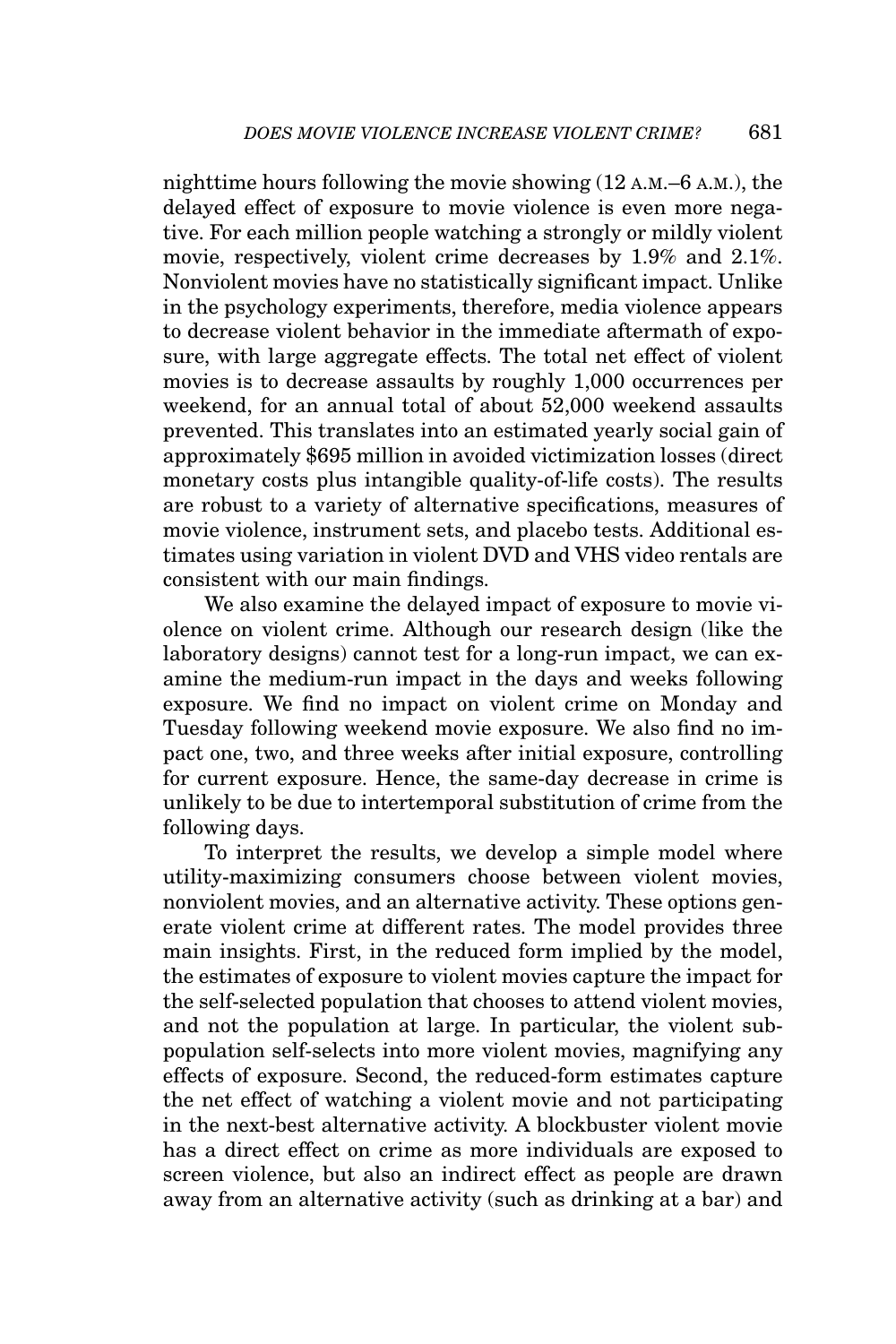its associated level of violence. Third, it is possible to identify the direct effect of violent movies if one can account for self-selection.

We interpret the first empirical result, that exposure to violent movies lowers same-day violent crime in the evening (6 P.M. to 12 A.M.), as voluntary incapacitation. On evenings with high attendance at violent movies, potential criminals choose to be in the movie theater and hence are incapacitated from committing crimes. The incapacitation effect is larger for violent movies because potential criminals self-select into violent, rather than nonviolent, movies. Indeed, using data from the Consumer Expenditure Survey time diaries, we document substantial self-selection. Demographic groups with higher crime rates, such as young men, select disproportionately into watching violent movies.

The second result is that violent movies lower violent crime in the night after exposure (12 A.M. to 6 A.M.). These estimates reflect the difference between the direct effect of movie violence and the violence level associated with an alternative activity. Hence, the reduction in crime associated with violent movies is best understood as movie attendance displacing more volatile alternative activities both during and after movie attendance. Because alcohol is a prominent factor that has been linked to violent crime (Carpenter and Dobkin 2009), and alcohol is not served in movie theaters, one potential mechanism is a reduction in alcohol consumption associated with movie attendance. Consistent with this mechanism, we find larger decreases for assaults involving alcohol or drugs and for assaults committed by offenders just over (versus just under) the legal drinking age.

A common theme to the findings above is the importance of self-selection of potential criminals into violent movies. We provide additional evidence on selection using ratings data from the Internet Movie Database (IMDb). We categorize movies based on how frequently they are rated by young males. We find that, even after controlling for the level of violence, movies that disproportionately attract young males significantly lower violent crime.

Our second result appears to contradict the evidence from laboratory experiments, which find that violent movies increase aggression through an arousal effect. However, the field and laboratory results are not necessarily contradictory. The laboratory experiments estimate the impact of violent movies in partial equilibrium, holding the alternative activities constant. Our natural experiment instead allows individuals to decide in equilibrium between a movie and an alternative activity. Exposure to movie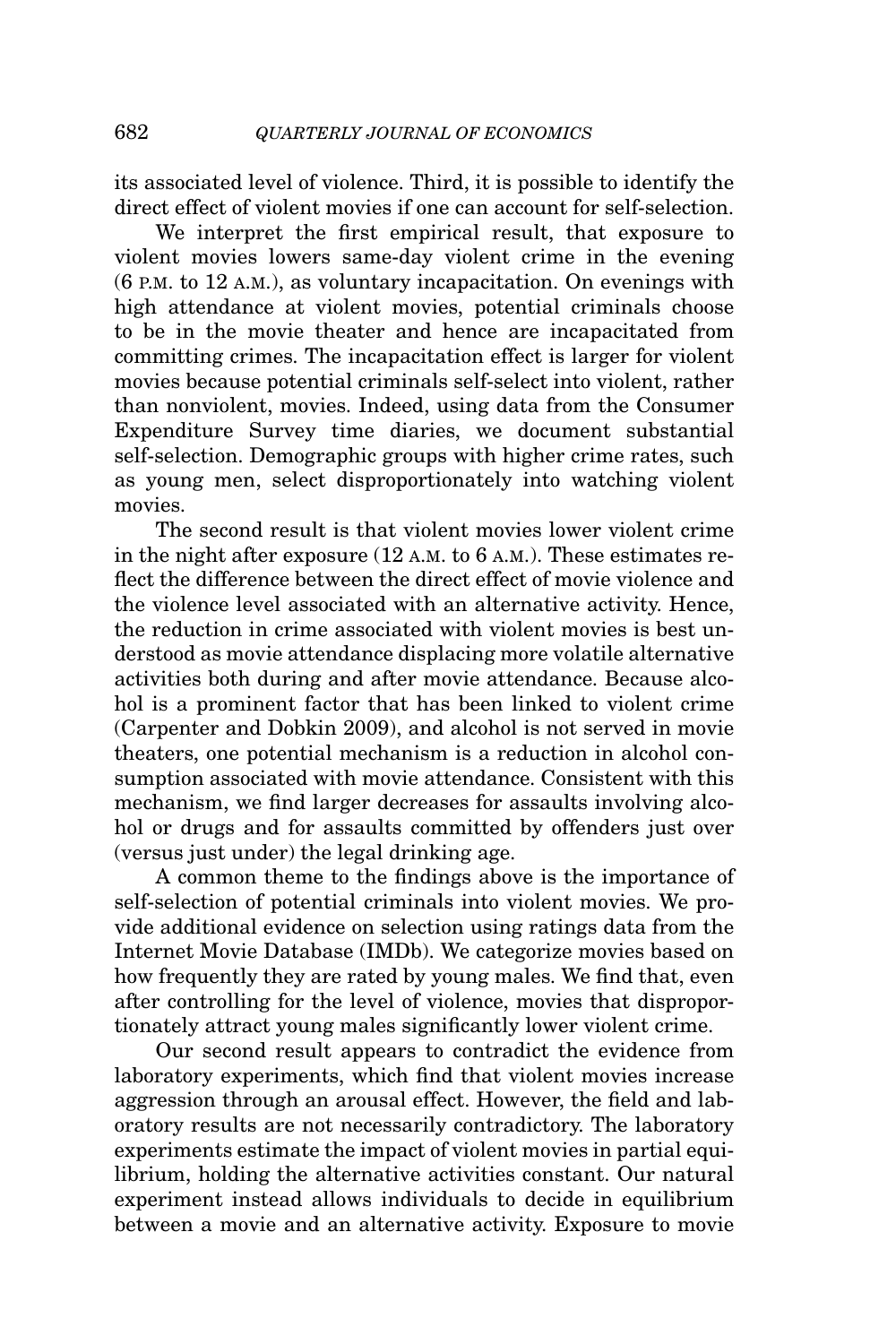violence can lower violent behavior relative to the foregone alternative activity (the field findings), even if it increases violent behavior relative to exposure to nonviolent movies (the laboratory findings). Under assumptions that allow us to estimate the amount of selection, our field estimates can be used to infer the effect of exposure, holding the alternative activities constant (as in the laboratory).

Using this methodology, we find evidence of an arousal effect consistent with the laboratory experiments; violent movies induce more violent crime relative to nonviolent movies. However, this estimated arousal effect is smaller than the time-use effect—on net, violent movies still induce substantially less violent behavior than the alternative activity. Hence, the field evidence provides a bound for the size of the arousal effect identified in the laboratory. This example also suggests that other apparent discrepancies between laboratory and field studies (see Levitt and List [2007]) might be reconciled if differences in treatment and setup are taken into account.

Our research is related to a growing literature in economics on the effect of the media. Among others, Besley and Burgess (2002), Stromberg (2004), Gentzkow (2006), and DellaVigna and Kaplan (2007) provide evidence that media exposure affects political outcomes. Card and Dahl (2009) show that emotional cues provided by local NFL football games (in the form of unexpected upset losses) cause a spike in family violence. Relative to this media literature that emphasizes the effect of content, our paper stresses the impact of time use. In our context, the substitution in activities induced by violent movies dominates the effect of content. This mechanism also operates in Gentzkow and Shapiro (2008), who show the introduction of television during preschool had positive effects on test scores for children of immigrants, who otherwise would have had less exposure to the English language.

Our paper also complements the evidence on incapacitation, from the effect of school attendance (Jacob and Lefgren 2003) to the effect of imprisonment (Levitt 1996). Our paper differs from this literature because the incapacitation is optimally chosen by the consumers, rather than being imposed. Not all leisure activities have an incapacitation effect, however. Rees and Schnepel (2008) document an increase in crimes by spectators of college football games in the host community. The prevalence of alcohol consumption at football games, but not in movie theaters, plausibly explains the difference.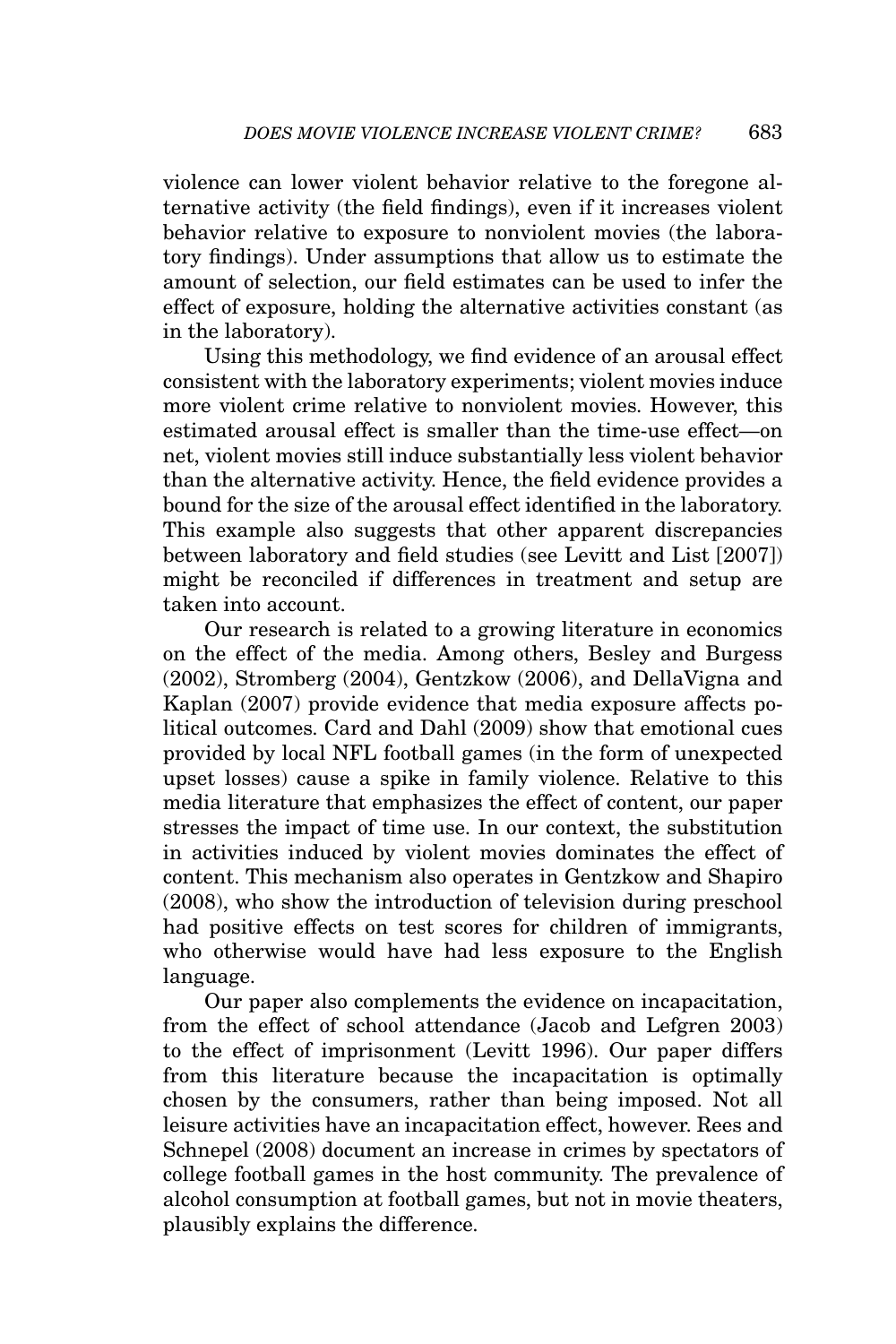Finally, this paper is related to the literature on the impact of emotions such as arousal (Loewenstein and Lerner 2003; Ariely and Loewenstein 2005) on economic decisions.

The remainder of the paper is structured as follows. Section II presents a simple model of movie attendance choice and its effect on violence. Section III describes the data, and Section IV presents the main empirical results. Section V provides interpretations and additional evidence. Section VI concludes.

### II. FRAMEWORK

### *II.A. Model*

In this section we model the choice to view a violent movie and the resulting impact on the level of violence following exposure. Our setup is meant to illustrate (i) the importance of self-selection, (ii) the effect of time use versus content for violent movies, and (iii) how estimates in the laboratory and field differ.

Individuals choose the utility-maximizing activity among four mutually exclusive options: watching a strongly violent movie *a*<sup>v</sup>, watching a mildly violent movie *am*, watching a nonviolent movie  $a^n$ , or participating in an alternative social activity  $a^s$ . Although we could assume a standard multinomial choice model, any choice model implies probabilistic demand functions for movies  $P(a^v)$ ,  $P(a^m)$ ,  $P(a^n)$ , and for the alternative activity  $1 - P(a^v) - P(a^m) - P(a^v)$  $P(a^n)$ . For each type of movie, demand  $P\left(a^j\right)$  varies based on the quality and overall appeal of the movie (which we do not observe).

We allow for heterogeneity in the taste for movies. We label the group with high demand for violent movies as young *y* and the other group as old *o*. Within each group, the fraction choosing activity *j* is denoted as  $P(a_i^j)$  for  $i = y$ , *o* and  $j = v, m, n, s$ . The aggregate demand functions for the young and old are simply these probabilities multiplied by group size *Ni*.

Violence, which does not enter individuals' utility functions, depends on the type of movies viewed, as well as on participation in the alternative social activity. We model the production function for aggregate log violence as linear in the demand for movies and the alternative social activity, aggregated over young and old:

$$
\ln V = \sum_{i=y,o} \left[ \sum_{j=v,m,n} \alpha_i^j N_i P(a_i^j) + \sigma_i N_i (1 - P(a_i^v) - P(a_i^m) - P(a_i^n)) \right].
$$
  
(1)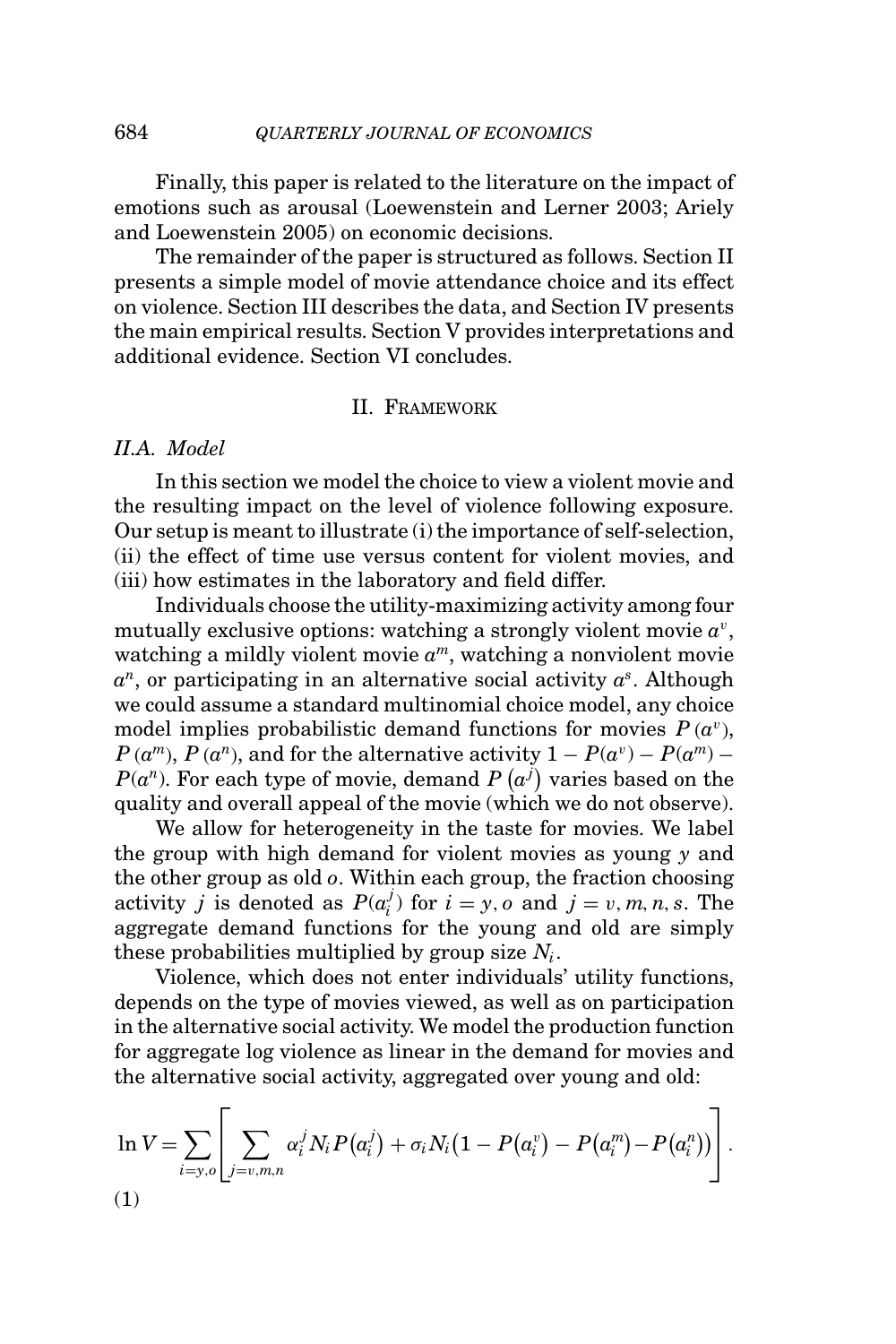The parameters  $\alpha_i^v$ ,  $\alpha_i^m$ ,  $\alpha_i^n$ , and  $\sigma_i$ , all (weakly) positive, capture the effects on violence from the four alternative activities. Given the log specification (motivated by the similarity to a Poisson model), increasing the young audience size of violent movies by 1,  $ceteris \ paribus$ , results in roughly a  $\alpha_y^v$  percent increase in violence.

Because individual-level data on movie attendance are not available, we rewrite (1) in terms of aggregate movie attendance for the young and old combined. (In Section IV, we discuss ways to identify consumer types using auxiliary data.) The effect of total audience size  $A_j = N_{\mathcal{Y}} P(a_{\mathcal{Y}}^j) + N_{\mathcal{O}} P(a_{\mathcal{O}}^j)$  on log violence is a weighted average of the effects for the young and old subgroups:

(2) 
$$
\ln V = (\sigma_y N_y + \sigma_o N_o) + \sum_{j=v,m,n} \left[ x^j (\alpha_y^j - \sigma_y) + (1 - x^j) (\alpha_o^j - \sigma_o) \right] A^j,
$$

where  $x^j = N_y P(a^j_y)/(N_y P(a^j_y) + N_o P(a^j_o))$  denotes the young audience share for movie *j*.

The estimating equation we use in Section IV follows directly from  $(2)$ :

(3) 
$$
\ln V = \beta_0 + \beta^v A^v + \beta^m A^m + \beta^n A^n + \varepsilon,
$$

where  $\varepsilon$  is an additively separable error term. Comparing (3) and (2), we can write the coefficients as

(4) 
$$
\beta^{j} = x^{j}(\alpha_{y}^{j} - \sigma_{y}) + (1 - x^{j})(\alpha_{0}^{j} - \sigma_{0})
$$
 for  $j = v, m, n$ .

Notice the parameter  $\beta^j$  is constant only if the young audience share  $x^j$  is constant in response to changes in movie quality. In what follows, we assume that this is approximately the case, that is, that when movie quality changes, demand by the young and old roughly rises and falls proportionately with each other (as would be true for a multinomial logit model).

### *II.B. Interpretation*

Expression (4) illustrates several points. First, the impact of a violent movie  $\beta^v$  on violence is the sum of two effects: a direct effect, captured by  $\alpha_i^v$ , and an indirect effect, captured by  $\sigma_i$ . The direct effect is the impact of violent movies, holding everything else constant. There are two broad theories about the direct impact of violent movies immediately after exposure. The first theory is that exposure to media violence triggers additional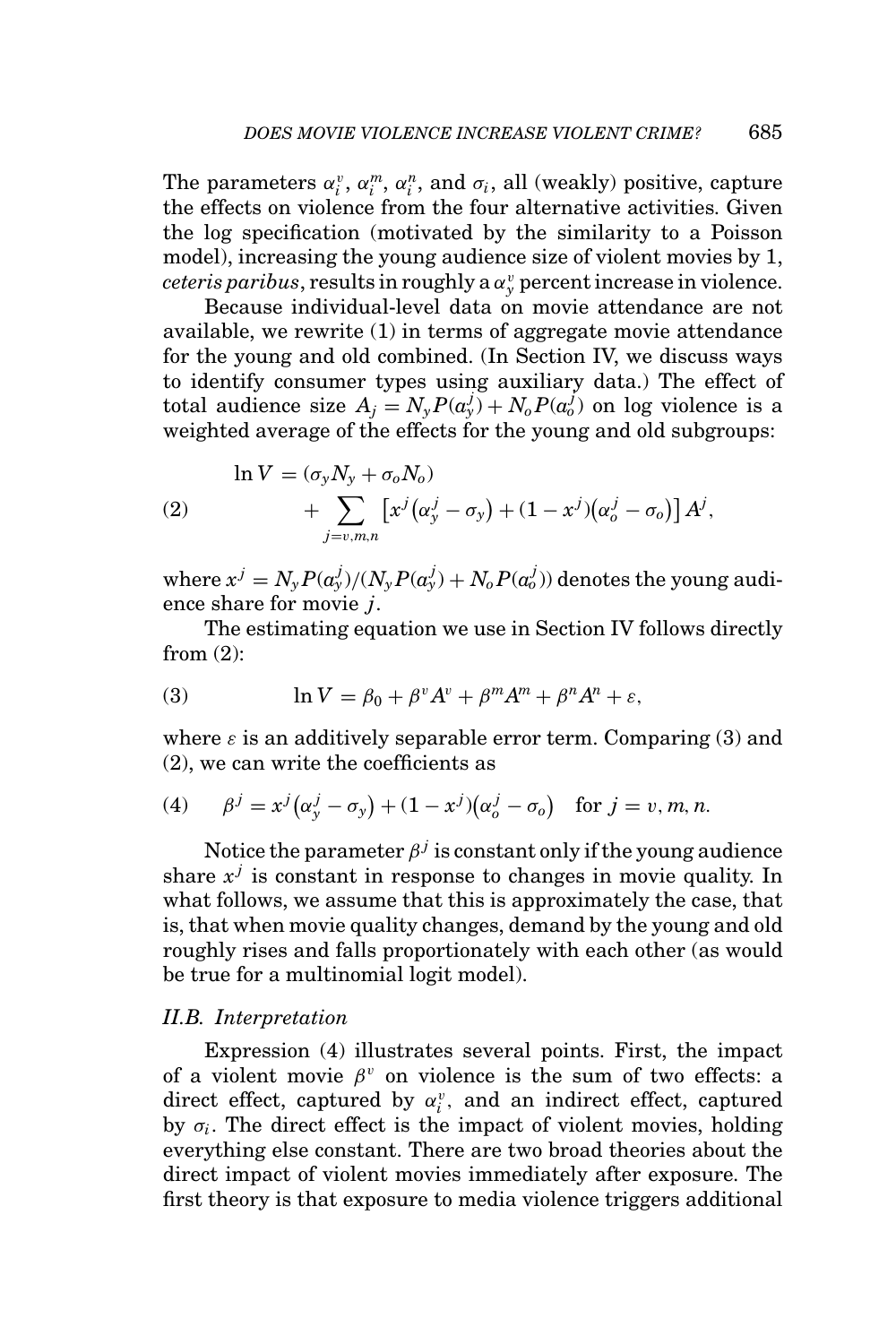aggression, whether through arousal or the imitation of violent acts (Anderson et al. 2003). The second, opposite theory is that exposure to movie violence leads to a decrease in aggression because of a cathartic effect of viewing violence on screen. This theory, which parallels Aristotle's theory about the effect of the Greek tragedy, was a leading theory among psychologists until 1960. Since the 1960s, a series of laboratory experiments, from Bandura, Ross, and Ross (1963) to Buschman (1995), have found substantial support for arousal and imitation and little support for catharsis. In our model,  $\alpha_y^v$  is large if movie violence triggers violence through arousal or imitation, and small if movie violence has a cathartic effect.

In addition to the direct effect, there is an indirect effect due to the displacement of alternative social activities that occurs when an individual chooses to watch a violent movie. A first possibility is that these displaced activities trigger crime at a lower rate than movie attendance. This can be the case, for example, if movies provide a meeting point for potential criminals who would otherwise stay home. In this case, movie attendance, on net, increases crime (positive  $\beta_v$ ) after exposure. A second possibility is that the aftermath of movie attendance is more dangerous that the alternative activity. This can occur, for example, if movie attendance leads to earlier bedtimes and lower alcohol consumption, compared to, say, bar attendance. In this case, movie attendance, on net, decreases crime (negative  $\beta_v$ ).

We note that the effect of movies during exposure (the contemporaneous effect) differs from the effect after exposure (the delayed effect). During the movie showing, the direct effect of movie exposure  $\alpha^{j}$  approximately equals 0 for all types of movies because very few crimes are committed while physically in the movie theater. In this sense, movie attendance can be viewed as a form of voluntary incapacitation: movies take individuals "off the streets" and place them into relatively safe environments.

A second insight from (4) is that heavy moviegoers contribute most to the identification of  $\beta^v$ . This parameter is a weighted average of the net effects for old and young people. To the extent the young like violent movies more than the old, they will be overrepresented in the audience for violent movies, and hence the weight representing their audience share will be larger than their share in the population. Because the young and old have very different crime patterns, this type of sorting can have a large impact on the aggregate estimate.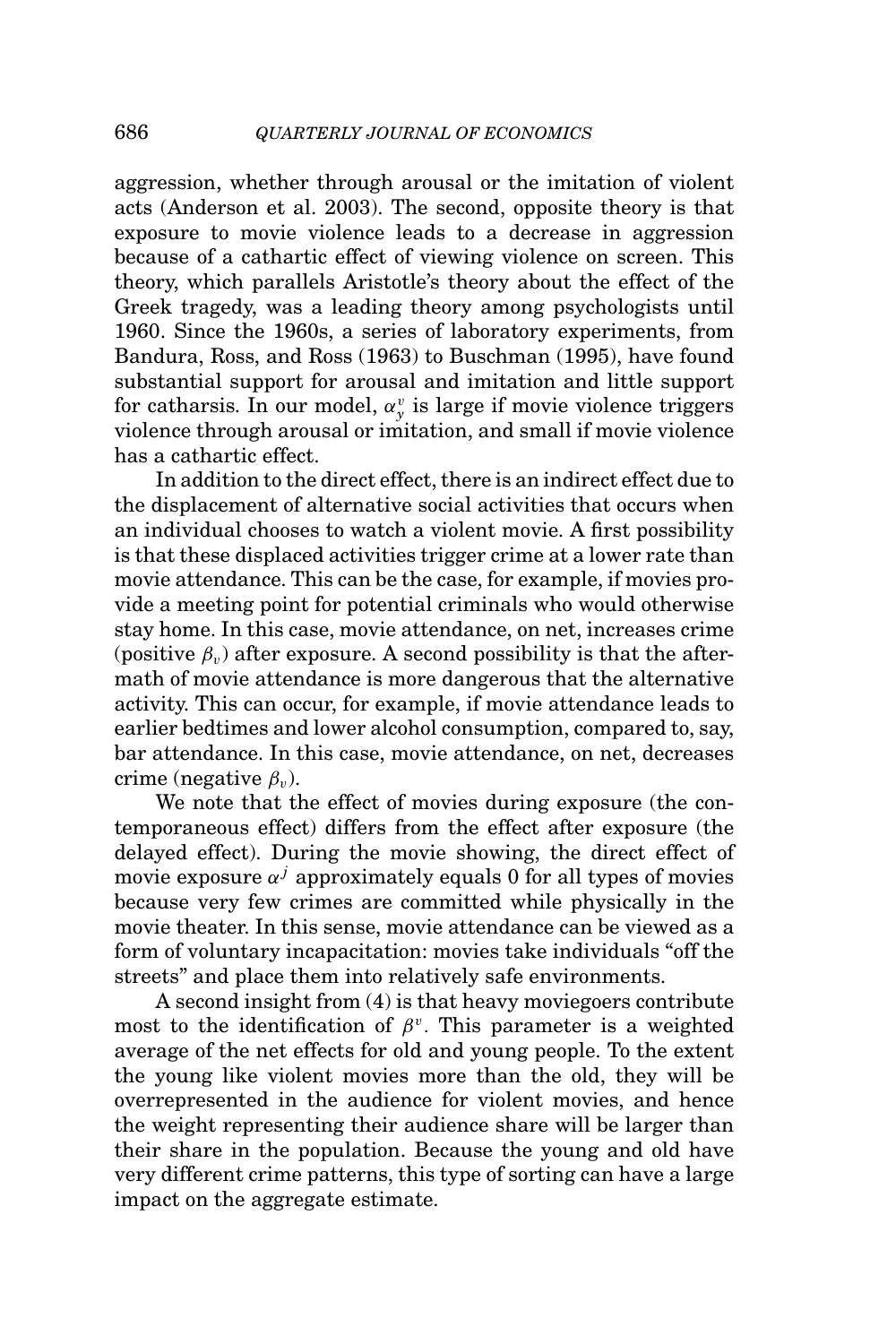To illustrate the importance of selection, suppose that the direct effect of movie exposure is the same for all movie types  $(\alpha_i^n = \alpha_i^m = \alpha_i^v = \alpha \text{ for } i = y, o)$ , but that the violent subpopulation engages in more dangerous alternative activities ( $\sigma_{\nu} > \sigma_{0}$ ). In this case  $\beta^j = \alpha - \sigma_o - x^j(\sigma_y - \sigma_o)$ . Even in the absence of a differential direct effect for violent movies, the level of violence in a movie can affect crime. If violent movies are more likely to attract the violent subpopulation (i.e.,  $x^v > x^m > x^n$ ), as we document empirically below, then the effect of exposure becomes more negative with the violence level of the movie:  $\beta^{v} < \beta^{m} < \beta^{n}$ . Exposure to violent movies can lower crime relative to nonviolent movies simply because violent movies induce more substitution away from dangerous activities for the violent subgroup.

In addition to this selection effect, there can be a direct effect of movie violence, as suggested by the arousal and catharsis theories. To capture this possibility, modify the example in the preceding paragraph so that strongly violent movies have a direct effect  $\alpha^v$  (with nonviolent and mildly violent movies still having impact  $\alpha$ ). Then the impact of exposure to a violent movie is  $\beta^v = (\alpha^v - \alpha) + (\alpha - \sigma_0) - x^v(\sigma_v - \sigma_0)$ . If we could observe the selection of criminals  $x^j$  into the different types of movies, we could estimate the differential direct effect of violent movies (the parameter captured in the laboratory experiments) as

(5) 
$$
\alpha^v - \alpha = \beta^v - \left[\beta^n + \frac{x^v - x^n}{x^m - x^n}(\beta_m - \beta_n)\right].
$$

The solution for  $\alpha^v - \alpha$  is the difference between the actual impact of strongly violent movies  $(\beta^v)$  and the predicted impact based on selection (the term in square brackets). If strongly violent movies trigger additional aggression due to arousal or imitation  $(\alpha^{\nu} - \alpha > 0)$ , the impact of strongly violent movies  $\beta^{\nu}$  can be less negative than mildly violent movies β*<sup>m</sup>*. In Section IV.A, we provide an estimate of  $\alpha^v - \alpha$  under the assumptions outlined above.

Finally, although we have emphasized the impact of movies on potential criminals, we note that exposure to movies can also have a parallel effect on potential victims. During the duration of the movie, potential victims are likely to be protected from crime. After the movie, they may be more or less susceptible to assaults depending on whether their alternative activity would have placed them in a more or less volatile situation (accounting for any arousal or catharsis effects). Therefore, although we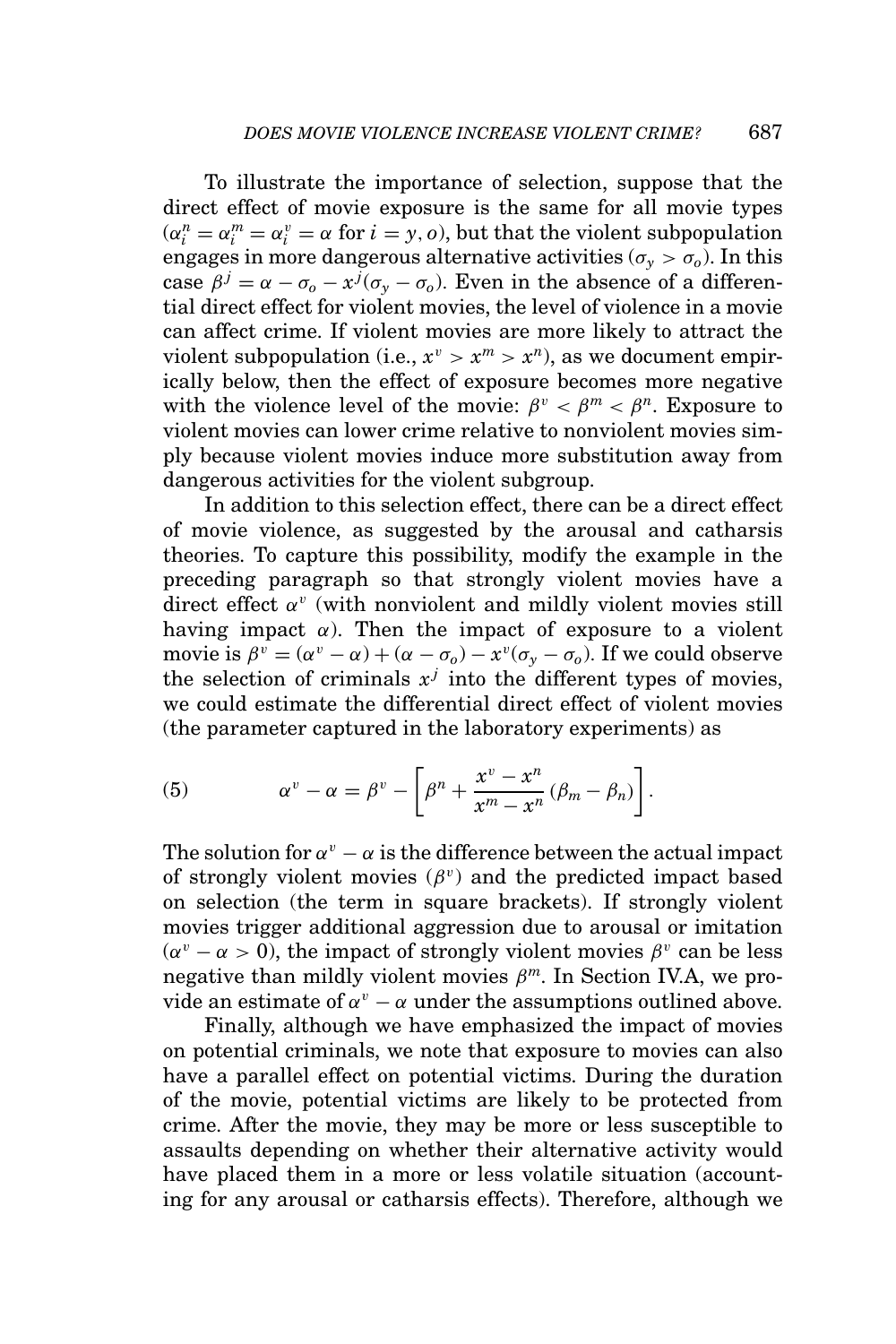cannot distinguish between effects on the supply side and on the demand side of criminal activity, the interpretations of the results and the policy implications remain essentially unchanged. In fact, it is likely that any effect of movie attendance, such as a reduction of alcohol consumption, would operate symmetrically on both offenders and victims.

### *II.C. Comparison of Lab to Field*

Before continuing, a brief comparison to the psychology experiments is in order. There are three factors that differ between the laboratory and the field. The first and most important is the comparison group. In the experiments, exposure to violent and nonviolent movies is manipulated as part of the treatment, whereas in the field, subjects optimally choose relative to a comparison activity  $a^s$ . Hence, in the laboratory, the treatment effects are estimated as the difference between the effect of violent versus nonviolent movies. In contrast, the effect of exposure in the field is measured as the difference between the effect of movie violence and the effect of the foregone alternative activity. The second factor is selection. Subjects in the laboratory are a representative sample of the (student) population, while moviegoers in the field are a self-selected sample. The sorting of violent individuals into violent movies, which could result in large displacement effects in the field, is not present in the lab. Finally, the third factor is the type of violence. The clips used in the experiments typically consist of five to ten minutes of selected sequences of extreme violence. In the field, instead, media violence also includes meaningful acts of reconciliation, apprehension of criminals, and nonviolent sequences. The exposure to random acts of violence may induce different effects from the exposure to acts of violence viewed in a broader context.

Within our empirical specification, an estimate of  $\beta^v$  in the laboratory experiment yields

$$
\beta_{\text{lab}}^v = \frac{N_y}{N_y + N_o} \alpha_y^v + \left(1 - \frac{N_y}{N_y + N_o}\right) \alpha_v^v.
$$

Comparing this estimate to the estimate obtained from field data in (4) makes apparent the first two differences discussed above. First, the impact of media violence in the lab does not include the indirect effect of  $\sigma$ , which operates through the alternative activity. By virtue of experimental control, the indirect effect is shut down. Second, the weights on the young and old coefficients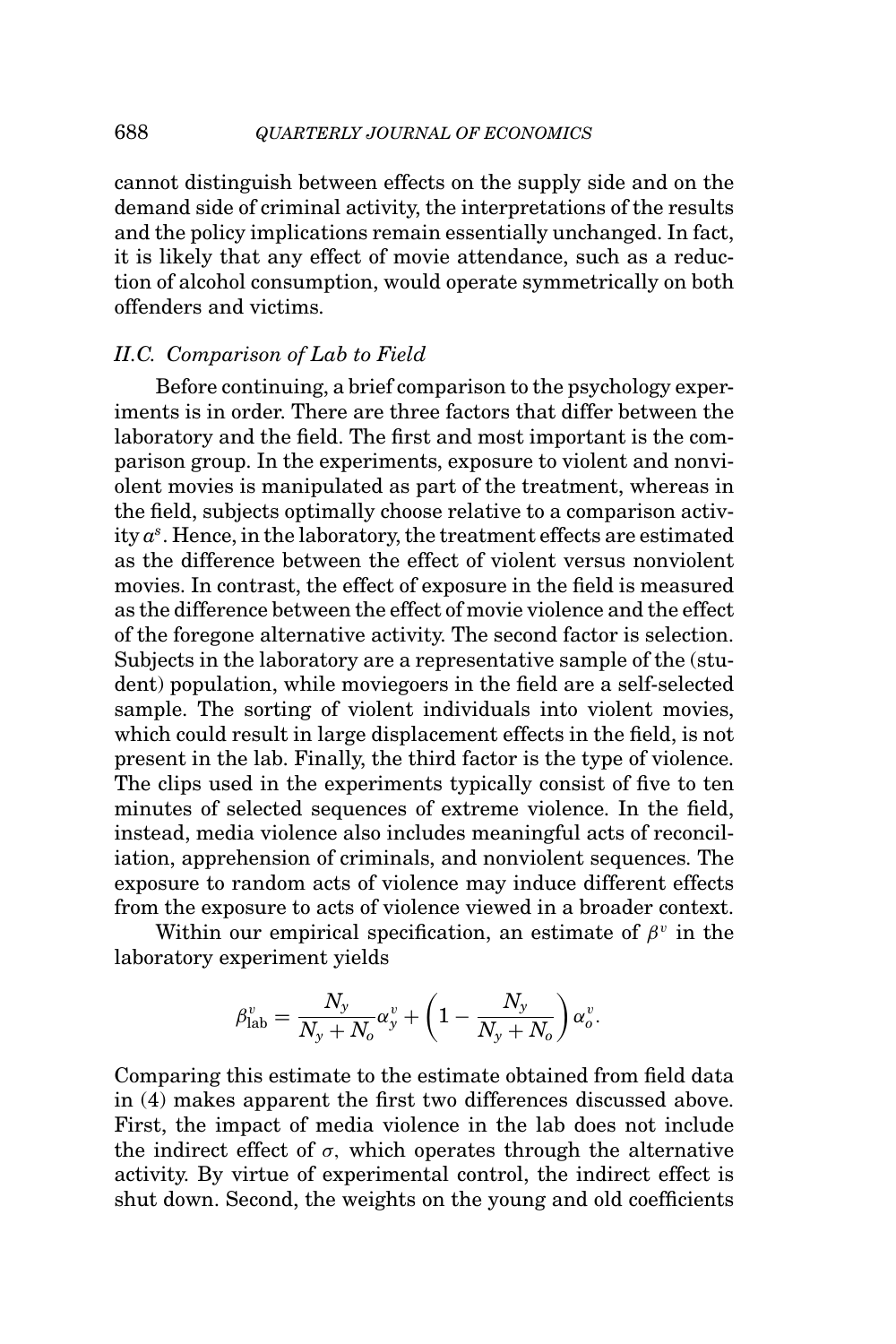are different (compare  $N_{y}/(N_{y}+N_{o})$  to  $x^{v}$ ). The laboratory experiments capture the reaction to media violence of a representative sample, whereas the field evidence assigns more weight to the parameter of the individuals that sort into the violent movies (the "young"). Hence, the laboratory setting is not representative of exposure to movie violence in most field settings, where consumers choose what media to watch. However, it is representative of instances of unexpected exposure, as in the case of a violent advertisement or a trailer placed within family programming.

Recognizing these differences is important not only to better understand the effect of media on violence, but also more generally to understand the relationship between experimental and field evidence (Levitt and List 2007). In our setting, the field findings are important to evaluate policies that would restrict access to violent movies, as such policies would lead to substitution toward alternative activities in the short run. The results of the laboratory experiments, however, are useful to evaluate different policies, such as the short-run impact of unexpected exposure to media violence. In addition, some of the differences between laboratory and field can be altered by changes in the laboratory design. For instance, the laboratory experiments can incorporate sorting into a violent movie (Lazear, Malmendier, and Weber 2006) to replicate the selection in the field, or can change the exposure to a fulllength movie.

One important limitation of both the laboratory and field designs is that neither provides evidence on the long-term effects of repeated exposure to violent media. These cumulative effects could be substantial, yet they are difficult to estimate causally.

### III. DATA

In this section we introduce our various data sets, provide summary statistics, and describe general patterns of movie attendance and violent crime.

### *III.A. Movie Data*

Data on box-office revenue are from the-numbers.com, which uses the studios and *Exhibitor Relations* as data sources. Information on total weekend box-office sales is available for the top fifty movies consistently from January 1995 on. Daily revenue is available for the top ten movies beginning mid-August 1997. We focus on daily data for Friday, Saturday, and Sunday because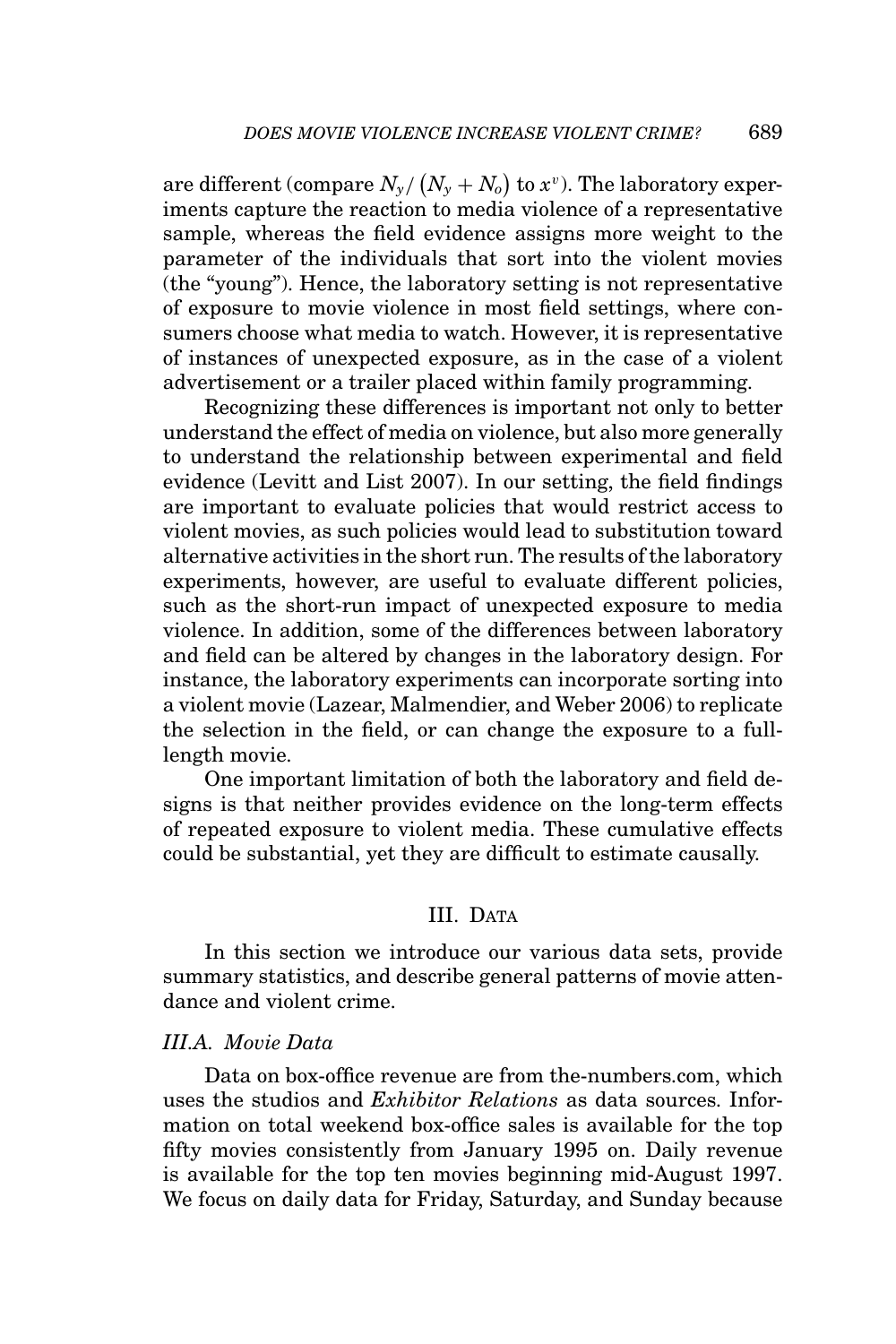movie attendance, and therefore the identifying variation for our analysis, is concentrated on weekends (see Table I). To estimate movie theater attendance, we deflate both the weekend and the daily box-office sales by the average price of a ticket. For the period January 1995 to mid-August 1997 and for all movies that do not make the daily top-ten list, we impute daily box-office revenue (see Appendix I).

We match the box-office data to violence ratings from kids-in-mind.com, a site recognized by *Time Magazine* in 2006 as one of the "Fifty Coolest Websites." Since 1992, this nonprofit organization has assigned a 0- to 10-point violence rating to almost all movies with substantial sales. The ratings are performed by trained volunteers who, after watching a movie, follow guidelines to assign a violence rating. In Table A.1, we illustrate the rating system by listing the three movies with the highest weekend audiences within each rating category. For most of the analysis, we group movies into three categories: strongly violent, mildly violent, and nonviolent. Movies with ratings between 0 and 4 such as *Toy Story* and *Runaway Bride* have very little violence; their MPAA ratings range from G to R (for sexual content or profanity). Movies with ratings between 5 and 7 contain a fair amount of violence, with some variability across titles (*Spider-Man* versus *Mummy Returns*). These movies are typically rated PG-13 or R. Movies with a rating of 8 and above are violent and almost uniformly rated R, and are disproportionately more likely to be in the "Action/Adventure" and "Horror" genres. Examples are *Hannibal* and *Saving Private Ryan*. For a very small number of movies, typically with limited audiences, a rating is not available.

We define the number of people (in millions) exposed to movies of violence level *k* on day *t* as  $A_t^k = \sum_{j \in J} d^{j \in k} a_{j,t}$ , where  $a_{j,t}$  is the audience of movie  $j$  on day  $t$ ,  $d^{j\epsilon k}$  is an indicator for film  $j$ belonging to violence level *k*, and *J* is the set of all movies. The violence level varies between 0 and  $10<sup>1</sup>$  We define three summary measures for movies with differing levels of violence. The measure of exposure to strongly violent movies on day *t* is the audience for movies with violence levels between 8 and 10,  $A_t^v = \sum_{k=8}^{10} A_t^k$ .

<sup>1.</sup> The rereleases of *Star Wars V* and *VI* in 1997 were not rated because the original movie predates kids-in-mind.com. We assigned them the violence rating 5, the same rating as for the other *Star Wars* movies. To deal with the small number of remaining movies with missing violence ratings, we assume ratings are missing at random with respect to the level of violence in a movie, and inflate each day's exposure variables  $A_t^k$  accordingly. The average share of missing ratings is  $4.\overline{1}\%$ across days.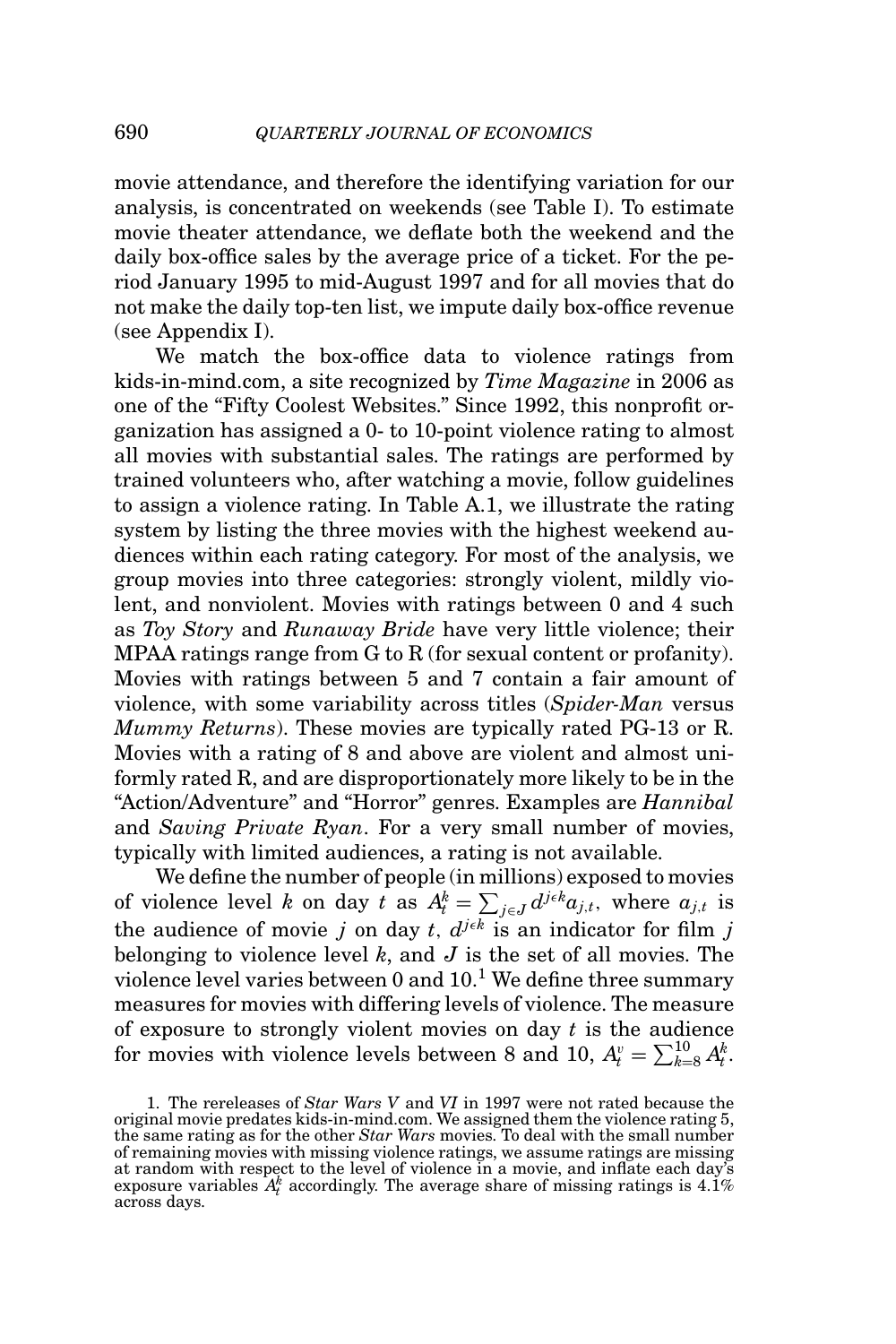|                                                      |                               |                                              | Assaults (per day)                                       |                                               |
|------------------------------------------------------|-------------------------------|----------------------------------------------|----------------------------------------------------------|-----------------------------------------------|
|                                                      | Entire day<br>$\widehat{\Xi}$ | 6 A.M. to 6 P.M.<br>$\widehat{\mathfrak{D}}$ | 6 P.M. to 12 A.M.<br>$\widehat{\mathbf{e}}$              | 12 A.M. to 6 A.M.<br>$\widehat{E}$            |
| Assault data for all days                            |                               |                                              |                                                          |                                               |
| Weekend $(Friday-Sunday)$                            | 1,454                         | 569                                          | 531                                                      | 354                                           |
| Friday                                               | 1,589                         | 614                                          | 543                                                      | 432<br>449                                    |
| Saturday                                             | 1,564                         | 557                                          | 558                                                      |                                               |
| Sunday                                               | 1,209                         | 536                                          | 491                                                      | 182<br>205                                    |
| Weekday (Monday–Thursday)                            | 1,293                         | 608                                          | 480                                                      |                                               |
| Assault data for weekends (Friday-Sunday)            |                               |                                              | Share of weekend assaults in each category               |                                               |
| By gender of offender                                |                               |                                              |                                                          |                                               |
| Share with male offender                             | 0.779                         | 0.755                                        | 0.784                                                    | 0.811                                         |
| By age of offender                                   |                               |                                              |                                                          |                                               |
| Share with offender of ages 18 to 29                 | 0.378                         | 0.340                                        | 0.359                                                    | 0.467                                         |
| Alcohol-related assaults                             |                               |                                              |                                                          |                                               |
| Share with offender suspected of using alc. or drugs | 0.170                         | 0.082                                        | 0.185                                                    |                                               |
| Share with offender of ages 17 to 20 (underage)      | 0.133                         | 0.125                                        | 0.139                                                    | $\begin{array}{c} 0.290 \\ 0.138 \end{array}$ |
| Share with offender of ages 21 to 24 (over-age)      | 0.135                         | 0.118                                        | 0.123                                                    | 0.182                                         |
| Number of observations                               |                               |                                              | $N = 1,563$ days, $2,272,999$ assaults, $1,781$ agencies |                                               |

*DOES MOVIE VIOLENCE INCREASE VIOLENT CRIME?* 691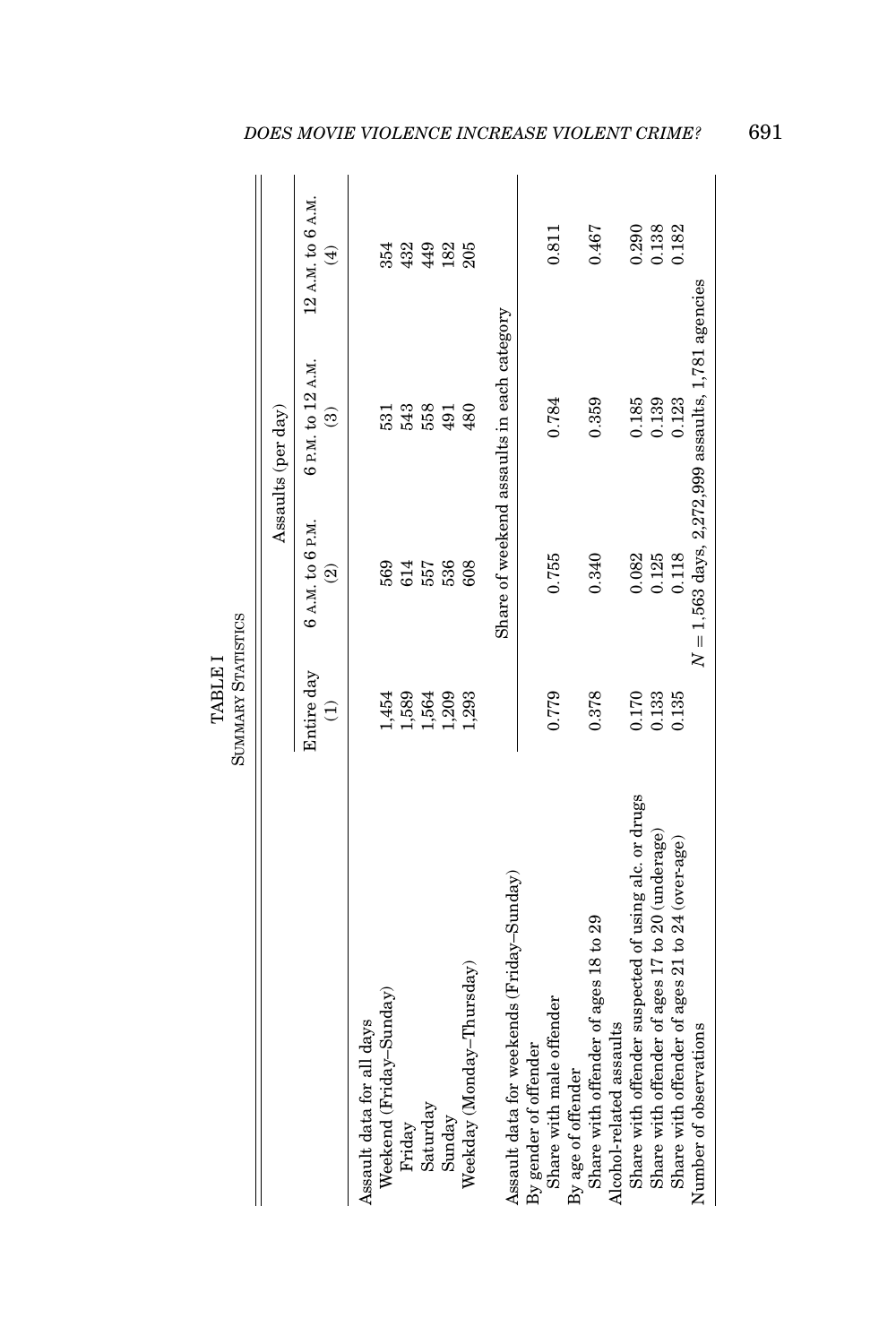|                                                                                                                                                                                                                                                                                                                                                                                                                                                                                                                                                                                                                                                                                                                                                             | (CONTINUED)                                             |                        |
|-------------------------------------------------------------------------------------------------------------------------------------------------------------------------------------------------------------------------------------------------------------------------------------------------------------------------------------------------------------------------------------------------------------------------------------------------------------------------------------------------------------------------------------------------------------------------------------------------------------------------------------------------------------------------------------------------------------------------------------------------------------|---------------------------------------------------------|------------------------|
|                                                                                                                                                                                                                                                                                                                                                                                                                                                                                                                                                                                                                                                                                                                                                             | Movie audience (millions of tickets or rentals per day) |                        |
|                                                                                                                                                                                                                                                                                                                                                                                                                                                                                                                                                                                                                                                                                                                                                             | Theater audience                                        | <b>VHS/DVD</b> rentals |
|                                                                                                                                                                                                                                                                                                                                                                                                                                                                                                                                                                                                                                                                                                                                                             | $\widehat{5}$                                           | $\widehat{\mathbf{e}}$ |
| Movie audience data for all days                                                                                                                                                                                                                                                                                                                                                                                                                                                                                                                                                                                                                                                                                                                            |                                                         |                        |
| Weekend (Friday-Sunday)                                                                                                                                                                                                                                                                                                                                                                                                                                                                                                                                                                                                                                                                                                                                     | 6.29                                                    | 3.92                   |
| Friday                                                                                                                                                                                                                                                                                                                                                                                                                                                                                                                                                                                                                                                                                                                                                      | 5.74                                                    | 4.13                   |
| Saturday                                                                                                                                                                                                                                                                                                                                                                                                                                                                                                                                                                                                                                                                                                                                                    | 06.7                                                    | 4.82                   |
| Sunday                                                                                                                                                                                                                                                                                                                                                                                                                                                                                                                                                                                                                                                                                                                                                      | 5.24                                                    | 2.82                   |
| Weekday (Monday-Thursday)                                                                                                                                                                                                                                                                                                                                                                                                                                                                                                                                                                                                                                                                                                                                   | 2.00                                                    | 2.09                   |
| Movie audience data for weekends (Friday–Sunday)                                                                                                                                                                                                                                                                                                                                                                                                                                                                                                                                                                                                                                                                                                            |                                                         |                        |
| By kids-in-mind.com rating                                                                                                                                                                                                                                                                                                                                                                                                                                                                                                                                                                                                                                                                                                                                  |                                                         |                        |
| Strongly violent movies                                                                                                                                                                                                                                                                                                                                                                                                                                                                                                                                                                                                                                                                                                                                     | 0.87                                                    | 0.64                   |
| Mildly violent movies                                                                                                                                                                                                                                                                                                                                                                                                                                                                                                                                                                                                                                                                                                                                       | 2.43                                                    | 1.56                   |
| Nonviolent movies                                                                                                                                                                                                                                                                                                                                                                                                                                                                                                                                                                                                                                                                                                                                           | 2.99                                                    | 1.72                   |
| are daily box-office revenue divided by the average price per ticket. The ratings of violent movies are from kids-in-mind.com. The audience of mildly violent movies is the audience of<br>Notes. An observation is a day over the years 1995–2004. Assault data come from the National Incident Based Reporting System (NIBRS), and the sample includes agencies that<br>do not have missing data on any crime (not just assaults) for more than seven consecutive days for that year. The movie audience numbers are obtained from the-numbers com and<br>all movies with a violence rating 5–7. The audience of strongly violent movies is the audience of all movies with a violence rating 8–10. VHS/DVD rental data come from Video Store<br>Magazine |                                                         |                        |

| Ľ      |  |
|--------|--|
|        |  |
| ρ<br>с |  |
| ۴      |  |
|        |  |

692 *QUARTERLY JOURNAL OF ECONOMICS*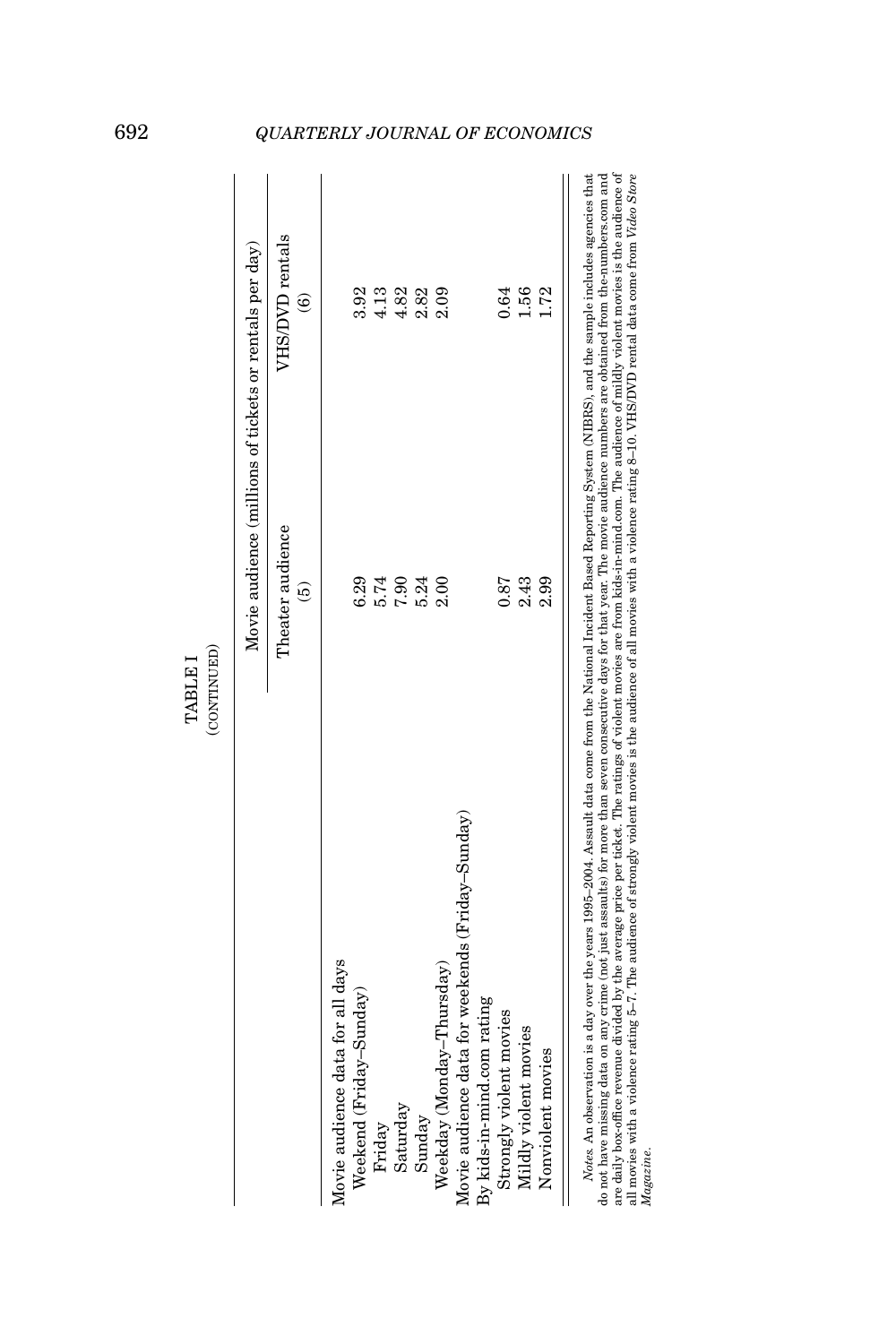Similarly, exposure to mildly violent  $A_t^m$  and nonviolent  $A_t^n$  movies on day *t* are defined as the aggregated audiences for movies with a violence level between 5–7 and 0–4, respectively.

Figure Ia plots the measure of strong movie violence,  $A_t^v$ , over the sample period 1995 to 2004. To improve readability, we plot the weekend audience (the sum from Friday to Sunday) instead of the daily audience. In the graph, we label the top ten weekends with the name of the movie responsible for the spike. The series exhibits sharp fluctuations. Several weekends have close to zero violent movie audience. On other weekends, over twelve million people watch violent movies. The spikes in the violent movie series are distributed fairly uniformly across the years, and decay within two to three weeks of the release of a violent blockbuster.

Figure Ib plots the corresponding information for the measure of mild movie violence,  $A_t^m$ . Because more movies are included in this category, the average weekend audience for mildly violent movies is higher than for strongly violent movies, with peaks of up to 25 million people. There is some seasonality in the release of violent movies, with generally lower exposure to movie violence between February and May. This seasonality is less pronounced for the strongly violent movies compared to the mildly violent movies.

To put audience size into perspective, note that blockbuster movies are viewed by a sizable fraction of the U.S. population. Over a weekend, strongly violent and mildly violent blockbusters attract up to 4% and 8%, respectively, of the U.S. population (roughly 300 million). This extensive exposure provides the identifying variation in our setup.

### *III.B. Violent Crime Data*

Our source for violent crime data is the NIBRS, chosen for two important features. First, it reports violent acts known to police, such as verbal intimidation or fistfights, which do not necessarily result in an arrest. Second, it reports the date and time of the crime, allowing us to match movie attendance and violent crime at the daily level. Alternative large-scale data sets on crime, such as the Uniform Crime Report and the National Crime Victimization Survey, do not contain this same type of detailed information at the daily level.

The NIBRS data collection effort is a part of the Uniform Crime Reporting Program. Submission of NIBRS data is still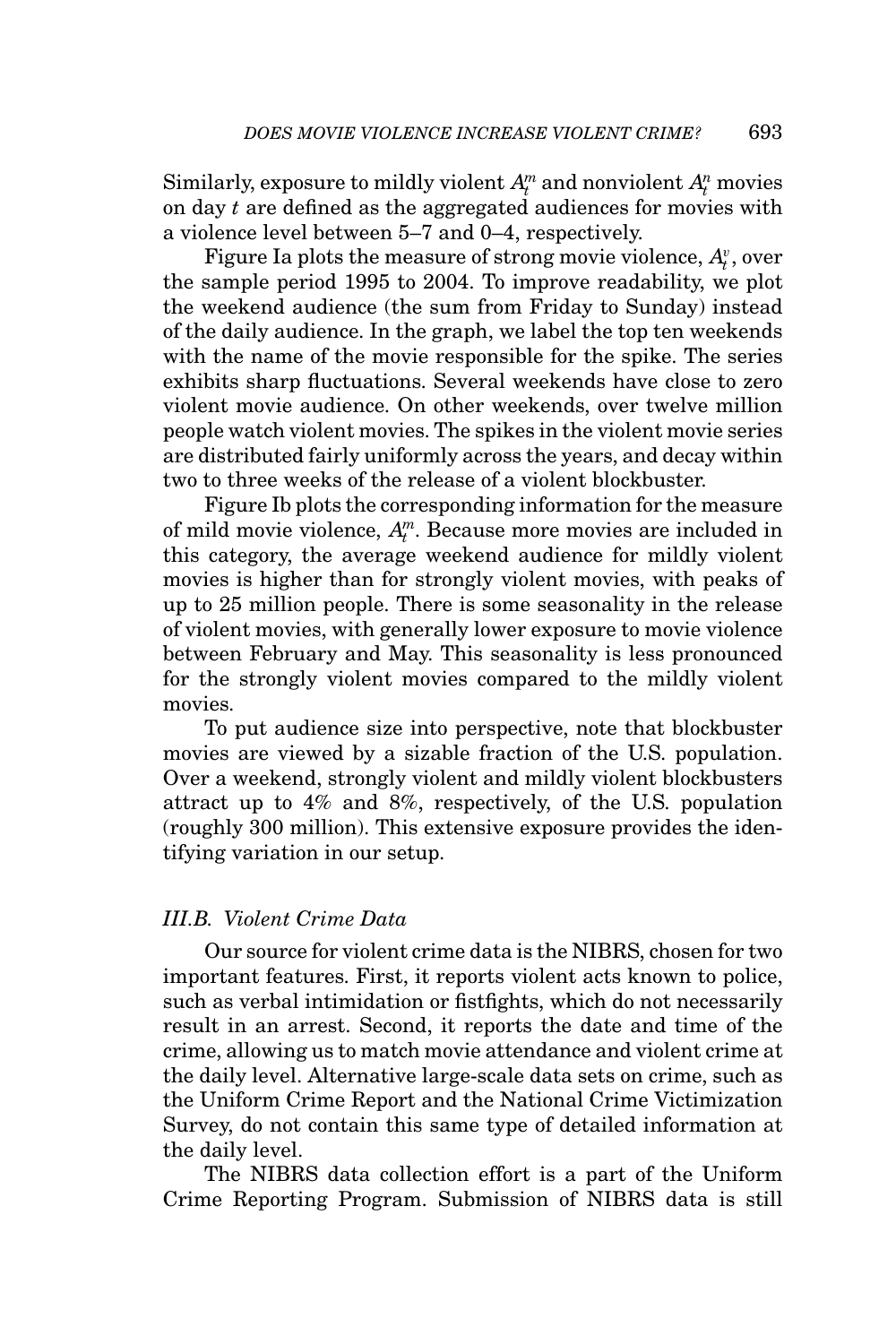voluntary, and over time the number of reporting agencies has increased substantially. In 1995 (the first year of NIBRS data), only 4% of the U.S. population was covered, but by August 2005, there were 29 states certified to report NIBRS data to the FBI, for a coverage rate of 22% of the U.S. population (reporting is not always 100% within a state). This 22% coverage represents 17% of the nation's reported crime, which reflects the fact that NIBRS coverage is more heavily weighted toward smaller cities and counties (where crime rates are lower). One limitation of NIBRS is that it does not cover crime in the nation's largest cities, although it does include medium-size cities such as Memphis and Cincinnati.

We use data from 1995 to 2004 for NIBRS city and county reporting agencies, which include local police forces and county sheriff offices. Because not all agencies report consistently, in each year we exclude agencies that have missing data on crime (not just assaults) for more than seven consecutive days, where a report of zero counts as nonmissing data. This filter eliminates 12.5% of reported assaults. If no crime is reported on a given day after this filter, we set that day's assault count to zero. Our main violence measure is the total daily number of assaults,  $V_t$ , defined as the sum of aggravated assault, simple assault, and intimidation, $<sup>2</sup>$ </sup> across all agencies on day *t*. In some specifications, we separate assaults into four time blocks: 6 A.M.–12 P.M., 12 P.M.–6 P.M., 6 P.M.– 12 A.M., and 12 A.M.–6 A.M. We assign assaults occurring between 12 A.M. and 6 A.M. to the previous calendar day to match them to movies played the previous evening.

To provide graphical evidence on this series, we construct the residual of log daily assaults, after controlling for an extensive set of indicator variables for year, month, day-of-week, day-of-year, and holidays as well as weather and TV audience measures (the same set of variables used in our main specification and described in Appendix I). Figure Ic plots the average of the Friday to Sunday residuals (the days with highest movie audience) over time. The residuals behave approximately like white noise. Only 44 weekends differ from the mean by more than 0.05 log points, and just one differs by more than 0.10 log points.

<sup>2.</sup> Aggravated assault is an unlawful attack by one person upon another wherein the offender uses a weapon or displays it in a threatening manner, or the victim suffers obvious severe or aggravated injury. Simple assault is also an unlawful attack but does not involve a weapon or obvious severe or aggravated bodily injury. Intimidation is placing a person in reasonable fear of bodily harm without a weapon or physical attack.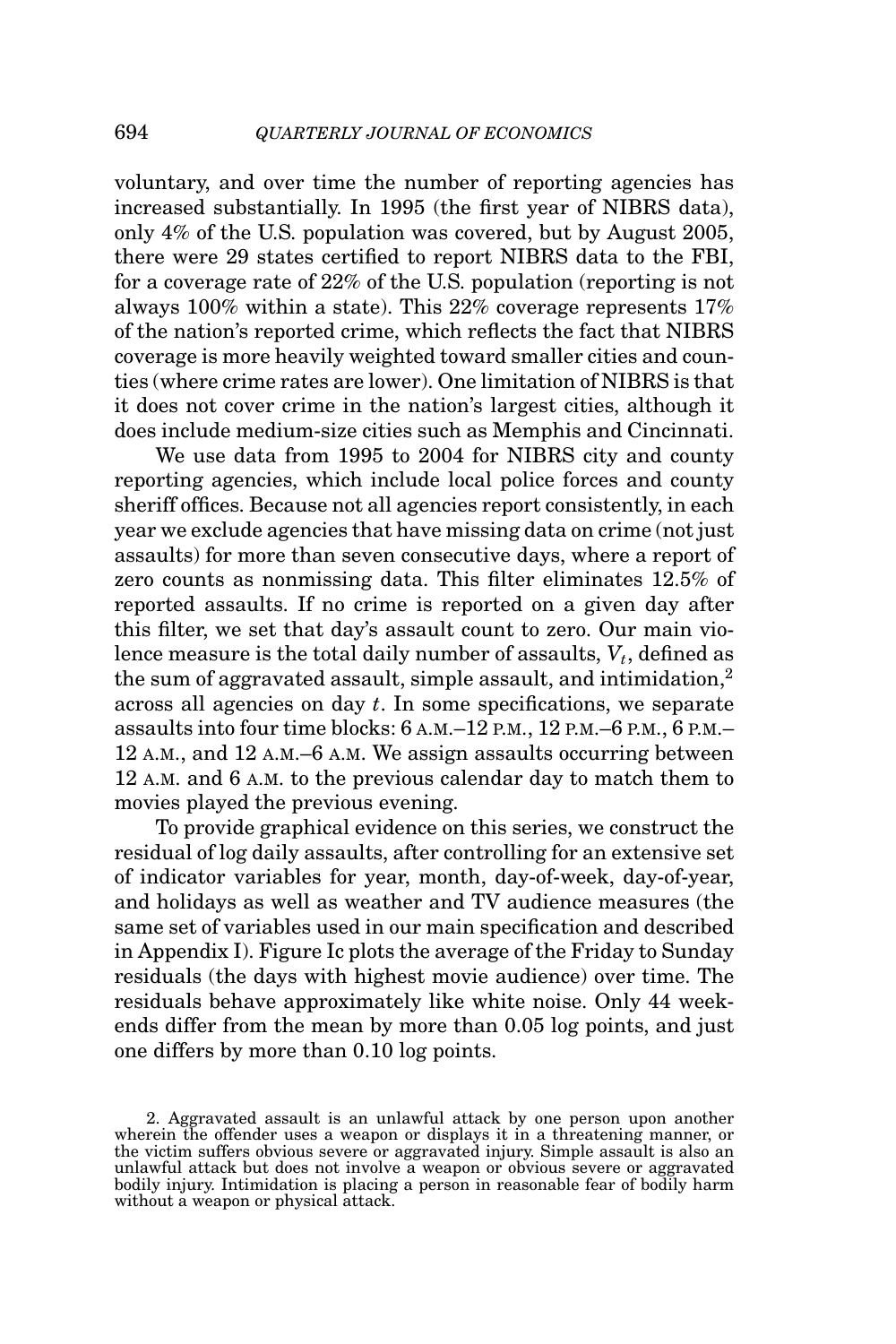The figure also labels the top ten weekends for the audience of strongly violent (see Figure Ia) and mildly violent movies (see Figure Ib). Interestingly, Figure Ic offers an indication of a negative relationship between violent movies and crime. For both mildly violent and strongly violent movies, seven of the top ten weekends have residuals below the median. (One of the positive residuals is for *Passion of the Christ*, an atypical violent movie, both for its target audience and its potential effect on crime.) In addition, out of twenty weekends with a residual more negative than −0.05 log points, two are among the top ten weekends for strongly violent movies, and two are among the top ten weekends for mildly violent movies. We examine the relationship between violent movies and violent crime in detail in the next section.

### *III.C. Summary Statistics*

After matching the movie and crime data, the resulting data set includes 1,563 weekend (Friday through Sunday) observations, covering the time period from January 1995 to December 2004. The data set contains a total of 2,272,999 assaults and 1,781 reporting agencies. Table I reports summary statistics. The average number of assaults on any given weekend day is 1,454. The assaults occur mostly in the evening (6 P.M.–12 A.M.), but are also common in the afternoon (12 P.M.–6 P.M.) and in the night (12 A.M.– 6 A.M.). Assaults are highest on Friday and Saturday, and lower on Sundays and other weekdays. Assaults are three times larger for males than for females, and are decreasing in the age of the offender (for ages above 18). The share of assaults where the offender is suspected of using alcohol or drugs is 17.0% over the whole day, with a much larger incidence in the night hours.

Table I also reports summary statistics for movie attendance. The average daily movie audience on a weekend day is 6.29 million people, with a peak on Saturday. The audience for strongly and mildly violent movies is respectively 0.87 million and 2.43 million. The table also presents information on VHS and DVD movie rentals.

### IV. EMPIRICAL RESULTS

#### *IV.A. Theater Audience—Daily*

To test for the short-run effects of exposure to violent movies, we focus on same-day exposure, a short time horizon similar to the one considered in the psychology experiments. The outcome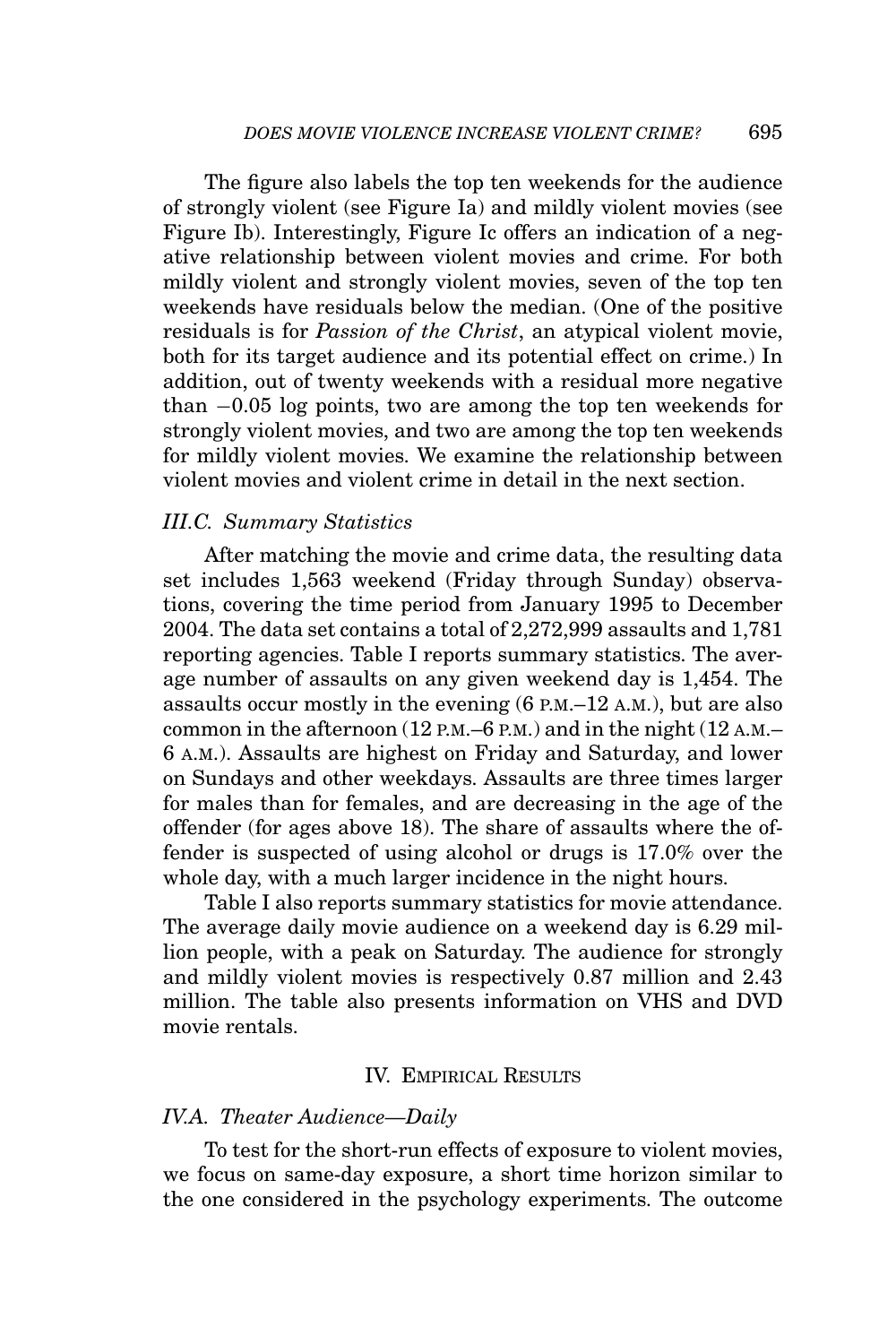variable of interest is  $V_t$ , the number of assaults on day  $t$ . Although the number of assaults is a count variable, specifying explicitly the count process (as in a Poisson regression) is not key because the number of daily assaults is sufficiently large. Hence, we adopt an OLS specification, which allows us to more easily instrument for movie exposure later in the paper. The benchmark specification that follows from the model developed in Section II is

(6) 
$$
\ln V_t = \beta^v A_t^v + \beta^m A_t^m + \beta^n A_t^n + \Gamma X_t + \varepsilon_t.
$$

The number of assaults depends on the exposure to strongly violent movies  $A_t^v$ , mildly violent movies  $A_t^m$ , and nonviolent movies  $A_t^n$ . The coefficient  $\beta^v$  can be interpreted as the percent increase in assaults for each million people watching strongly violent movies on day *t*, with a similar interpretation for the coefficients  $\beta^m$  and  $\beta^n$ . Identification of the parameters relies on time-series variation in the violence content of movies at the theater (see Figures Ia and Ib). By comparing the estimates of  $\beta^v$  and  $β<sup>m</sup>$  to the estimate of  $β<sup>n</sup>$ , one can obtain a difference-in-difference estimate of the effect of violent movies versus nonviolent movies.

The variables  $X_t$  are a set of seasonal control variables: indicators for year, month, day-of-week, day-of-year, holidays, weather, and TV audience. Because new movie releases and movie attendance are concentrated on weekends, we restrict the sample to Friday, Saturday, and Sunday. All standard errors are robust and clustered by week, to allow for arbitrary correlation of errors across the three observations on the same weekend.

In column  $(1)$  of Table II we begin by estimating equation  $(6)$ with only year controls included. The year controls are necessary because the cities and counties in the sample vary year-to-year. In this specification, exposure to media violence appears to increase crime. However, we also obtain the puzzling result that exposure to nonviolent movies increases crime significantly, suggesting that at least part of this correlation is due to omitted variables. Einav (2007) documents seasonality in movie release dates and underlying demand, with the biggest ticket sales in the beginning of the summer and during holidays. Because assaults are also elevated during summers and holidays, it is important to control for seasonal factors. In columns (2) and (3), we include indicators for month-of-year and for day-of-week. Although introducing these coarse seasonal variables increases the *R*<sup>2</sup> substantially, from .9344 to .9846, these variables do not control for additional effects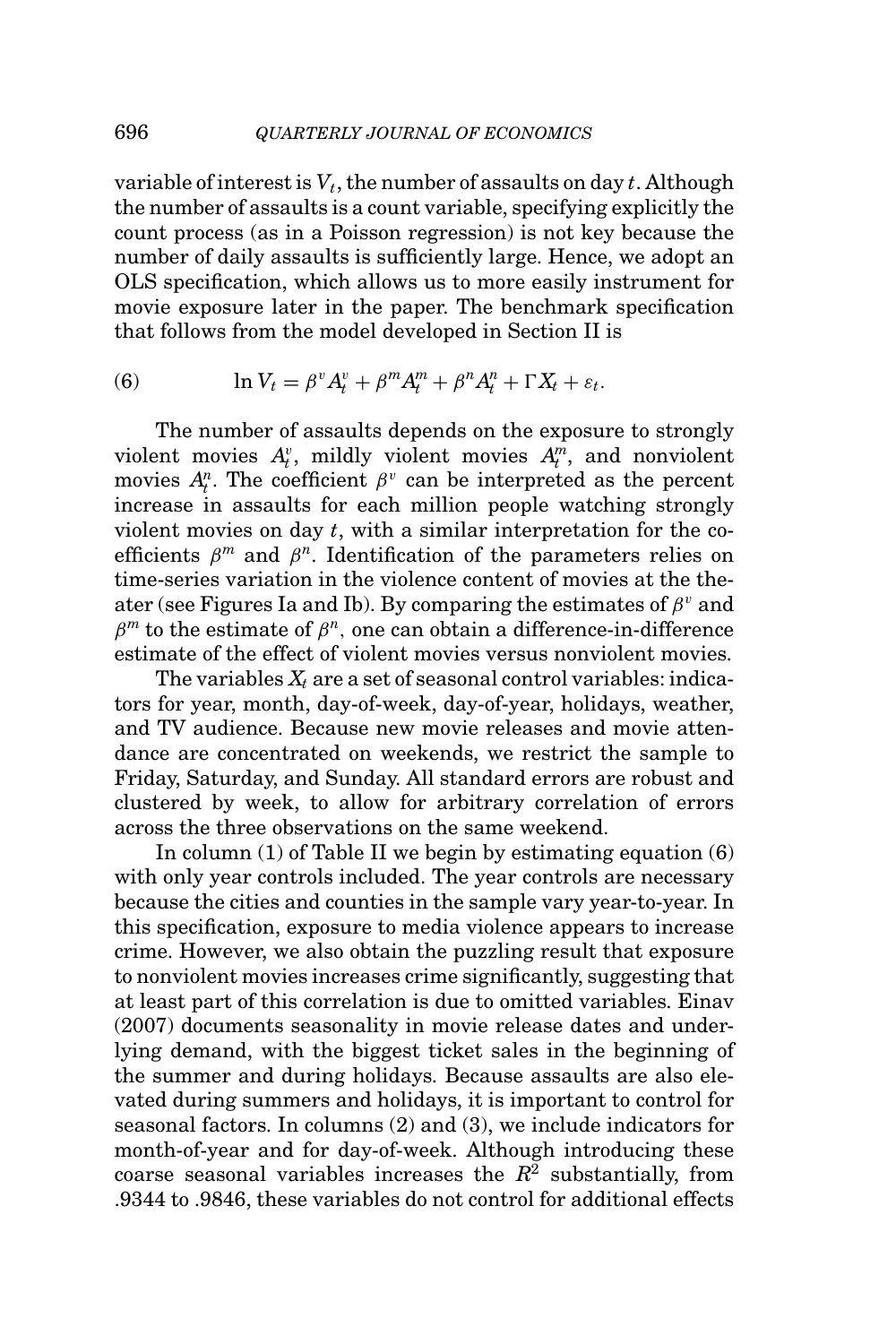|                                                                                                                                                      |                                         | OLS regressions                                                  |                                             |                          |                                          | IV regressions                              |
|------------------------------------------------------------------------------------------------------------------------------------------------------|-----------------------------------------|------------------------------------------------------------------|---------------------------------------------|--------------------------|------------------------------------------|---------------------------------------------|
| $\widehat{\ominus}$<br>Dep. var.:                                                                                                                    | $\widehat{\mathfrak{A}}$                | $Log$ (number of assaults in day $t$ )<br>$\widehat{\mathbf{e}}$ | $\widehat{\mathcal{F}}$                     | $\widehat{e}$            | $\widehat{\mathbf{e}}$                   | $\widehat{C}$                               |
| $(0.0053)***$<br>0.0246<br>0.0324<br>Audience of strongly violent movies<br>Audience of mildly violent movies<br>$(millions$ of people in day $t$ )  | (0.0053)<br>0.0005<br>0.0017            | $(0.0033)^*$<br>$-0.0084$<br>$-0.0061$                           | $-0.0042 - 0.0056$<br>$-0.0051 - 0.0072$    | $(0.0033)$ $(0.0033)$ ** | $(0.0026)$ ***<br>$-0.0079$<br>$-0.0091$ | $(0.0031)$ ***<br>$-0.0106$<br>$-0.0102$    |
| $(0.0029)$ ***<br>$(0.0030)$ ***<br>0.0082<br>Audience of nonviolent movies<br>$(millions$ of people in day $t$ )<br>$(millions of people in day t)$ | $(0.0030)$ ***<br>(0.0029)<br>$-0.0164$ | $(0.0021)$ ***<br>$0.0020$ )***<br>$-0.0062$                     | $(0.0024)$ $(0.0026)$<br>$-0.0023 - 0.0029$ | $(0.0026)$ $(0.0027)$ ** | $(0.0022)$ ***<br>(0.0024)<br>$-0.0035$  | $(0.0028)$ ***<br>$(0.0029)^*$<br>$-0.0050$ |
| ×<br>Control variables<br>Year indicators                                                                                                            | ×                                       | ×                                                                | ⋈                                           |                          |                                          |                                             |
| Day-of-week indicators                                                                                                                               | $\mathsf{X}$                            | Χ                                                                | X X                                         | ×                        | ×                                        | ×                                           |
| Day-of-year indicators<br>Month indicators                                                                                                           |                                         | $\mathsf{X}$                                                     | ×                                           | $\mathsf{X}$<br>Χ        | $\times$                                 |                                             |
| Weather and TV audience controls<br>Holiday indicators                                                                                               |                                         |                                                                  |                                             | X                        | $\times \times$                          | <b>XXXX</b>                                 |
| 1,934.02<br>audience using next weekend's audience<br>Audience instrumented with predicted<br>F-test on additional controls                          | 1,334.31                                | 88.56                                                            | 13.37                                       | 15.05                    | 18.58                                    | ×                                           |
| 0.9344<br>$R^2$                                                                                                                                      | 0.9711                                  | 0.9846                                                           | 0.9904                                      | 0.9912                   | 0.9931                                   |                                             |
| 1,563<br>$\geq$                                                                                                                                      | 1,563                                   | 1,563                                                            | 1,563                                       | 1,563                    | 1,563                                    | 1,563                                       |

Repert of Mour Violence on Samp Day Assames VIOLENCE ON SAME-DAY TABLE II TABLE II EFFECT OF

rom the-numbers.com and are daily pox-onde revenue divideo by the average price per ticket. I he ranns of volem movies are from kids-in-mind.com. Ine audience of strongly included and the second of the second of the secon from the-numbers.com and are daily box-office revenue divided by the average price per ticket. The ratings of violent movies are from kids-in-mind.com. The audience of strongly violent movies is the audience of all movies with a violence rating 8–10. The audience of mildly violent movies is the audience of all movies with a violence rating 5–7. The specifications in columns (1) through (6) are OLS regressions with the log(number of assaults occurring in day *t*) as the dependent variable. The specification in column (7) instruments the audience numbers with the predicted audience numbers based on next weekend's audience. Details on the construction of the predicted audience numbers are in the text. Robust standard errors clustered by week are in parentheses. <br>  $\phantom{ss}$  \* Significant at 10%, <br> \*\* significant at 5%, <br> \*\* significant at 1%. errors clustered by week are in parentheses.

\* Significant at 10%; \*\* significant at 5%; \*\*\* significant at 1%.

### *DOES MOVIE VIOLENCE INCREASE VIOLENT CRIME?* 697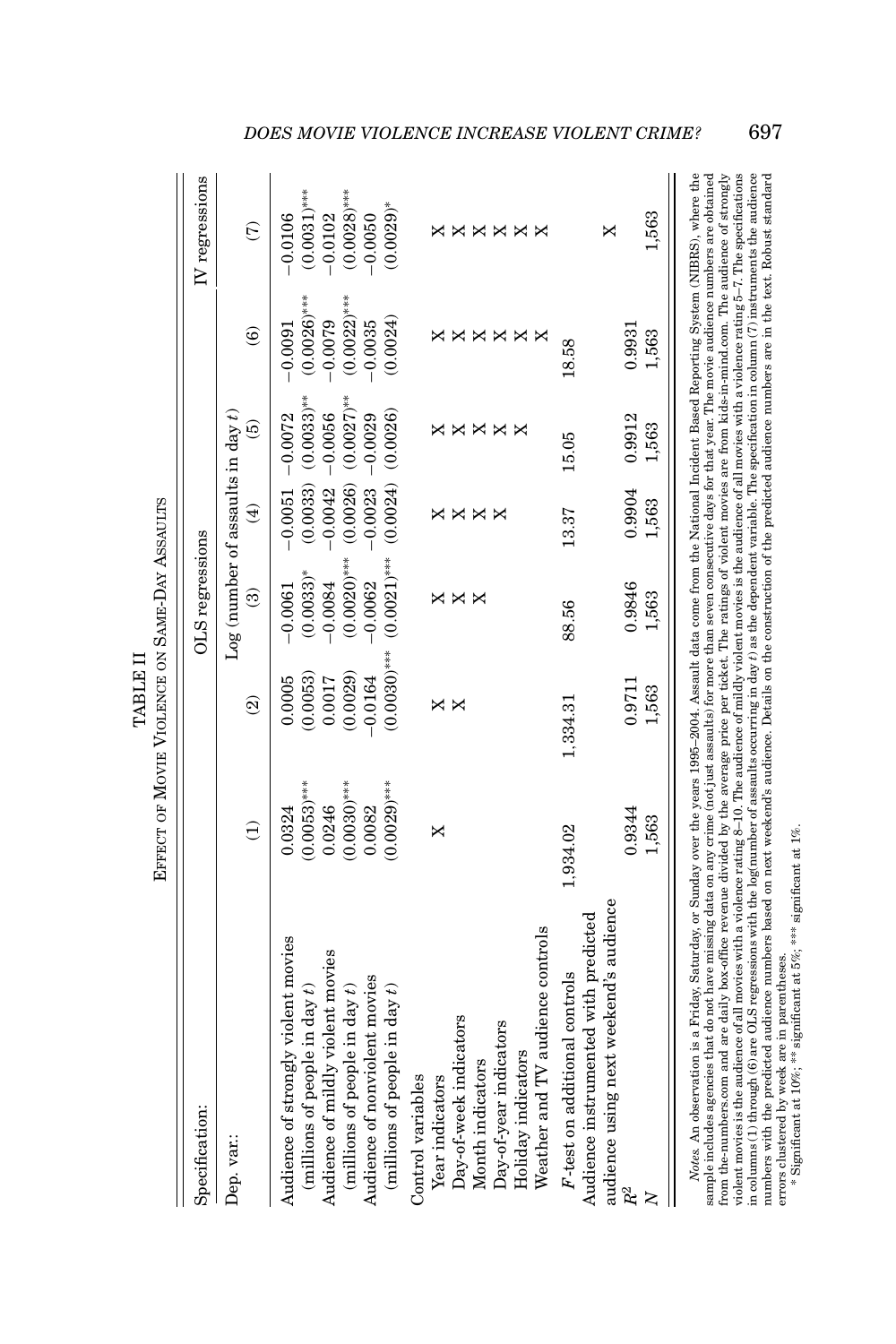such as the Christmas season in the second half of December or for holidays such as Independence Day. In columns (4) and (5), we therefore add 365 day-of-year indicators (dropping February 29 in leap years) and holiday indicators (see Appendix I), raising the *R*<sup>2</sup> further to .9912. As we add these variables, the coefficients  $\beta^v$  and β*<sup>m</sup>* on the violent movie measures flip sign and become *negative*, significantly so in column (5). This suggests that the seasonality in movie releases and in crime biases the estimates upward.

This negative correlation, however, may still be due to an unobserved variable that contemporaneously increases violent movie attendance and decreases violence ε*t*. For example, on rainy days assaults are lower, but movie attendance is higher. To address this possibility, we use two strategies. First, we add a set of weather controls to account for hot and cold temperatures, humidity, high winds, snow, and rain. We also control for distractors that could affect both crime and movie attendance by controlling for the day of the Super Bowl and for the other days with TV shows having an audience in excess of fifteen million households according to Nielsen Media Research. (These controls are described in Appendix I.) Adding these controls makes the estimates more negative (column (6)).

Second, we instrument for movie audience on day *t* using information on the following weekend's audience for the same movie. This instrumental variable strategy exploits the predictability of the weekly decrease in attendance. At the same time, it removes the effect of any shocks that affect violence and attendance in week  $w(t)$ , but are not present in week  $w(t) + 1$ . Examples include one-time TV events or transient weather shocks that are not already captured in our TV and weather controls. This procedure, detailed in Appendix II, generates predictors for the audience of strongly violent, mildly violent, and nonviolent movies on day *t*. Panel B in Table III shows that these predictors are strongly correlated with the actual audience numbers they are instrumenting for. In the first stage for the audience of strongly violent movies (column (1)), the coefficient on the predicted audience for strongly violent movies is highly significant and close to 1 (.9145), as predicted. The other two coefficients in this regression are close to 0, though also significant. We obtain similar first stages for the audience of mildly violent movies (column (2)) and nonviolent movies (column (3)).

Column (7) in Table II presents the IV estimates, where we have instrumented for the movie audience variables with their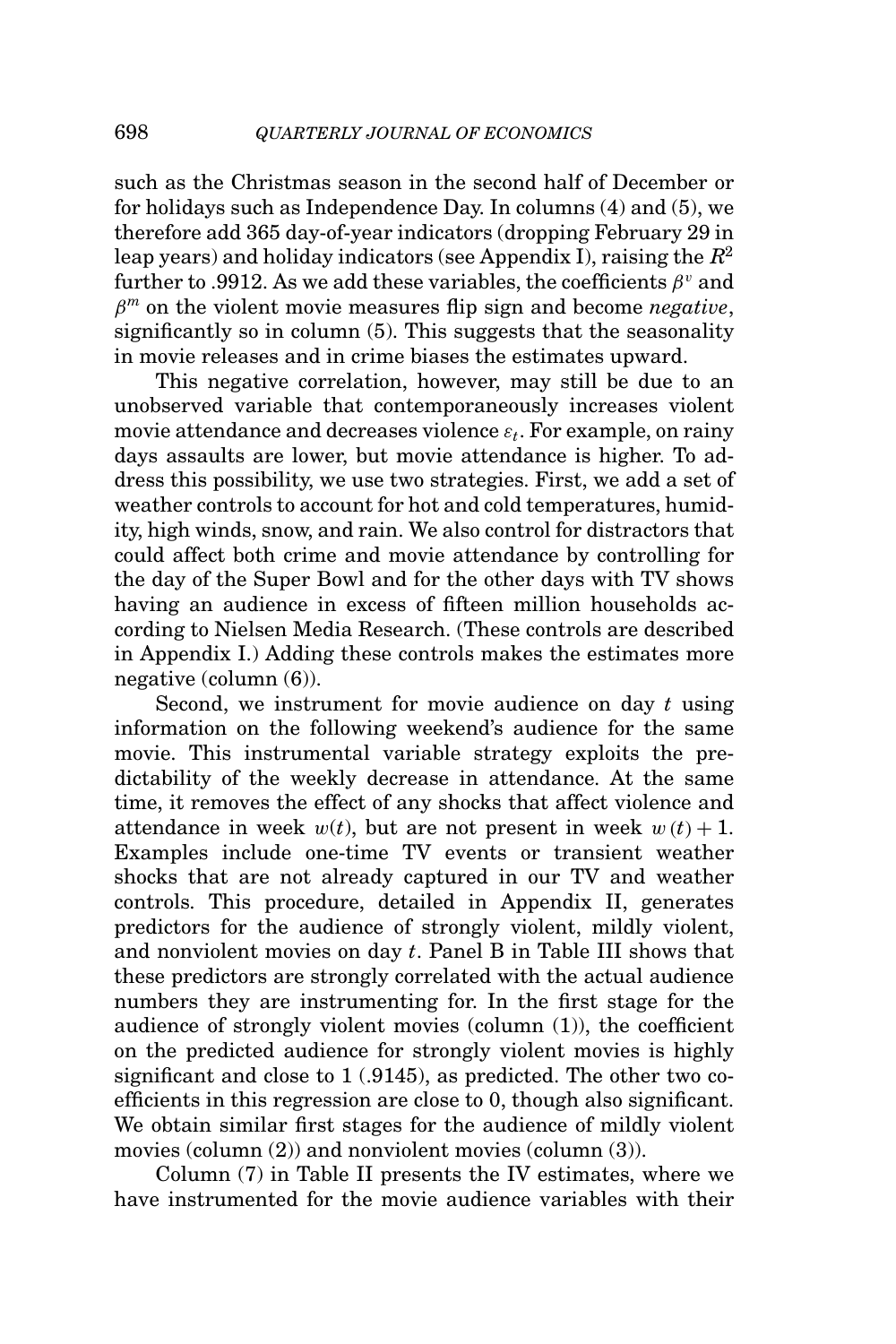|                                      | EFFECT OF MOVIE VIOLENCE ON SAME-DAY ASSAULTS BY TIME OF DAY |                          |                                                                              |                    |
|--------------------------------------|--------------------------------------------------------------|--------------------------|------------------------------------------------------------------------------|--------------------|
|                                      |                                                              | A. Benchmark results     |                                                                              |                    |
| Specification:                       |                                                              |                          | Instrumental variable regressions                                            |                    |
| Dep. var.:                           |                                                              | $\widehat{\mathfrak{D}}$ | Log (number of assaults in day $t$ in time window)<br>$\widehat{\mathbf{e}}$ | $\widehat{\Theta}$ |
| Audience of strongly violent movies  | $-0.0050$                                                    | $-0.0030$                | $-0.0130$                                                                    | $-0.0192$          |
| $(millions of people in day t)$      | 0.0066                                                       | (0.0050)                 | $(0.0049)$ ***                                                               | $0.0060$ ***       |
| Audience of mildly violent movies    | $-0.0106$                                                    | $-0.0001$                | $-0.0109$                                                                    | $-0.0205$          |
| (millions of people in day t)        | $(0.0060)*$                                                  | (0.0045)                 | $(0.0040)$ ***                                                               | $(0.0052)$ ***     |
| Audience of nonviolent movies        | $-0.0033$                                                    | 0.0016                   | $-0.0063$                                                                    | $-0.0060$          |
| (millions of people in day t)        | (0.0060)                                                     | (0.0046)                 | (0.0043)                                                                     | (0.0054)           |
| Time of day                          | 6 A.M.-12 P.M                                                | .2 P.M.-6 P.M.           | 3 P.M.-12 A.M.                                                               | 12 A.M.-6 A.M.     |
| Control variables                    |                                                              |                          |                                                                              | next day           |
| Full set of controls                 |                                                              |                          |                                                                              |                    |
| Audience instrumented with predicted |                                                              |                          |                                                                              |                    |
| audience using next week's audience  |                                                              |                          |                                                                              |                    |
|                                      | 1,563                                                        | 1,563                    | 1,563                                                                        | 1,562              |

| TABLE III | E VIOLENCE ON SAME-DAY ASSAULTS BY TIME |  |
|-----------|-----------------------------------------|--|
|           |                                         |  |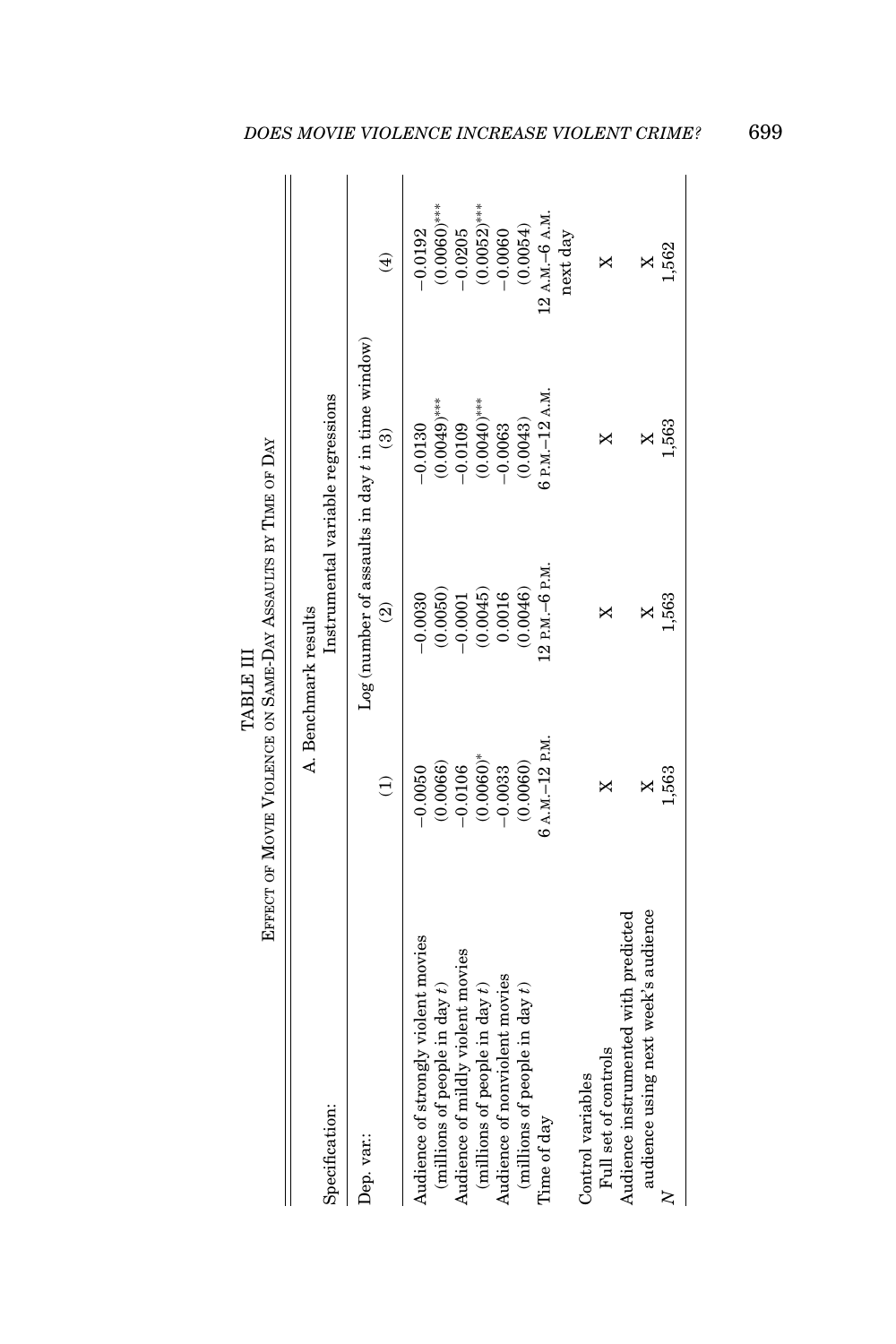|                                           | (CONTINUED)                            |                            |                        |
|-------------------------------------------|----------------------------------------|----------------------------|------------------------|
| Specification:                            | B. First stage                         | IV regression, first stage |                        |
|                                           |                                        | Audience of mildly         | Audience of            |
| Dep. var.:                                | Audience of strongly<br>violent movies | violent movies             | nonviolent movies      |
|                                           |                                        | $\widehat{\mathfrak{D}}$   | $\widehat{\mathbf{e}}$ |
| Pred. audience of strongly violent movies | 0.9145                                 | $-0.1431$                  | $-0.1694$              |
| $(millions of people in day t)$           | $(0.0196)$ ***                         | $0.0210$ <sup>***</sup>    | $(0.0281)$ ***         |
| Pred. audience of mildly violent movies   | $-0.0399$                              | 0.8532                     | $-0.1817$              |
| (millions of people in day t)             | $(0.0101)$ ***                         | $0.0255$ <sup>***</sup>    | $(0.0296)$ ***         |
| Pred. audience of nonviolent movies       | $-0.0480$                              | $-0.1363$                  | 0.8138                 |
| (millions of people in day t)             | $(0.0057)$ ***                         | $0.0195$ <sup>***</sup>    | $(0.0309)$ ***         |
| Control variables                         |                                        |                            |                        |
| Full set of controls                      | $\times$                               |                            | ×                      |
| $F$ -test on instruments                  | 1,050.89                               | 889.02                     | 730.85                 |
|                                           | 1,563                                  | 1,563                      | 1,563                  |

m a ta vu TABLE III

700 *QUARTERLY JOURNAL OF ECONOMICS*

*Notes*. See notes to Table II. The number of observations in column (4) of Panel A is one fewer than in columns (1)–(3) of Panel A because we are missing the assault data for à  $\overline{a}$ û  $\overline{a}$ Þ  $\mathbf{m}$  an Notes. See notes to Table II. The number of observations in<br>January 1, 2006, for the hours between 12 A.M. and 6 A.M.<br>\* Significant at 10%, \*\* significant at 5%, \*\*\* significant at 1%. January 1, 2006, for the hours between 12 A.M. and 6 A.M.

\* Significant at 10%; \*\* significant at 5%; \*\*\* significant at 1%.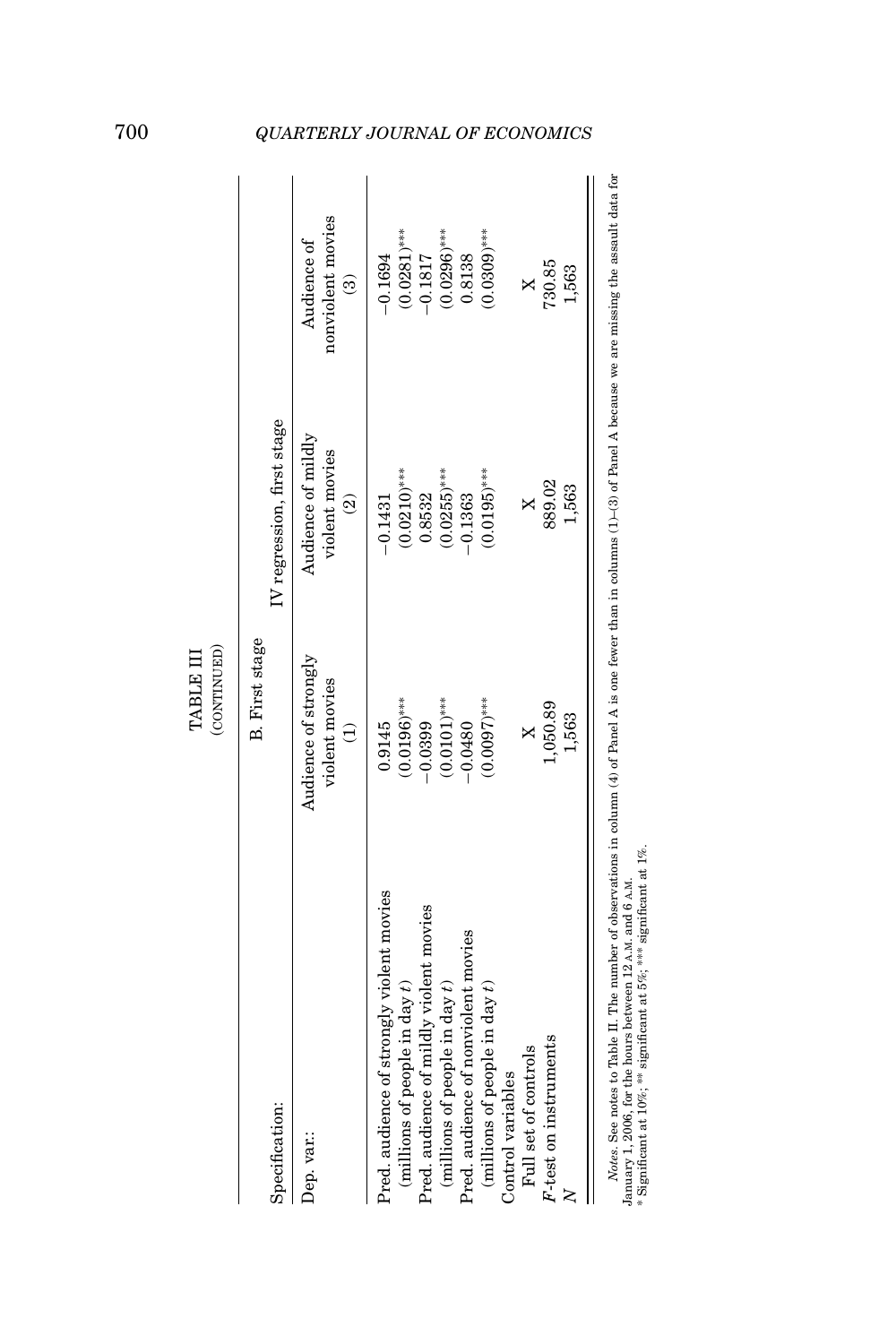predicted values. Instrumenting makes the correlation between movie violence and violent crime become more negative. An increase of one million in the audience for violent movies decreases violent crime by 1.06% (strongly violent movies) and 1.02% (mildly violent movies), substantial effects on violence. Nonviolent movies have a smaller (marginally significant) negative effect on assaults. The IV estimates do not noticeably change if the weather controls are excluded (not reported), suggesting that the instruments are taking care of temporary shocks, such as those due to weather.

### *IV.B. Theater Audience—Time of Day*

Table II implies that exposure to violent movies diminishes crime in the short run. To clarify this potentially puzzling result (relative to the findings in the laboratory experiments), we separately examine the effect of violent movies on violent crime by time of day. In these and all subsequent specifications, we include the full set of controls  $X_t$  and instrument for the actual audiences  $A_t^v$ ,  $A_t^m$ , and  $A_t^n$  using the predicted audiences.

In Table III, we present our baseline estimates by time of day: assaults committed in the morning (6 A.M.–12 P.M.), afternoon (12 P.M.–6 P.M.), evening (6 P.M.–12 A.M.), and nighttime (12 A.M.– 6 A.M.). Because movie audiences are unlikely to watch movies in the morning and in the afternoon, and especially so for violent movies, we expect to find little or no effect of exposure to violent movies in the first two time blocks. There are small negative effects for assaults in the morning hours which are not very significant. This appears to be due to a spillover from the previous day's movie exposure (which is highly correlated with today's movie exposure). Exposure to violent movies has no differential impact on assaults in the afternoon (column (2)). Because we consistently find similar effects for these two time periods (small negative effects in the early morning and no effect in the afternoon), we pool them in subsequent tables to save space.

During the evening hours (column (3)), we find, instead, a significant negative effect of exposure to violent movies. An increase in the audience of mildly violent movies of one million decreases violent crime by 1.09%. Exposure to strongly violent movies has a slightly larger effect. Exposure of one million additional people reduces assaults by 1.30%. Exposure to nonviolent movies is negatively correlated with violent crime, but the point estimate is smaller than for violent movies, and not significant. Over the night hours following exposure to a movie (column (4)), violent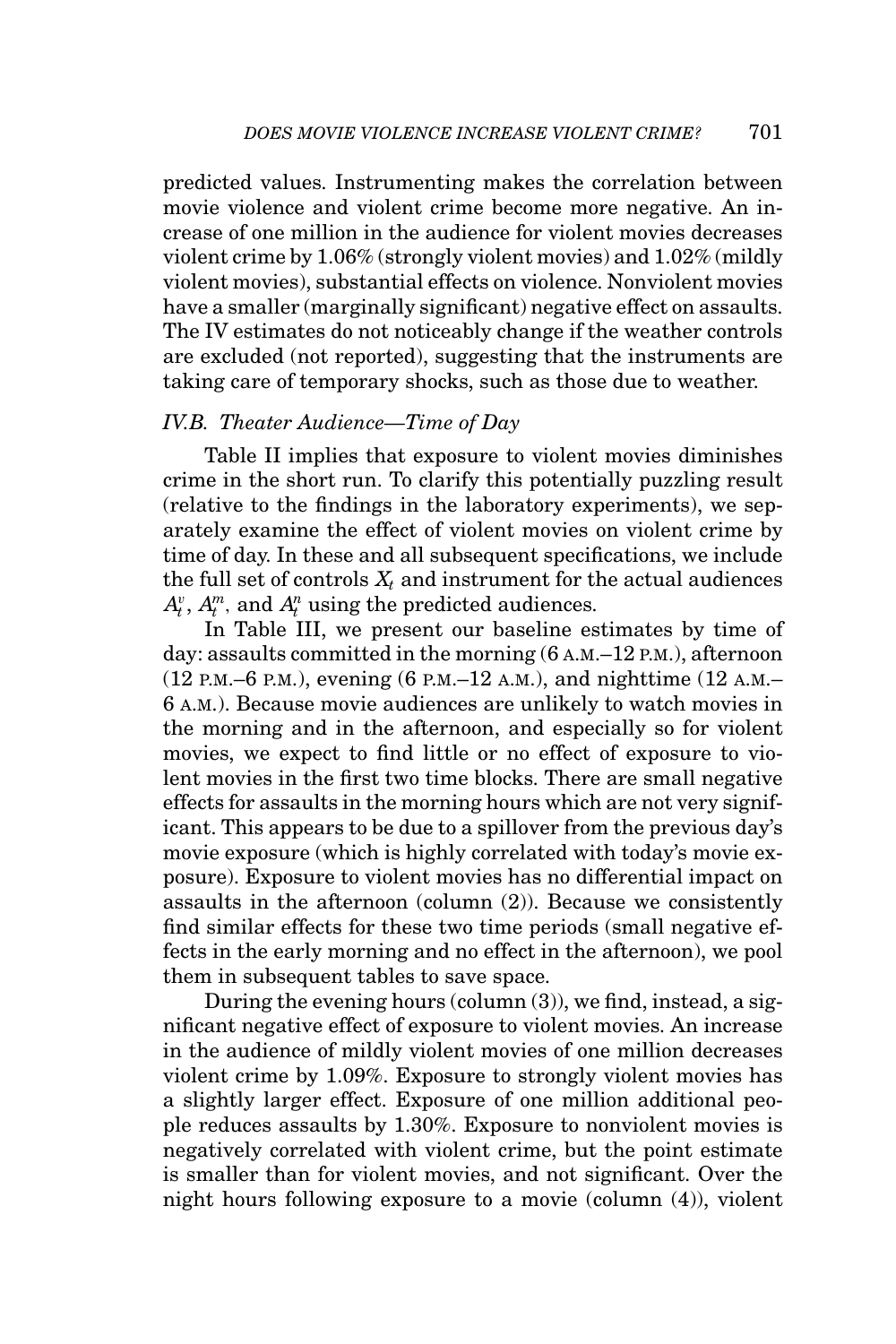movies have an even stronger negative impact on violent crime. Exposure to mildly and strongly violent movies for one million people decreases violent crimes by, respectively, 2.05% and 1.92%. The impact of nonviolent movies is also negative but substantially smaller and not significantly different from 0.

To put these estimates into perspective, on an unseasonably cold day (20–32 degrees Fahrenheit) assaults go down by 11% in the evening hours and  $8\%$  in the night hours.<sup>3</sup> In comparison, the blockbuster strongly violent movie *Hannibal* (with an audience size of 10.1 million on opening weekend) is predicted to account for a 4.4% reduction in assaults in the evening hours and a 6.5% reduction in the night hours (see footnote 14 for details on this calculation). In Section V, we provide interpretations of these findings.

### *IV.C. Theater Audience—Timing of Effects*

So far, we have estimated the impact of exposure to movie violence on same-day violent crimes. We now estimate whether there is a delayed impact at various time intervals. If violent movies increase violent crime in the medium run, or if they lead to intertemporal substitution of crime (as in the case of weather shocks in Jacob, Lefgren, and Moretti [2007]), violent crime is likely to be higher in the period following movie exposure.

*Monday and Tuesday.* In columns (1) and (2) of Table IV, we estimate the impact of average weekend movie audience on violent crime for the Monday and Tuesday following the weekend. Because the movie audience on these weekdays is limited, to a first approximation this specification captures the delayed effect of movie exposure one to three days later. We find no evidence of an increase in violent crime due to either imitation or intertemporal substitution. Most coefficients are close to zero, and the only marginally significant coefficient indicates a delayed negative impact of mildly violent movies.

*One Week, Two Weeks, and Three Weeks Later.* In the following specifications, we estimate the impact one, two, and three weeks after the original exposure, controlling for contemporaneous exposure. Separate identification is made possible by new releases occurring after the initial exposure. Lagged movie attendance is instrumented using a similar methodology as for the

<sup>3.</sup> These are coefficients from the baseline IV regression, with 33–79 degrees Fahrenheit as the omitted category.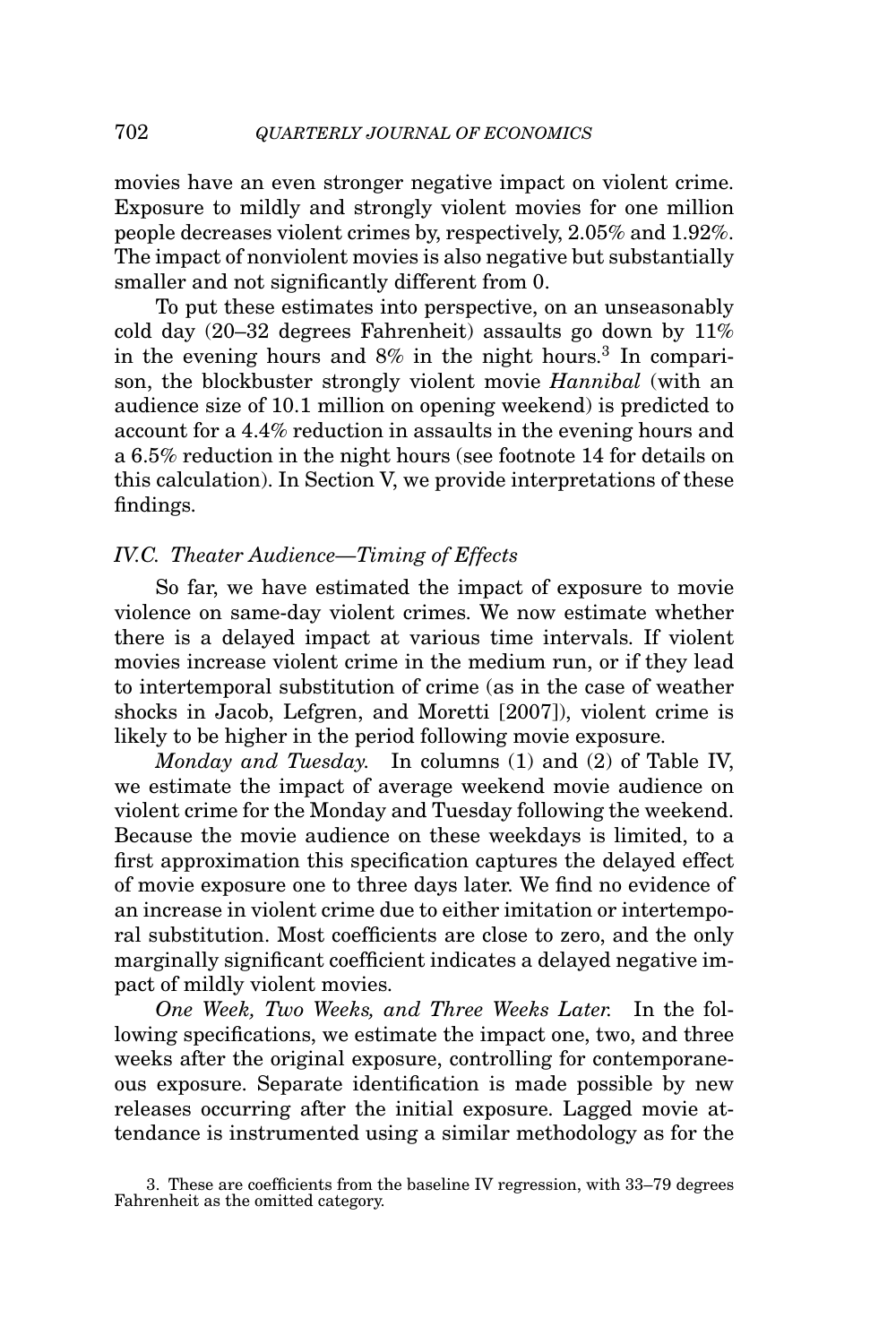|                                                                                                       |                      |                                                                     | MEDIUM-RUN EFFECT OF MOVIE VIOLENCE |                            |                            |                                                    |                                                           |                                            |
|-------------------------------------------------------------------------------------------------------|----------------------|---------------------------------------------------------------------|-------------------------------------|----------------------------|----------------------------|----------------------------------------------------|-----------------------------------------------------------|--------------------------------------------|
| Specification:                                                                                        |                      |                                                                     |                                     | OLS regressions            |                            |                                                    |                                                           |                                            |
| Timing:                                                                                               |                      | Next Monday and Tuesday                                             |                                     | Next week                  |                            | Two weeks later                                    | Three weeks later                                         |                                            |
| Dep. var.:                                                                                            |                      | Log (number of assaults<br>on Monday and Tuesday<br>in time window) |                                     |                            |                            | Log (number of assaults in day $t$ in time window) |                                                           |                                            |
|                                                                                                       | Э                    | $\widehat{\mathfrak{D}}$                                            | ම                                   | $\bigoplus$                | $\widehat{5}$              | $\widehat{\mathbf{e}}$                             | $\widehat{C}$                                             | $\widehat{\circ}$                          |
| violent movies (millions<br>Audience of strongly                                                      |                      |                                                                     | $(0.0045)$ ***<br>$-0.0127$         | (0.0060)<br>$-0.0081$      | $-0.0142$                  | $(0.0051)$ *** $(0.0067)$ ***<br>$-0.0209$         | $-0.0136$                                                 | $(0.0051)$ *** $(0.0063)$ ***<br>$-0.0199$ |
| violent movies (millions<br>of people in day $t$ )<br>Audience of mildly                              |                      |                                                                     | $(0.0031)$ **<br>$-0.0061$          | $(0.0043)$ **<br>$-0.0087$ | $(0.0042)$ **<br>$-0.0096$ | $-0.0194$                                          | $(0.0056)$ *** $(0.0041)$ *** $(0.0052)$ ***<br>$-0.0114$ | $-0.0199$                                  |
| Audience of nonviolent<br>of people in day $t$ )<br>of people in day $t$ )<br>movies (millions        |                      |                                                                     | (0.0033)<br>$-0.0027$               | (0.0050)<br>0.0030         | (0.0046)<br>$-0.0050$      | $-0.0079$<br>(0.0061)                              | (0.0044)<br>$-0.0070$                                     | (0.0056)<br>$-0.0076$                      |
| Lagged audience of strongly<br>violent movies (millions                                               | (0.0058)<br>0.0019   | (0.0087)<br>$-0.0004$                                               | (0.0042)<br>0.0046                  | (0.0054)<br>$-0.0017$      | (0.0047)<br>$-0.0028$      | (0.0062)<br>0.0020                                 | (0.0044)<br>0.0017                                        | (0.0056)<br>$-0.0065$                      |
| Lagged audience of mildly<br>violent movies (millions<br>of people in day t)                          | (0.0050)<br>$-0.007$ | (0.0076)<br>$-0.0146$                                               | (0.0026)<br>$-0.0018$               | (0.0037)<br>0.0001         | (0.0037)<br>$-0.0061$      | (0.0049)<br>$-0.0056$                              | (0.0031)<br>0.0002                                        | $(0.0045)$ **<br>$-0.0105$                 |
| nonviolent movies (millions<br>of people in day $t$ )<br>of people in day $t$ )<br>Lagged audience of | (0.0054)<br>0.0012   | (0.0074)<br>$-0.0065$                                               | (0.0028)<br>$-0.0007$               | (0.0041)<br>0.0031         | (0.0042)<br>$-0.0060$      | (0.0055)<br>0.0012                                 | (0.0036)<br>0.0011                                        | (0.0048)<br>$-0.0049$                      |
|                                                                                                       |                      |                                                                     |                                     |                            |                            |                                                    |                                                           |                                            |

TABLE IV MEDIUM-RUN EFFECT OF TABLE IV<br>MEDIUM-RUN EFFECT OF MOVIE VIOLENCE *DOES MOVIE VIOLENCE INCREASE VIOLENT CRIME?* 703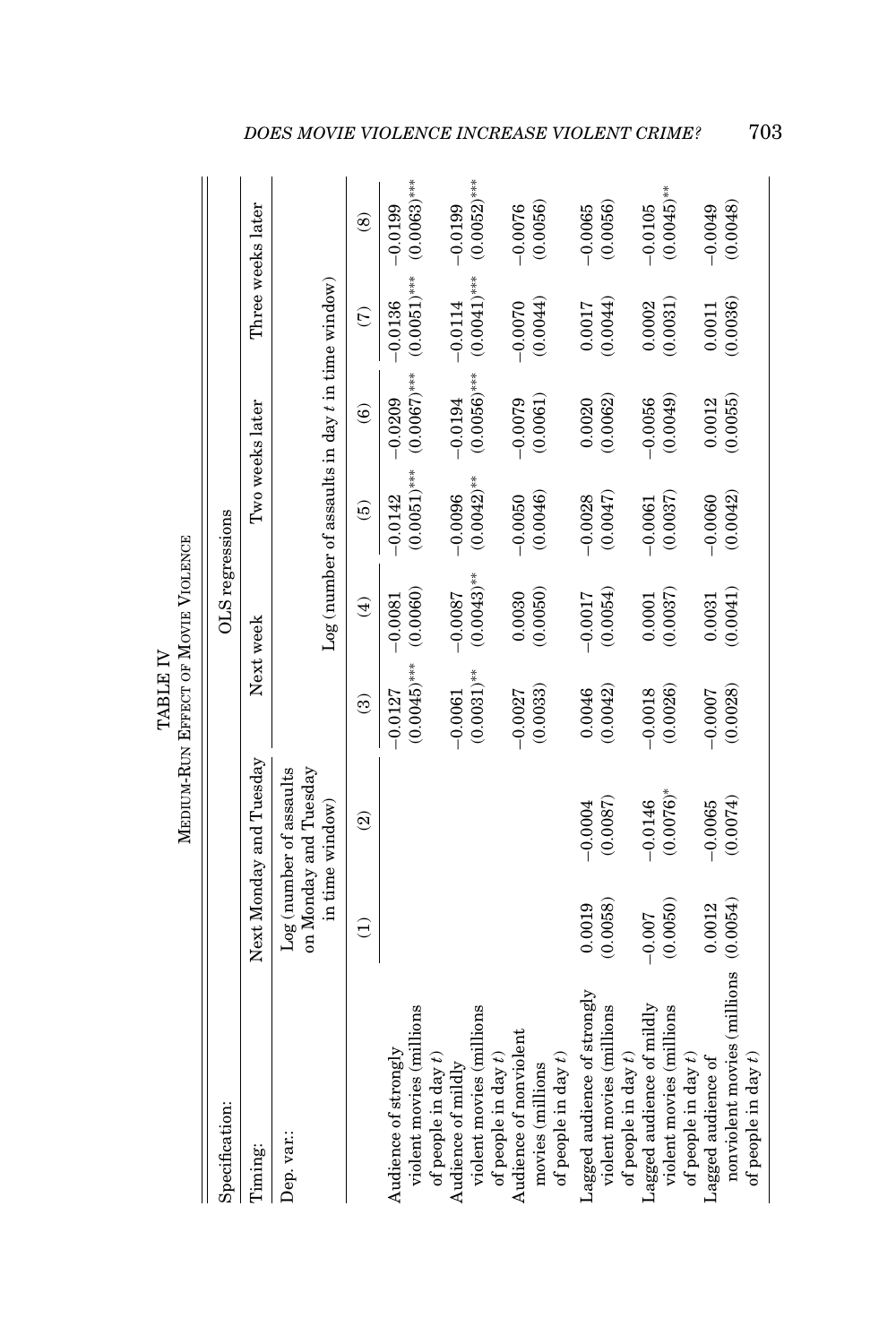| Specification:                                        |         |                                                                     |                | OLS regressions    |         |                                                   |                   |                     |
|-------------------------------------------------------|---------|---------------------------------------------------------------------|----------------|--------------------|---------|---------------------------------------------------|-------------------|---------------------|
| Timing:                                               |         | Next Monday and Tuesday                                             |                | Next week          |         | Two weeks later                                   | Three weeks later |                     |
| Dep. var.:                                            |         | on Monday and Tuesday<br>Log (number of assaults<br>in time window) |                |                    |         | $Log (number of assumes in day t in time window)$ |                   |                     |
|                                                       |         | ତ୍ର                                                                 | වි             | $\widehat{\Theta}$ | ම       | $\widehat{\mathbf{e}}$                            |                   | $\circledast$       |
| Lag specification                                     |         | Lag: weekend before                                                 |                | Lag: 7 days before |         | Lag: 14 days before                               |                   | Lag: 21 days before |
| Time of day                                           | 6 P.M.- | $12$<br>a.m.–                                                       | 6 P.M.-        | 12 A.M.-           | 6 P.M.- | 12 A.M.-                                          | $6$ P.M. $-$      | $12A.M. -$          |
|                                                       | 12 A.M. | 6 A.M.                                                              | 12 A.M.        | 6 A.M.             | 12 A.M. | 6 A.M.                                            | 12 A.M.           | 6 A.M.              |
|                                                       |         | next day                                                            |                | next day           |         | next day                                          |                   | next day            |
| Control variables                                     |         |                                                                     |                |                    |         |                                                   |                   |                     |
| Full set of controls                                  |         | ×                                                                   | X              | $\times \gtrsim$   | ×       | ×                                                 | $\times$          | ××                  |
| Audience instrumented with                            |         | X                                                                   | $\overline{R}$ |                    | X       | ×                                                 |                   |                     |
| following week's audience<br>predicted audience using |         |                                                                     |                |                    |         |                                                   |                   |                     |
|                                                       | 1,041   | 1,041                                                               | 1,559          | 1,558              | 1,556   | 1,555                                             | 1,553             | 1.552               |

 ${\bf TABLE\ IV} \label{eq:2}$   ${\bf (CONTINUED)}$ (CONTINUED) TABLE IV

and (4) are not instrumented, because the predictors for the audience of the previous week are highly collinear with the contemporaneous audience.<br>\*Significant at 10%, \*\*significant at 5%, \*\*\*significant at 1%. and (4) are not instrumented, because the predictors for the audience of the previous week are highly collinear with the contemporaneous audience. \*Significant at 10%; \*\*significant at 5%; \*\*\*significant at 1%.

# 704 *QUARTERLY JOURNAL OF ECONOMICS*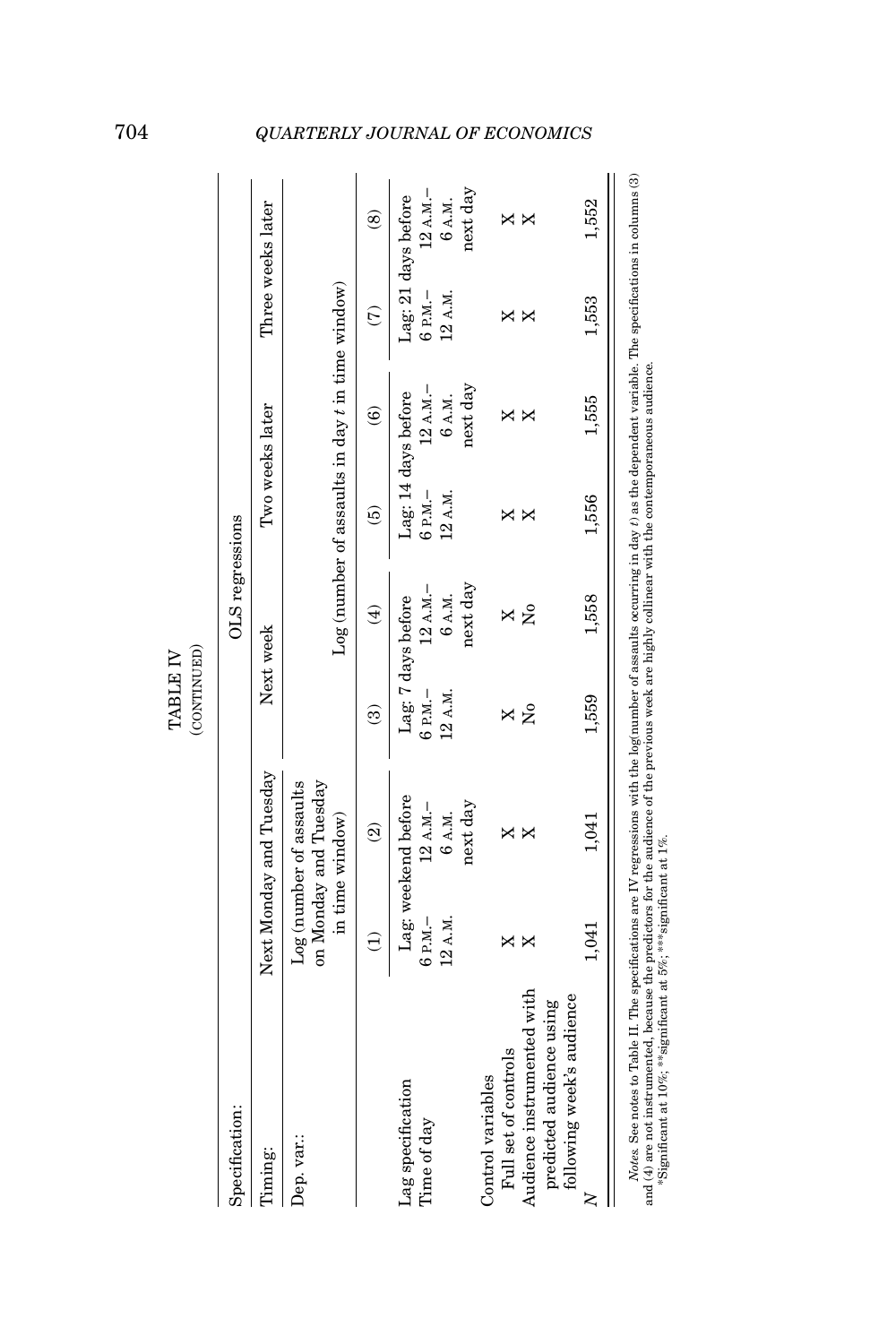other movie attendance variables, except for the one-week lag (columns (3) and (4)). In this specification, we report the OLS results, because the instrument for lagged exposure would be essentially collinear with contemporaneous exposure. Across the three specifications (columns  $(3)$ – $(8)$ ), we find no evidence of a delayed effect of movie exposure. Of eighteen coefficients for lagged exposure, only one is significant (negative) at the 5% level. At the same time, we find strong evidence of a negative impact of contemporaneous exposure to violent movies, as in our benchmark specifications. These results suggest that there is no medium-run effect of exposure to movie violence due to either imitation or intertemporal substitution.

### *IV.D. Theater Audience—Robustness*

Before discussing how to interpret the results, in Table V we assess the robustness of the benchmark estimates of Table III, reproduced in column (1).

In column (2), we use a different set of instruments for movie attendance—information on the production budget and the number of theaters in which a movie is playing in week  $w(t)$  (see Appendix II for details). Production budgets are decided far in advance, whereas the number of screens is finalized one or two weeks in advance (Moretti 2008). These instruments, like our baseline instruments, should purge the estimates of short-term shocks affecting both attendance and crime. We supplement these instruments with an additional instrument for total movie audience size, based on our standard procedure.<sup>4</sup> The results are remarkably similar to the benchmark IV results.

Column (3) uses the standard instrument but includes all seven days of the week instead of just the weekend (column (3)). Many of the point estimates for the effect of movie violence in the evening and night (Panels B and C) become more negative, including the estimate for nonviolent movies, which is now significant. The latter finding may reflect an impact of nonviolent movies for the same reasons as for violent movies (with smaller magnitudes),

<sup>4.</sup> We supplement with total movie audience size because the new instruments do not predict overall movie audience well. This is because total number of theaters is essentially fixed in any given week, and production budgets do not provide much identifying variation. The joint *F*-tests for the first stages of this instrument set range from 280 to 378, with most of the power coming from the variables for the number of theaters.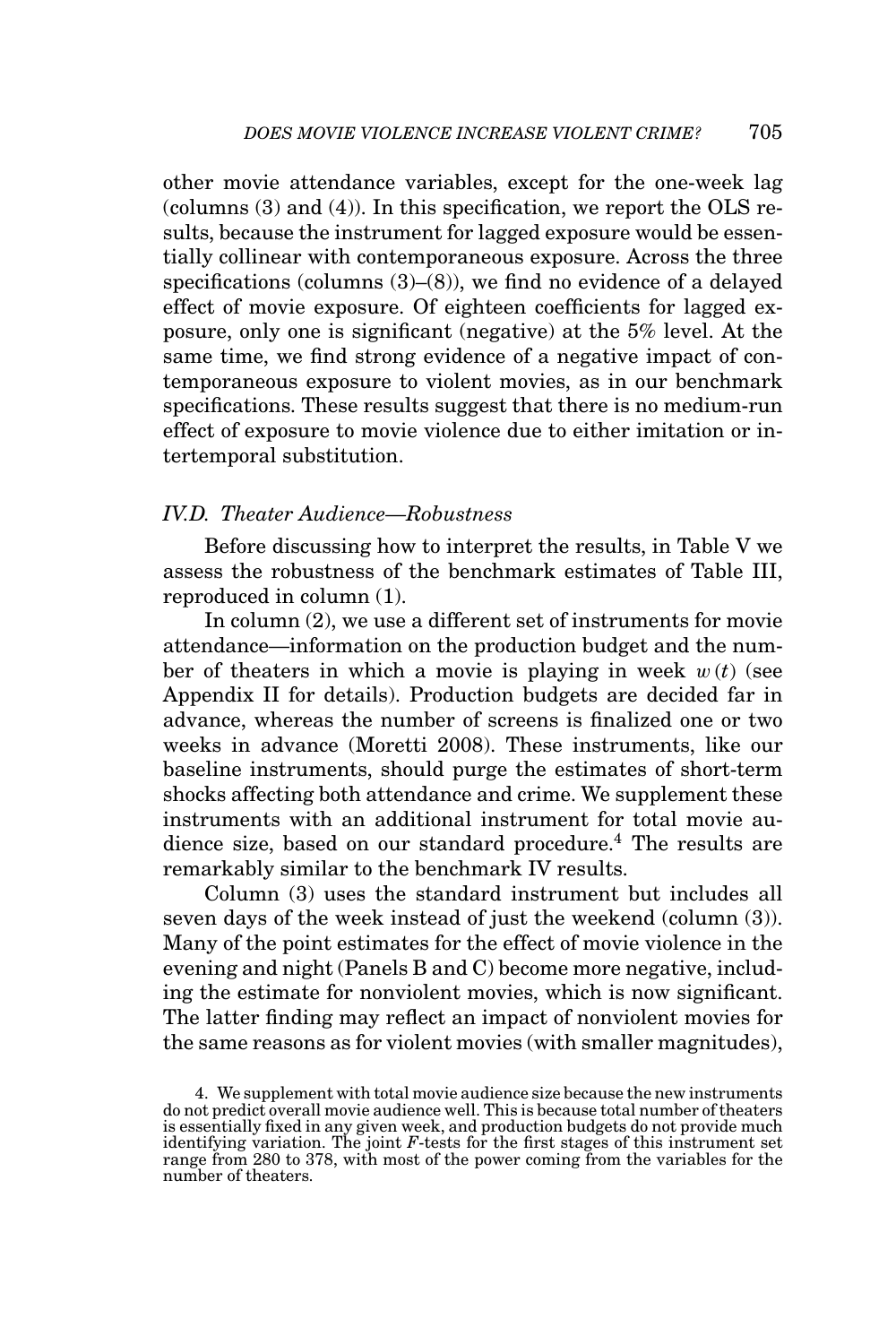|                             |                 |                          |                         | ROBUSTNESS<br><b>TABLE V</b>                               |                |                        |                      |                 |
|-----------------------------|-----------------|--------------------------|-------------------------|------------------------------------------------------------|----------------|------------------------|----------------------|-----------------|
| Specification:              |                 |                          |                         | Instrumental variables regressions                         |                |                        | OLS reg.             | Poisson reg.    |
| Dep. var.:                  |                 |                          |                         | $Log$ (number of violent crimes in day $t$ in time window) |                |                        |                      | No. of assaults |
|                             | $\widehat{\Xi}$ | $\widehat{\mathfrak{A}}$ | $\widehat{\mathcal{C}}$ | $\widehat{\mathfrak{X}}$                                   | $\widehat{5}$  | $\widehat{\mathbf{e}}$ | $\widehat{\epsilon}$ | $\circledast$   |
|                             |                 |                          |                         | A. Effects in morning and afternoon (6 A.M.-6 P.M.         |                |                        |                      |                 |
| Audience of strongly        | $-0.0037$       | $-0.0046$                | 0.0005                  | 0.0005                                                     | $-0.0075$      | $-0.0047$              | $-0.0096$            | $-0.0081$       |
| violent movies (millions    | (0.0046)        | (0.0045)                 | (0.0039)                | (0.0037)                                                   | (0.0056)       | (0.0044)               | $(0.0035)***$        | $(0.0029)$ ***  |
| of people in day $t$ )      |                 |                          |                         |                                                            |                |                        |                      |                 |
| Audience of mildly          | $-0.003$        | $-0.0046$                | $-0.0006$               | $-0.0006$                                                  | $-0.0028$      | $-0.003$               | $-0.0088$            | $-0.0102$       |
| violent movies (millions    | (0.0041)        | (0.0042)                 | (0.0033)                | (0.0033)                                                   | (0.0039)       | (0.0040)               | $(0.0027)***$        | $(0.0023)***$   |
| of people in day $t$ )      |                 |                          |                         |                                                            |                |                        |                      |                 |
| Audience of                 | 0.0003          | $-0.0012$                | $-0.0012$               | $-0.0012$                                                  | $-0.0013$      |                        | $-0.0079$            | $-0.0098$       |
| nonviolent movies (millions | (0.0041)        | (0.0042)                 | (0.0035)                | (0.0034)                                                   | (0.0044)       | (0.0039)               | $(0.0028)$ ***       | $(0.0023)$ ***  |
| of people in day $t$ )      |                 |                          |                         |                                                            |                |                        |                      |                 |
|                             |                 | $\overline{B}$           |                         | Effects in the evening (6 P.M.-12 A.M.)                    |                |                        |                      |                 |
| Audience of strongly        | $-0.013$        | $-0.0158$                | $-0.0144$               | $-0.0144$                                                  | $-0.0139$      | $-0.0153$              | $-0.0099$            | $-0.0081$       |
| violent movies (millions    | $(0.0049)$ ***  | $(0.0048)$ ***           | $(0.0046)$ ***          | $(0.0044)$ ***                                             | $(0.0063)$ **  | $(0.0044)$ ***         | $(0.0037)$ ***       | $(0.0030)$ ***  |
| of people in day $t$ )      |                 |                          |                         |                                                            |                |                        |                      |                 |
| Audience of mildly          | $-0.0109$       | $-0.0107$                | $-0.0165$               | $-0.0165$                                                  | $-0.0109$      | $-0.0119$              | $-0.0065$            | $-0.0075$       |
| violent movies (millions    | $(0.0040)$ ***  | $(0.0042)$ **            | $(0.0035)***$           | $(0.0032)$ ***                                             | $(0.0039)$ *** | $(0.0038)$ ***         | $(0.0029)$ **        | $(0.0023)***$   |
| of people in day $t$ )      |                 |                          |                         |                                                            |                |                        |                      |                 |
| Audience of                 | $-0.0063$       | $-0.0062$                | $-0.0098$               | $-0.0098$                                                  | $-0.008$       | $-0.0069$              | $-0.0026$            | $-0.003$        |
| nonviolent movies (millions | (0.0043)        | (0.0044)                 | $(0.0040)$ **           | $(0.0036)$ ***                                             | $(0.0042)^*$   | $(0.0040)$ *           | (0.0030)             | (0.0024)        |
| of people in day $t$ )      |                 |                          |                         |                                                            |                |                        |                      |                 |
|                             |                 |                          |                         | C. Effects in the night $(12 \text{ A.M.}-6 \text{ A.M.})$ |                |                        |                      |                 |
| Audience of strongly        | $-0.0192$       | $-0.0202$                | $-0.0206$               | $-0.0206$                                                  | $-0.0252$      | $-0.0211$              | $-0.0098$            | $-0.0133$       |
| violent movies (millions    | $(0.0060)$ ***  | $(0.0059)$ ***           | $(0.0054)$ ***          | $(0.0055)***$                                              | $(0.0068)$ *** | $(0.0066)$ ***         | $(0.0052)^*$         | $(0.0035)$ ***  |
| of people in day $t$ )      |                 |                          |                         |                                                            |                |                        |                      |                 |

# 706 *QUARTERLY JOURNAL OF ECONOMICS*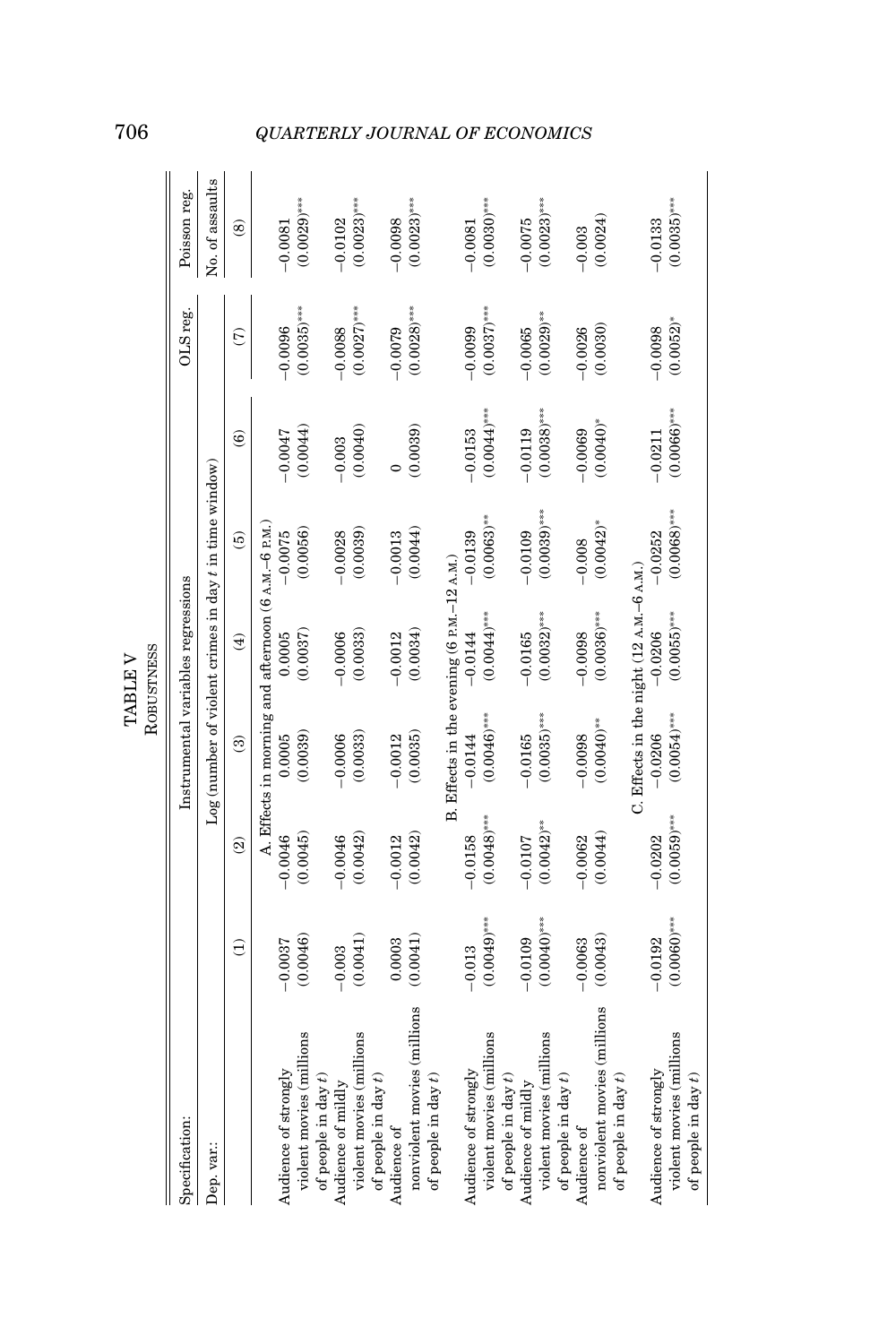|                                                                                                                                                                                                                                                                                                                                                                                                                                                                                                                                                                                                                                                                                                                                                                                                                                                                                                                                                                                                                                                                                                                                                                                                                                                                                                                                                                                                                                                                                                                                                                                                                  |                             |                                                                                                         |                             | <b>CONTINUED</b>                                           |                             |                                                  |                                                |                                           |
|------------------------------------------------------------------------------------------------------------------------------------------------------------------------------------------------------------------------------------------------------------------------------------------------------------------------------------------------------------------------------------------------------------------------------------------------------------------------------------------------------------------------------------------------------------------------------------------------------------------------------------------------------------------------------------------------------------------------------------------------------------------------------------------------------------------------------------------------------------------------------------------------------------------------------------------------------------------------------------------------------------------------------------------------------------------------------------------------------------------------------------------------------------------------------------------------------------------------------------------------------------------------------------------------------------------------------------------------------------------------------------------------------------------------------------------------------------------------------------------------------------------------------------------------------------------------------------------------------------------|-----------------------------|---------------------------------------------------------------------------------------------------------|-----------------------------|------------------------------------------------------------|-----------------------------|--------------------------------------------------|------------------------------------------------|-------------------------------------------|
| Specification:                                                                                                                                                                                                                                                                                                                                                                                                                                                                                                                                                                                                                                                                                                                                                                                                                                                                                                                                                                                                                                                                                                                                                                                                                                                                                                                                                                                                                                                                                                                                                                                                   |                             |                                                                                                         |                             | Instrumental variables regressions                         |                             |                                                  | OLS reg.                                       | Poisson reg.                              |
| Dep. var.:                                                                                                                                                                                                                                                                                                                                                                                                                                                                                                                                                                                                                                                                                                                                                                                                                                                                                                                                                                                                                                                                                                                                                                                                                                                                                                                                                                                                                                                                                                                                                                                                       |                             |                                                                                                         |                             | $Log($ number of violent crimes in day $t$ in time window) |                             |                                                  |                                                | No. of assaults                           |
|                                                                                                                                                                                                                                                                                                                                                                                                                                                                                                                                                                                                                                                                                                                                                                                                                                                                                                                                                                                                                                                                                                                                                                                                                                                                                                                                                                                                                                                                                                                                                                                                                  | $\widehat{\Xi}$             | $\widehat{2}$                                                                                           | $\widehat{\mathbf{e}}$      | $\bigoplus$                                                | $\widehat{\mathbf{b}}$      | $\widehat{\mathbf{6}}$                           | $\widehat{C}$                                  | $\circledS$                               |
| violent movies (millions<br>Audience of mildly                                                                                                                                                                                                                                                                                                                                                                                                                                                                                                                                                                                                                                                                                                                                                                                                                                                                                                                                                                                                                                                                                                                                                                                                                                                                                                                                                                                                                                                                                                                                                                   | $(0.0052)$ ***<br>$-0.0205$ | $(0.0054)$ ***<br>$-0.0202$                                                                             | $(0.0040)$ ***<br>$-0.0245$ | $(0.0039)$ ***<br>$-0.0245$                                | $(0.0050)$ ***<br>$-0.0187$ | $(0.0052)$ ***<br>$-0.0205$                      | $(0.0041)$ **<br>$-0.0089$                     | $(0.0029)$ ***<br>$-0.0106$               |
| Audience of nonviolent<br>of people in day $t$ )<br>of people in day $t$ )<br>movies (millions                                                                                                                                                                                                                                                                                                                                                                                                                                                                                                                                                                                                                                                                                                                                                                                                                                                                                                                                                                                                                                                                                                                                                                                                                                                                                                                                                                                                                                                                                                                   | (0.0054)<br>$-0.006$        | (0.0056)<br>$-0.0047$                                                                                   | $(0.0042)$ **<br>$-0.0103$  | $(0.0041)$ **<br>$-0.0103$                                 | $(0.0053)^*$<br>$-0.0104$   | (0.0053)<br>$-0.0075$                            | (0.0043)<br>0.0045                             | (0.0029)<br>0.0005                        |
| specification<br>Robustness                                                                                                                                                                                                                                                                                                                                                                                                                                                                                                                                                                                                                                                                                                                                                                                                                                                                                                                                                                                                                                                                                                                                                                                                                                                                                                                                                                                                                                                                                                                                                                                      | IV specification            | Benchmark IV: Instruments Benchmark + Benchmark + Benchmark + Benchmark +<br>budget and<br>no. theaters |                             | + Newey-West measure of<br>include Mo-Th include MoTh      | use MPAA                    | is all crimes                                    | dep. variable (no instruments)<br>OLS regress. | (no instruments)<br>regression<br>Poisson |
| with predicted audience<br>using following week's<br>Audience instrumented<br>Full set of controls<br>Control variables                                                                                                                                                                                                                                                                                                                                                                                                                                                                                                                                                                                                                                                                                                                                                                                                                                                                                                                                                                                                                                                                                                                                                                                                                                                                                                                                                                                                                                                                                          | ××                          | ×                                                                                                       | ××                          | ××                                                         | ××                          | 28-day corr. movie violence against person<br>×× | ×                                              | ×                                         |
| audience<br>2                                                                                                                                                                                                                                                                                                                                                                                                                                                                                                                                                                                                                                                                                                                                                                                                                                                                                                                                                                                                                                                                                                                                                                                                                                                                                                                                                                                                                                                                                                                                                                                                    | 1,563                       | 1,563                                                                                                   | 3,645                       | 3,645                                                      | 1,539                       | 1,563                                            | 1,563                                          | 1,563                                     |
| Notes. This table presents a series of robustness checks to the results in Table III, reproduced in column (1). Column (2) uses instruments constructed as in the benchmark<br>instruments, but using the number of theaters showing the movie in week w(t) and the production budget (when available) as predictors. This specification also includes the<br>instrument for overall movie audience constructed with the bechmark instruments. (See text for additional details) Column (3) uses data also from Monday–Thursday, in addition to<br>Friday–Sunday. Column (4) uses the same sample as column (3) but with Newey-West standard errors with a 21-day lag. Column (5) presents the results for an alterative measure<br>of movie violence based on the MPAA ratings. The number of observations is smaller because in the first weeks of 1995, the MPAA rating is missing for a number of movies; we set<br>In column (6) the definition of crimes against a person, in addition to assaults and intimidation, includes robbery, homicide, and sex offenses. Column (7) presents an OLS specification,<br>and column (8) presents a Poisson regression (also not instrumented). The number of observations in Panel C is one fewer than in Panels A and B because we are missing the assault<br>the MPAA violence measure missing for the ten weeks in which the rating is available for less than $70\%$ of the movie audience.<br>data for January 1, 2006, for the hours between 12 A.M. and 6 A.M. See also notes to Table II<br>Significant at 10%; ** significant at 5%; *** significant at 1% |                             |                                                                                                         |                             |                                                            |                             |                                                  |                                                |                                           |

(CONTINUED) **TABLE V** TABLE V

*DOES MOVIE VIOLENCE INCREASE VIOLENT CRIME?* 707

data for January 1, 2006, for the hours between 12 A.M. and 6 A.M. See also notes to Table II. \*Significant at 10%; \*\*significant at 5%; \*\*\*significant at 1%.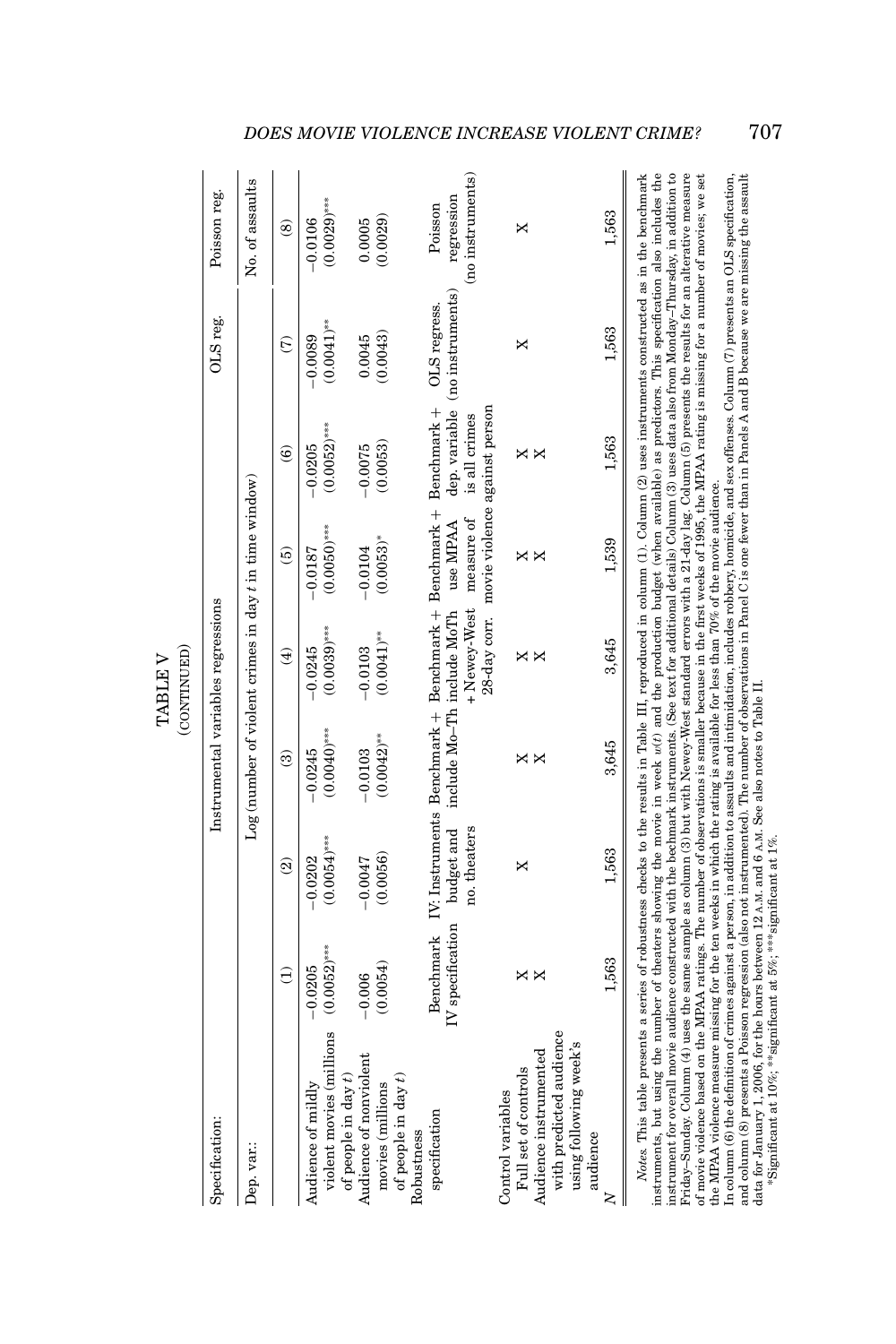for example by incapacitating potential criminals. An alternative possibility is that the instrument, which is based on next weekend's audience, does not completely remove the impact of shortterm shocks, especially for Wednesdays and Thursdays, which fall immediately before the next weekend.

Column (4) assesses the robustness of the standard errors to autocorrelation. One may worry that violent crime is positively correlated across weeks, even after controlling flexibly for seasonality. In this case, clustering by week (which assumes independence across weeks) may lead to standard errors that are too small. To address this concern, we replicate the specification of column (3) using Newey-West standard errors with a 28-day window.<sup>5</sup> The Newey-West standard errors are on average 5% *lower* than the clustered standard errors, suggesting that autocorrelation is a minor issue.

Next, we use an alternative measure of movie violence. In addition to rating movies (R, PG, etc.), the MPAA summarizes in one sentence the reason for their rating. We characterize as mildly violent those movies whose MPAA rating contains the word "Violence" or "Violent," with two exceptions. If the reference to violence is qualified with "Brief," "Mild," or "Some," we classify the movie as nonviolent. If qualified with either "Bloody," "Brutal," "Disturbing," "Graphic," "Grisly," "Gruesome," or "Strong," we classify the movie as strongly violent. The kids-in-mind.com and MPAAbased measures have correlations of .68 (mild violence) and .66 (strong violence). $6$  The correlation is also apparent in Table A.1, which lists the violence ratings for blockbuster movies. Using this MPAA-based measure of movie violence yields similar results (column (5)). When we include both measures of violence (not shown), however, the effects on assaults load almost exclusively onto the kids-in-mind.com measures.

We also consider an alternative definition of violent crimes, including any type of crime against a person (column (6)). In addition to assaults and intimidation, this definition includes also robbery, homicide, and sex offenses. The results are very similar

<sup>5.</sup> We use data for the seven-weekday data rather than the benchmark threeday weekend data because Newey-West standard errors imply a decay that is a function of the temporal distance between observations.

<sup>6.</sup> These are the correlations of the residuals from OLS regressions on the standard set of control variables appearing in column (6) of Table II, excluding the movie violence measures.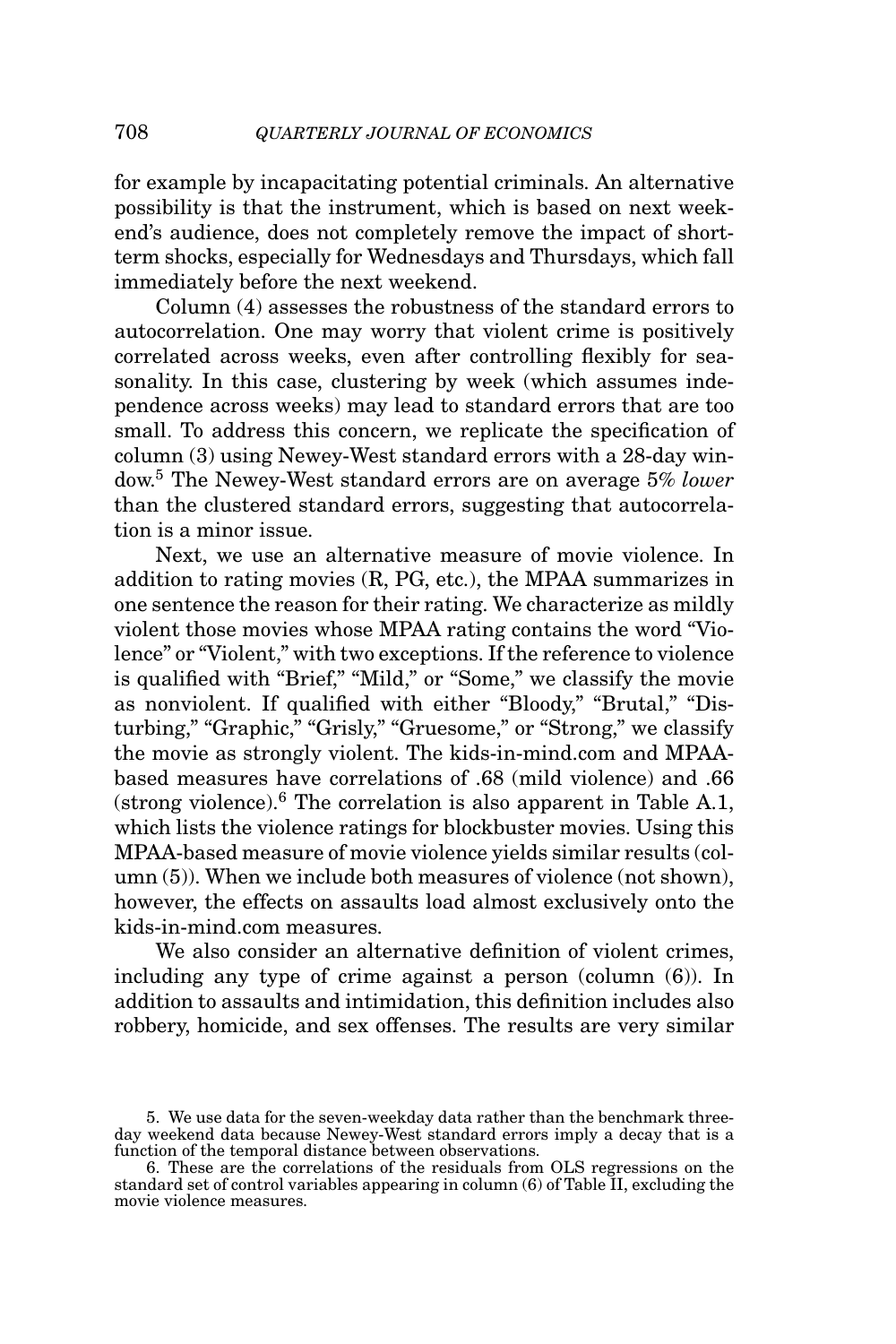to the benchmark ones.7 We find qualitatively similar results for the three component categories of our assault measure (intimidation, simple assault, and aggravated assault), for assaults with and without injury, for assaults occurring at home and away from home, and for crimes involving a weapon (see Online Appendix Tables 1 and 4). We find larger effects for assaults against a known person, as opposed to against a stranger. We find small negative but statistically insignificant effects for property crimes (burglary, theft, motor vehicle theft, and vandalism).8

Finally, we estimate two specifications that do not instrument for movie audience: OLS (column (7)) and Poisson MLE (column (8)). In these specifications, the effect in the evening and night hours is qualitatively similar to the benchmark estimates, with somewhat smaller effects. Exposure to all types of movies in the morning and afternoon has a negative (significant) effect on violent crime. These small differences are likely due to omitted variables that are correlated with overall movie audience and crime. Indeed, if one considers the differential impact of violent versus nonviolent movies, the results mirror the IV results: no differential effect in the morning and afternoon, and large negative effects in the evening and night.

An Online Appendix presents additional robustness checks, including (i) the use of 52 week-of-year indicators instead of 365 day-of-year indicators, (ii) estimates using only the audience for the first week of release, (iii) estimates for the set of agencies that report consistently for the entire sample, (iv) separate estimates for violence levels 0 through 10, and (v) estimates in two-hour blocks. The pattern of findings is similar in these specifications.

In addition, the Online Appendix includes two placebo tests: one that reassigns movie attendance to the other date in the sample that falls on the same day of year and same day of week, and another that examines whether future exposure, controlling for current exposure, affects violent crime. We find no systematic impact for either set of placebo variables, suggesting that our findings are not due to unobserved seasonal factors.

<sup>7.</sup> Homicide and sex offenses are relatively infrequent, and not significant individually. Regressions for robbery by itself yield negative estimates that are significant in the evening hours but not in the nighttime hours.

<sup>8.</sup> Insofar as alcohol plays an important role (Section V.B), the smaller findings for property crimes are consistent with Carpenter and Dobkin (forthcoming) who find a smaller spike around the legal drinking age in property crimes, compared to violent crimes. It is also possible that movie attendance creates additional opportunities for property crimes because property owners may be in the theater.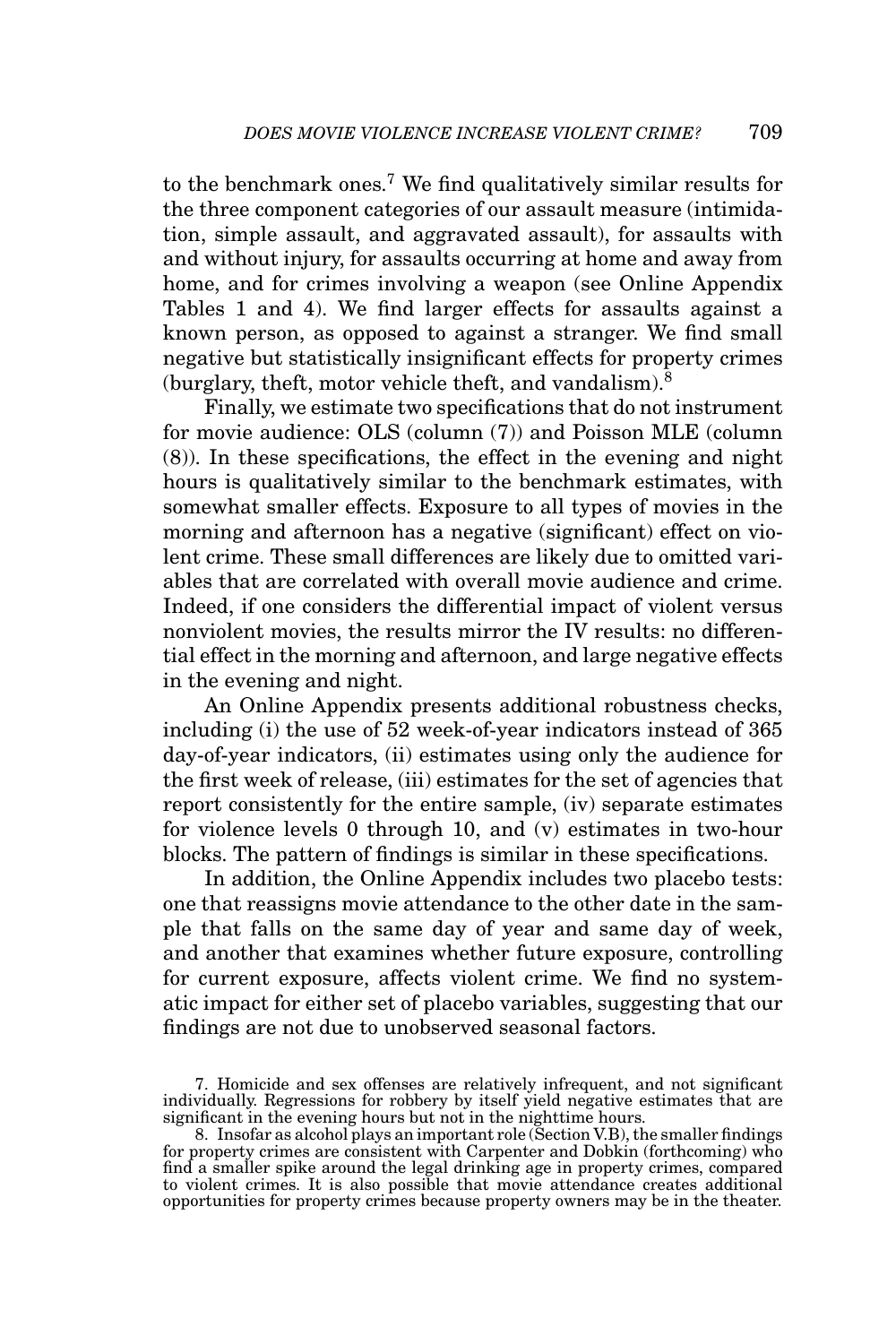### *IV.E. DVD and VHS Rental Audience*

While this paper focuses on the effect of movies shown in theaters, a similar design exploits the releases of movie rentals on VHS and DVD. These releases occur several months after the theatrical release, and rentals of newly released VHSs and DVDs peak in the first week of release, with the top one to two movies capturing a substantial share of total rental revenue.

We use data on weekly DVD and VHS rental revenue from *Video Store Magazine* covering the top 25 movies over the period January 1995–December 2004.9 The average number of rentals on a weekend day is 3.92 million (Table I). Weekend rentals of strongly violent (mildly violent) movies total 0.64 (1.56) million. While rentals are 30% to 40% smaller than the theater attendance, these numbers underestimate the audience reached because multiple people often view a single rented movie. The violent audience size for DVD and VHS rentals is positively correlated to the box-office measure in the corresponding week: the conditional correlation between the two measures of strong (mild) violence is .15 (.39) (see footnote 6).

In columns  $(1)$ – $(3)$  of Table VI, we estimate equation  $(6)$  using DVD and VHS rentals instead of box-office audience. We include the full set of controls and instrument using a predictor based on next week's rentals. We find, as might be expected, no effect of exposure to violent movies in the morning and afternoon hours (column  $(1)$ ). In the evening hours (column  $(2)$ ), we find a large negative impact of exposure to mildly violent movies (a 1.48% decrease in assaults per million rentals), and a smaller, insignificant impact of strongly violent movies. In the night hours (column (3)), we find large negative effects of exposure to rentals of violent movies, but also a significant negative effect of the rental audience of nonviolent movies. These estimates are less precise than the estimates for box-office releases, with standard errors about 30% larger. When we also control for box-office movie audience in the regressions, the results are similar, although with larger standard errors (columns (4)–(6)).

<sup>9.</sup> To convert revenue data into an estimated number of rentals, we deflate rental revenue by the average price of a rental estimated using the *Consumer Expenditure Survey*. We impute daily rentals using the within-week distribution of rentals in the *Consumer Expenditure Survey*. As with the box-office data, we focus on weekend rentals. Data are missing for twenty weeks in which the magazine did not publish the relevant numbers.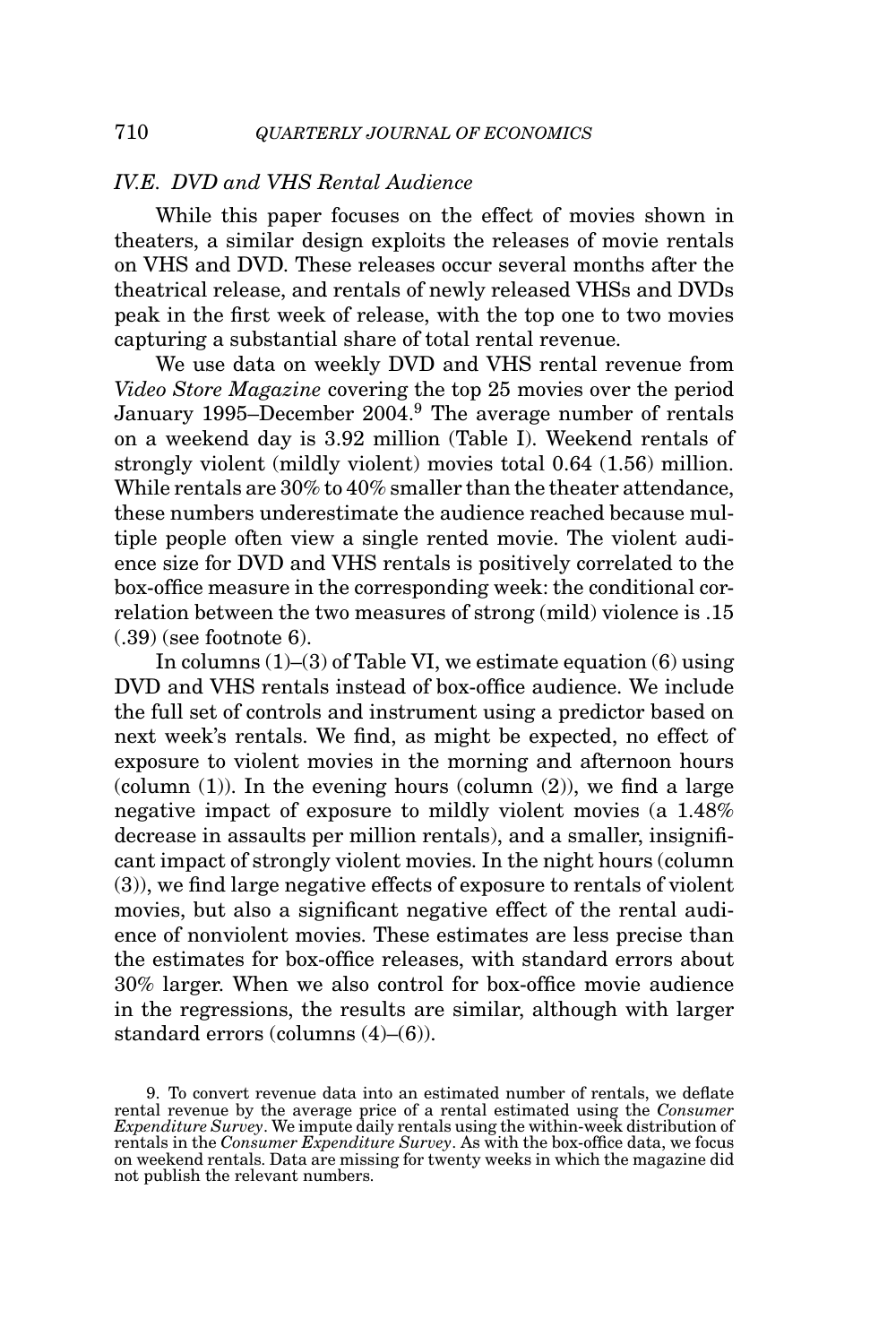| Specification:                                                                         |                       |                             | Instrumental variable regressions                                            |                         |                            |                            |
|----------------------------------------------------------------------------------------|-----------------------|-----------------------------|------------------------------------------------------------------------------|-------------------------|----------------------------|----------------------------|
| Dep. var.:                                                                             | $\widehat{\Xi}$       | $\widehat{S}$               | $Log (number of assumes in day t in time window)$<br>$\widehat{\mathcal{C}}$ | $\widehat{\mathcal{F}}$ | $\widehat{\mathbf{e}}$     | $\widehat{\mathbf{e}}$     |
| DVD/VHS rentals of strongly violent movies<br>$(\text{millions of people in day } t)$  | (0.0058)<br>$-0.0042$ | (0.0063)<br>$-0.0078$       | $(0.0078)$ *<br>$-0.0148$                                                    | 0.0101<br>$-0.0051$     | (0.0104)<br>$-0.0044$      | (0.0120)<br>$-0.0107$      |
| DVD/VHS rentals of mildly violent movies                                               | $-0.0041$             | $-0.0148$                   | $-0.0311$                                                                    | $-0.0034$               | $-0.0227$                  | $-0.0193$                  |
| DVD/VHS rentals of nonviolent movies<br>$(\text{millions of people in day } t)$        | (0.0059)<br>$-0.0029$ | $(0.0052)$ ***<br>$-0.0043$ | $(0.0071)$ ***<br>$-0.0225$                                                  | 0.0103<br>$-0.0054$     | $(0.0092)$ **<br>$-0.0041$ | $(0.0102)^*$<br>$-0.0199$  |
| $(\text{millions of people in day } t)$                                                | (0.0066)              | (0.0060)                    | $(0.0076)$ ***                                                               | (0.0115)                | (0.0106)                   | $(0.0114)^*$               |
| Theater audience of strongly violent movies<br>$(\text{millions of people in day } t)$ |                       |                             |                                                                              | (0.0082)<br>0.0017      | (0.0077)<br>$-0.0098$      | $(0.0089)$ **<br>$-0.0192$ |
| Theater audience of mildly violent movies                                              |                       |                             |                                                                              | 0.0034                  | $-0.0119$                  | $-0.0202$                  |
| (millions of people in day t)                                                          |                       |                             |                                                                              | (0.0076)                | $(0.0070)*$                | $(0.0080)$ **              |
| Theater audience of nonviolent movies                                                  |                       |                             |                                                                              | 0.0042                  | $-0.0049$                  | $-0.0071$                  |
| $(\text{millions of people in day } t)$                                                |                       |                             |                                                                              | (0.0078)                | (0.0070)                   | (0.0079)                   |
| Time of day                                                                            |                       |                             | 6 A.M.-6 P.M. 6 P.M.-12 A.M. 12 A.M.-6 A.M.<br>next day                      | 6 A.M.-6 P.M.           | 6 P.M. -12 A.M.            | 12 A.M.-6 A.M.<br>next day |
| Control variables                                                                      |                       |                             |                                                                              |                         |                            |                            |
| Full set of controls                                                                   | ×                     |                             |                                                                              |                         |                            | $\times$ $\times$          |
| Rental and theater audiences instrumented<br>with predicted audiences using            | Χ                     | $\times$                    | $\times$                                                                     | $\times$ $\times$       | $\times$                   |                            |
| next week's audiences                                                                  |                       |                             |                                                                              |                         |                            |                            |
| ζ                                                                                      | 1,475                 | 1,475                       | 1,475                                                                        | 1,475                   | 1,475                      | 1,475                      |

EFFECT OF DVD/VHS MOVE VIOLENCE ON SAME-DAY ASSAULTS VIOLENCE ON SAME-DAY TABLE VI TABLE VI EFFECT OF DVD/VHS MOVIE price of a rental and proportionately attributed to the Friday, Saturday, and Sunday window using the average within-week distribution of rentals in the CEX diaries. The specifications<br>are IV regressions with the log(numbe price of a rental and proportionately attributed to the Friday, Saturday, and Sunday window using the average within-week distribution of rentals in the CEX diaries. The specifications are IV regressions with the log(number of assaults occurring in day *t)* as the dependent variable. See also notes to Table II.<br>∗Significant at 10%; ∗∗significant at 5%; \*\*\*significant at 1%.

*DOES MOVIE VIOLENCE INCREASE VIOLENT CRIME?* 711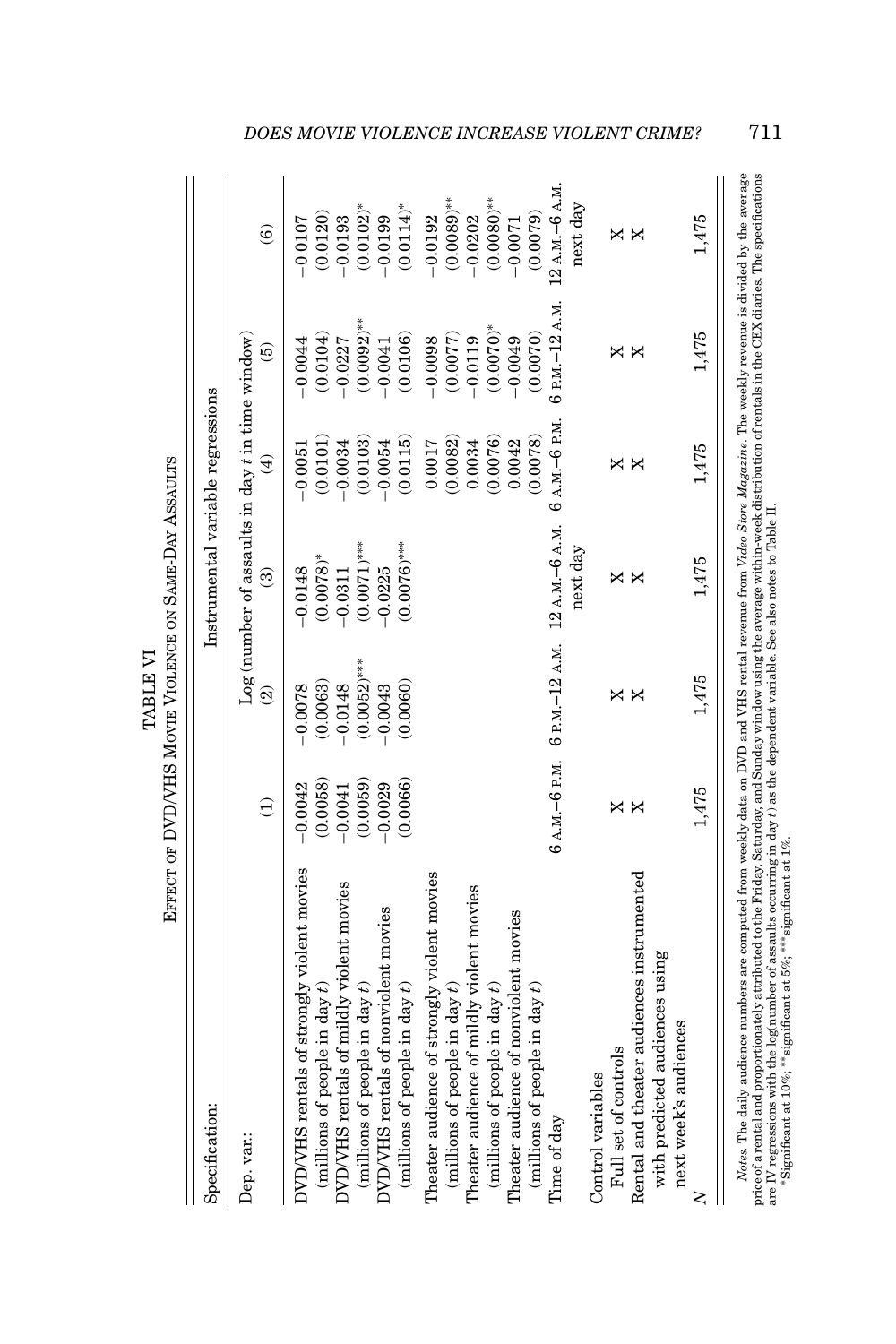The results on DVD and VHS releases are consistent with a negative impact of violent movies on violent crime, especially over the evening hours. The similarity with the results from theater releases is interesting in light of the differences in setting (e.g., alcohol consumption is possible at home but not at the theater).

### V. INTERPRETATION AND ADDITIONAL EVIDENCE

We summarize the findings so far as follows: (i) exposure to violent movies lowers same-day violent crime in the evening; (ii) this exposure also lowers violent crime in the night after exposure; (iii) in the night, strongly violent movies have a somewhat smaller effect on crime compared to mildly violent movies; (iv) nighttime hours have larger negative effects compared to evening hours; (v) there is no lagged effect of exposure in the weeks following movie attendance. We now provide interpretations and additional evidence for the first four of these findings (the fifth finding is straightforward to interpret).

We stress that, because of data limitations, the interpretations in this section are based on ecological inference and not individual-level analysis. As such, alternative explanations for the findings are also possible. For example, whereas the decrease in crime in the evening hours has a natural interpretation as incapacitation of criminals, an alternative, complementary interpretation is protection of potential victims.

## *V.A. Lower Crime in the Evening—Voluntary Incapacitation and Sorting*

We interpret the first finding, that violent movies lower crime in the evening hours, as *voluntary incapacitation*. Because it is virtually impossible to commit an assault while in the theater, as movie attendance rises, violent acts fall relative to the counterfactual. Interestingly, as simple as this explanation is, incapacitation has largely been ignored in discussions on the effect of movie violence. This voluntary incapacitation differs from the standard incapacitation in the literature because it is optimally chosen by the consumers, rather than being imposed, as in the case of school closings (Jacob and Lefgren 2003) or incarceration (Levitt 1996).

Although the qualitative findings are consistent with incapacitation, are the magnitudes also consistent with this interpretation? Suppose watching a movie (including time spent buying tickets, waiting in the lobby, and traveling to and from the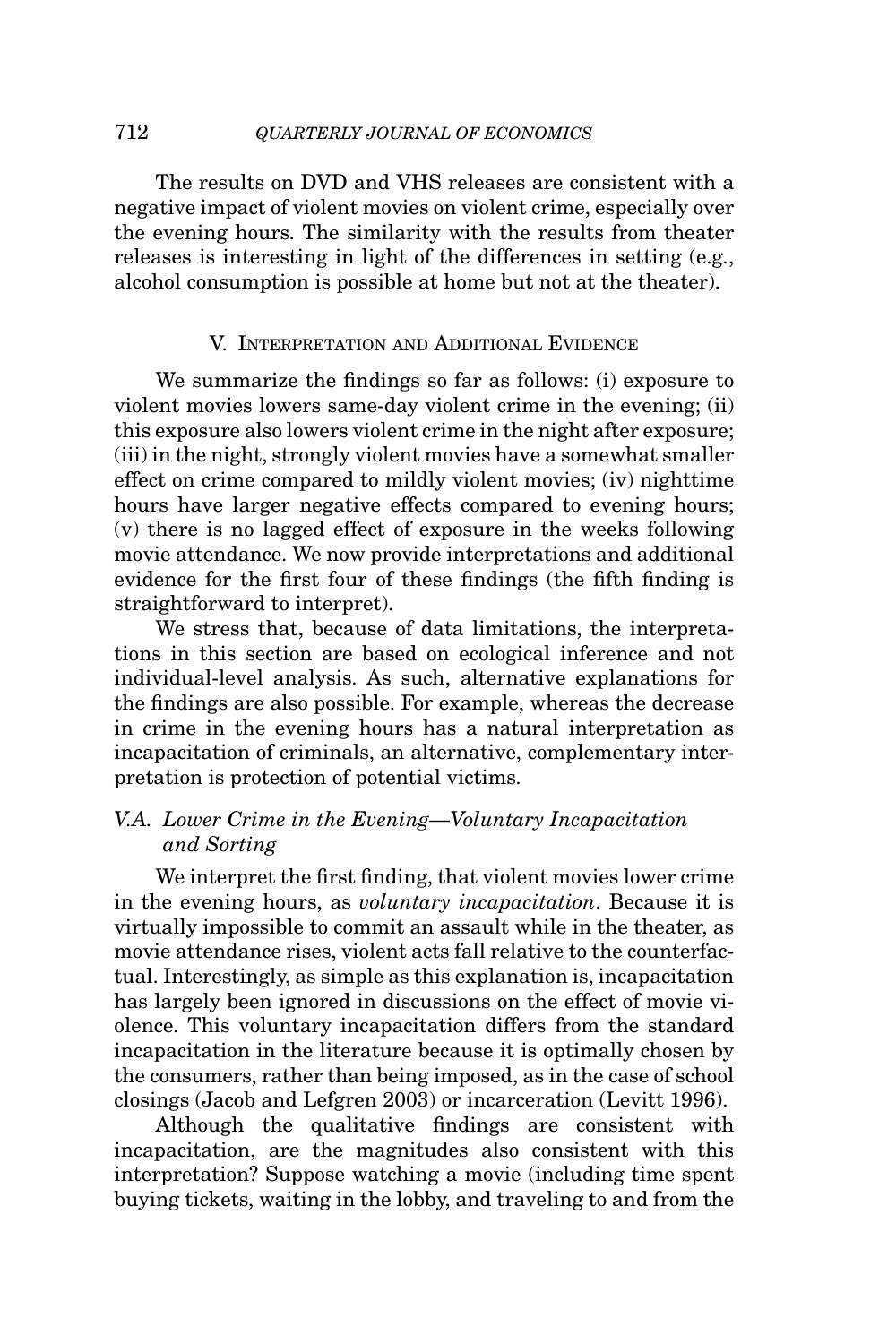theater) occupies roughly one-half of the 6 P.M.–12 A.M. time period and fully incapacitates individuals. For the rest of the time block, assume that crime rates are the same as for the alternative activity. Using the framework of Section II, denoting criminals with a *y* subscript, and assuming no crime is committed by nonviolent individuals ( $\sigma_o = 0$ ) yields  $\beta^j = -0.5x^j\sigma_y$ . If criminals were equally represented in the audience of a movie with one million viewers, about 1/300th (i.e., 1 million out of a total population of 300 million) of the criminals would be incapacitated, leading to  $\beta_{\text{equal}}^v = -0.5 * (1/300) \approx -0.0017$ , compared to the observed values  $\hat{\beta}^v = -0.0130$  and  $\hat{\beta}^m = -0.0109$ . This implies violent individuals are overrepresented by about  $0.0130/0.0017 = 7.6$ times in strongly violent movies and  $0.0109/0.0017 = 6.4$  times in mildly violent movies.

Although this is a substantial amount of selection, it is not implausibly large. To provide evidence on the sorting of more violent individuals into more violent movies, we turn to data from the Consumer Expenditure Survey (CEX). We take advantage of the fact that the CEX diaries record all expenditures of surveyed households day by day for a period of one or two weeks, including demographic information about the households that purchase movie tickets.

For each day *t* in the years 1995–2004, we compute the share of interviewed households that watch a movie at the theater,  $\text{share}_{t}^{\text{CEX}}$ . We regress this share on shares of the population attending movies of different violence levels according to our primary movie attendance data<sup>10</sup>:

(7) 
$$
\operatorname{share}_t^{\text{CEX}} = \alpha + \beta^v \frac{A_t^v}{\text{Pop}_t} + \beta^m \frac{A_t^m}{\text{Pop}_t} + \beta^n \frac{A_t^n}{\text{Pop}_t} + \Gamma X_t + \varepsilon_t,
$$

where  $Pop_t$  is the U.S. population in year  $t$  (Table VII). Because  $\text{share}_{t}^{\text{CEX}}$  and  $A_t^j/\text{Pop}_t$  are both measures of the share of the population attending a movie on day *t*, we expect, and indeed find, that the estimated regression coefficients  $\beta^{j}$  are statistically indistinguishable from 1 when we include all demographic groups (column (1)).

<sup>10.</sup> The regressions include Friday, Saturday, and Sunday and are weighted by the number of households reporting consumption expenditures for day *t*, which averages 157.88. We include the standard set of controls *Xt*. We obtain similar results when using an imputed individual-level measure of movie attendance, and similar, but less precisely estimated, results if we instrument for movie attendance.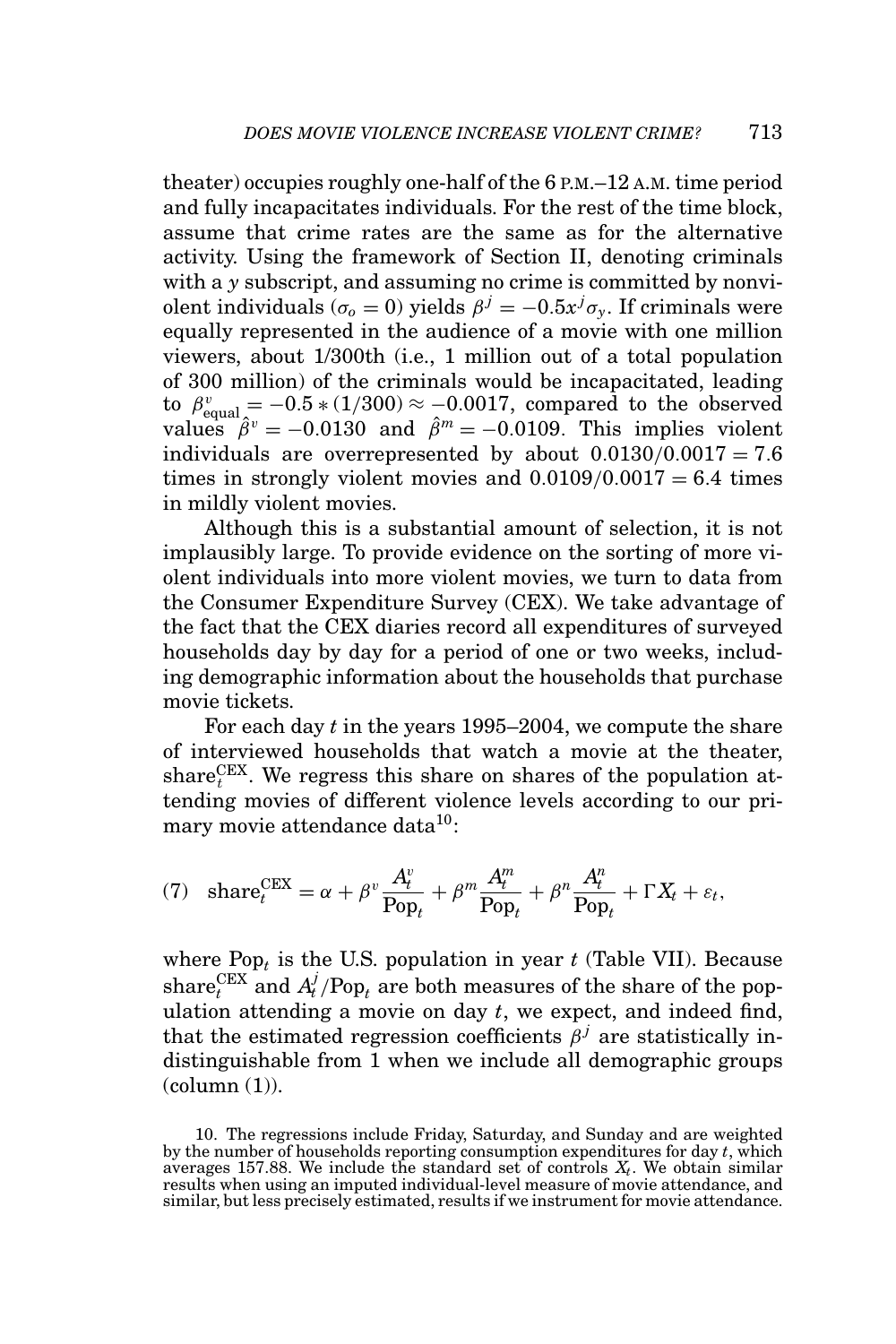| Specification:                                                                                                                                                                                                                                                                                                                                                                                                                                                                                                                                                                                                                                                                                                                                                                                                           |                  |                          | OLS regressions                                                             |               |               |
|--------------------------------------------------------------------------------------------------------------------------------------------------------------------------------------------------------------------------------------------------------------------------------------------------------------------------------------------------------------------------------------------------------------------------------------------------------------------------------------------------------------------------------------------------------------------------------------------------------------------------------------------------------------------------------------------------------------------------------------------------------------------------------------------------------------------------|------------------|--------------------------|-----------------------------------------------------------------------------|---------------|---------------|
| Dep. var.:                                                                                                                                                                                                                                                                                                                                                                                                                                                                                                                                                                                                                                                                                                                                                                                                               |                  |                          | Share of households interviewed watching a movie<br>at the theater in day t |               |               |
|                                                                                                                                                                                                                                                                                                                                                                                                                                                                                                                                                                                                                                                                                                                                                                                                                          | Э                | $\widehat{\mathfrak{D}}$ | $\widehat{\mathbf{e}}$                                                      | $\widehat{E}$ | ම             |
| Share of audience of strongly violent movies                                                                                                                                                                                                                                                                                                                                                                                                                                                                                                                                                                                                                                                                                                                                                                             | 0.9469           | 2.094                    | 1.146                                                                       | 1,4323        | 2.7751        |
| $(in share of U.S. population in day t)$                                                                                                                                                                                                                                                                                                                                                                                                                                                                                                                                                                                                                                                                                                                                                                                 | $(0.1883)$ ***   | $(0.5602)$ ***           | $(0.3328)$ ***                                                              | $(0.2580)^*$  | $(1.4550)*$   |
| Share of audience of mildly violent movies                                                                                                                                                                                                                                                                                                                                                                                                                                                                                                                                                                                                                                                                                                                                                                               | 0.7736           | 1.4642                   | 1.4499                                                                      | 0.1259        | 2.7825        |
| $(in share of U.S. population in day t)$                                                                                                                                                                                                                                                                                                                                                                                                                                                                                                                                                                                                                                                                                                                                                                                 | $(0.1419)$ ***   | $0.4407$ <sup>***</sup>  | $0.2623$ <sup>***</sup>                                                     | 0.1711        | $(1.3110)$ ** |
| Share of audience of nonviolent movies                                                                                                                                                                                                                                                                                                                                                                                                                                                                                                                                                                                                                                                                                                                                                                                   | 0.7614           | 1.0786                   | 1.1555                                                                      | 0.392         | 0.4031        |
| $(in share of U.S. population in day t)$                                                                                                                                                                                                                                                                                                                                                                                                                                                                                                                                                                                                                                                                                                                                                                                 | $(0.1440)^{***}$ | $0.4652$ <sup>**</sup>   | $0.2491$ <sup>***</sup>                                                     | $(0.1741)$ ** | (1.2926)      |
| Demographic groups (by head of household                                                                                                                                                                                                                                                                                                                                                                                                                                                                                                                                                                                                                                                                                                                                                                                 | $\overline{AB}$  | Ages 18-29               | Ages 30-44                                                                  | Ages 45+      | Single males  |
|                                                                                                                                                                                                                                                                                                                                                                                                                                                                                                                                                                                                                                                                                                                                                                                                                          |                  |                          |                                                                             |               | age 18-29     |
| Full set of controls                                                                                                                                                                                                                                                                                                                                                                                                                                                                                                                                                                                                                                                                                                                                                                                                     |                  | ×                        | ×                                                                           | ×             | ×             |
| Regressions weighted by number of                                                                                                                                                                                                                                                                                                                                                                                                                                                                                                                                                                                                                                                                                                                                                                                        | ×                | Χ                        | Χ                                                                           | Χ             | X             |
| households interviewed in day t                                                                                                                                                                                                                                                                                                                                                                                                                                                                                                                                                                                                                                                                                                                                                                                          |                  |                          |                                                                             |               |               |
| Average number of households in                                                                                                                                                                                                                                                                                                                                                                                                                                                                                                                                                                                                                                                                                                                                                                                          | 157.88           | 22.61                    | 53.94                                                                       | 81.29         | 3.96          |
| demographic group interviewed on day t                                                                                                                                                                                                                                                                                                                                                                                                                                                                                                                                                                                                                                                                                                                                                                                   |                  |                          |                                                                             |               |               |
|                                                                                                                                                                                                                                                                                                                                                                                                                                                                                                                                                                                                                                                                                                                                                                                                                          | 1,563            | 1,558                    | 1.56                                                                        | 1,563         | 1,474         |
| Because both the dependent variable and the independent variables are measures of attendance to the theater in shares, the coefficients in column (1) should be close to 1. The<br>Notes. An observation is a Friday, Saturday, or Sunday over the years 1995-2004. The dependent variable is the share of the households in the diary CEX sample that reported<br>attending a movie on day t. The audience shares are obtained from daily box-office revenues divided by the average price per ticket and then divided again by the U.S. population.<br>coefficients in columns (2)–(4) indicate the degree of self-selection of different demographic categories into movies of different violence levels. See also notes to Table II<br>'Significant at $10\%$ ; ** significant at $5\%$ ; *** significant at $1\%$ . |                  |                          |                                                                             |               |               |

PATTERNS OF MOVIE ATTENDANCE BY DEMOGRAPHICS (CEX DATA) DEMOGRAPHICS (CEX DATA) TABLE VII TABLE VII ATTENDANCE BY PATTERNS OF

# 714 *QUARTERLY JOURNAL OF ECONOMICS*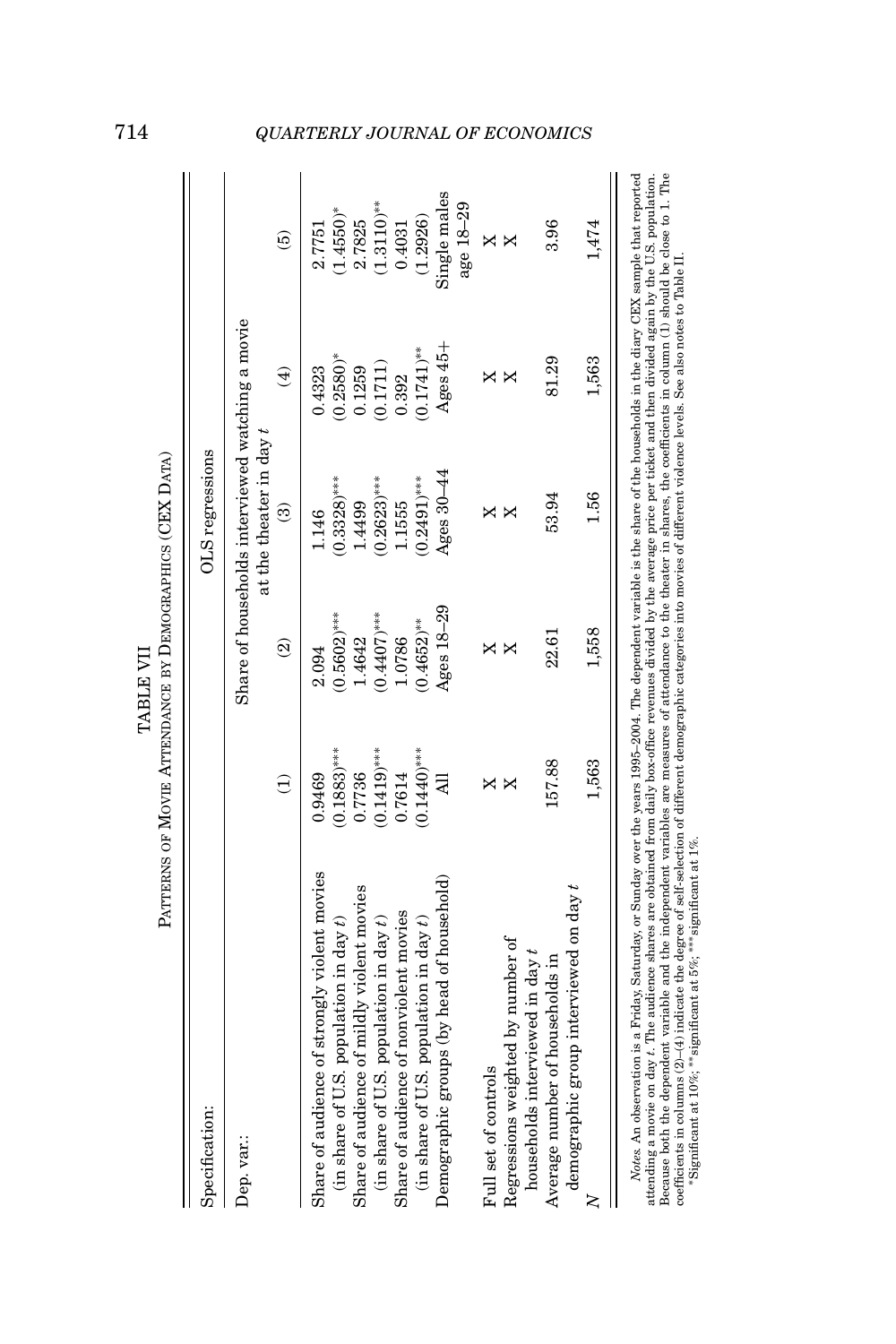Although different types of movies should have the same impact on overall attendance, we expect differential sorting when we split the data by demographics (columns  $(2)$ – $(5)$ ). Indeed, younger households (heads ages 18 to 29, column (2)) have larger estimated coefficients, indicating that they attend the movies more often than older people. Younger households also select disproportionately into violent movies: they are  $2.094/0.9469 = 2.2$  times oversampled in strongly violent movies and  $1.4642/0.7736 = 1.9$  times oversampled in mildly violent movies, but only  $1.0786/0.7614 =$ 1.4 times oversampled in nonviolent movies. Middle-age households (heads ages 30 to 44, column (3)) and especially older households (heads over 45 years, column (4)) attend the movie theater less and display a flatter attendance pattern with respect to the violence content of movies. The age groups with higher crime rates (Table I), therefore, select into violent movies, a result consistent with selective incapacitation.

Because men also have higher assault rates compared to women (Table I), it would be useful to differentiate by gender. Although this is generally problematic in the CEX data (which only report purchases at the household level), we can consider single men ages 18–29. In this group (column (5)), we find even greater evidence of selection. Single young males are  $2.7751/0.9469 = 2.9$  times oversampled in strongly violent movies and  $2.7825/0.7736 = 3.6$  times oversampled in mildly violent movies. Although the estimates for this small group should be taken with caution given the large standard errors, they indicate substantial sorting into violent movies.<sup>11</sup>

We find substantial sorting even using relatively poor correlates of criminal behavior—age and gender. In addition to between-group sorting, we expect substantial within-group sorting. The combination of between- and within-group sorting can plausibly generate overrepresentation of potential criminals by a factor of 6 or 7, as implied by the effect on assaults.

### *V.B. Lower Crime after Exposure—Sobriety*

The second result is that exposure to movie violence also lowers violent crime in the night. We interpret this to mean that an evening spent at the movies leads to less dangerous activities in

<sup>11.</sup> When we split households by income (results not shown), we find strong evidence of selection into more violent movies by lower-income households, a selection pattern consistent with research that documents that the poor are more likely to be victims of aggravated assaults.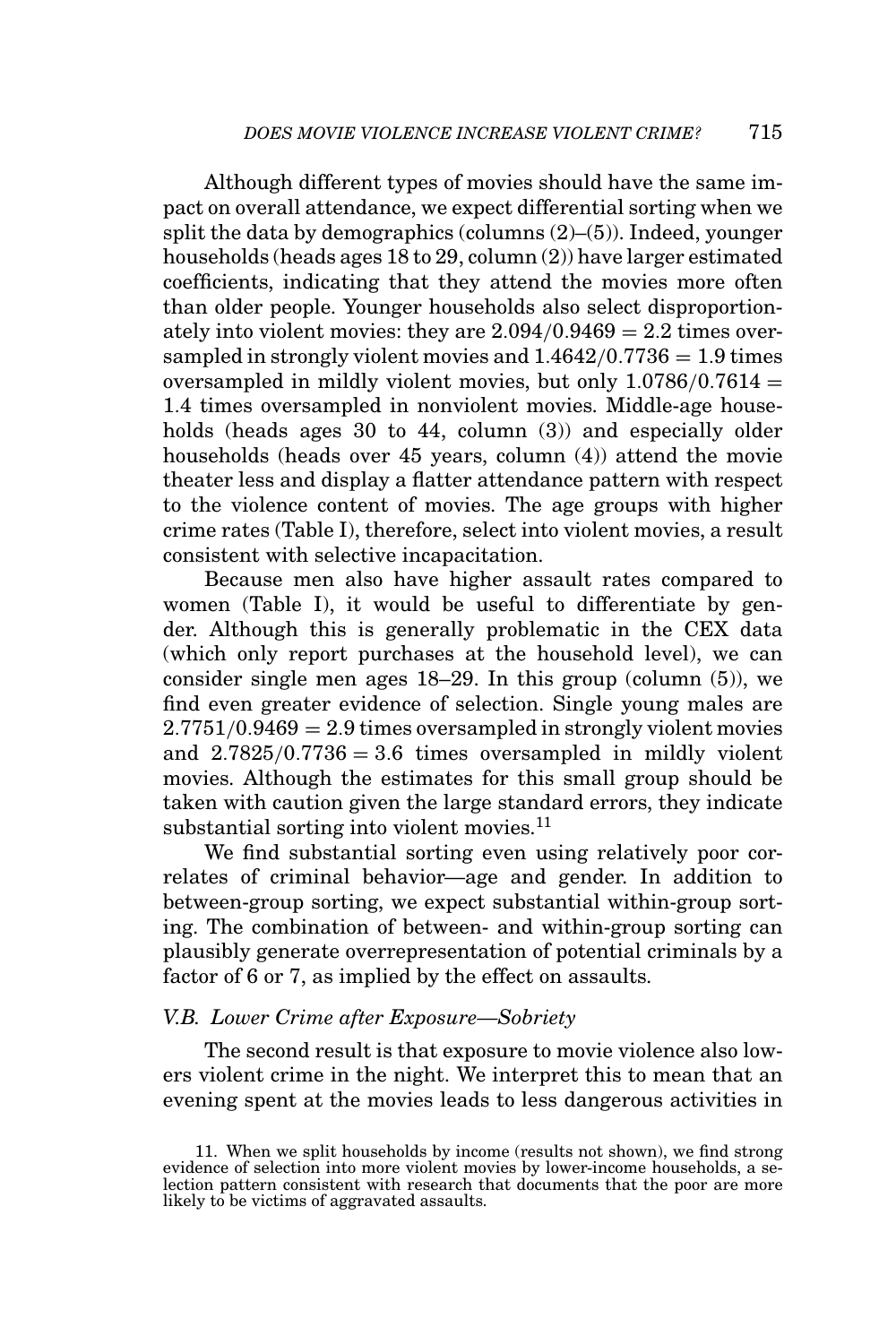the night hours following exposure (i.e.,  $\alpha^{i} < \sigma$  in expression (4)). This could be because a visit to the movie theater involves less alcohol consumption, disrupts and alters an evening's activities, or places potential criminals in relatively safer environments once the movie is over. This is not a trivial finding, because attendance at movie theaters could have provided a meeting point for potential criminals, leading to an increase in crime.

Alcohol is a prominent factor that has been linked to violent crimes, and assaults in particular (Carpenter and Dobkin forthcoming). Alcohol is banned in almost all movie theaters in the United States, so a mechanism for reduced crime in the nighttime could well be sobriety. To test this explanation, we examine whether the displacement is larger for assaults involving alcohol or drugs (columns (1) and (2) of Table VIII) than for assaults not involving such substances (columns (3) and (4)). Indeed, although the negative impact of movie violence on assaults is present in both samples, the estimates are on average 1.5 times larger for assaults involving alcohol or drugs. We also find large displacement effects in the night hours for assaults in bars and nightclubs and for arrests for drunkenness, although these estimates are imprecise (Online Appendix Table 3).

To further test the impact of alcohol, in columns (5)–(8) we separately estimate the effect for offenders just under the legal drinking age (ages 17–20) and offenders just over the legal drinking age (ages 21–24). If the effect is due to alcohol consumption, it should be larger for the latter group, because the younger group is less likely to drink as part of their displaced alternative activity. Indeed, the effect of violent movies is two to three times larger for the over-age group.

Finally, to provide direct evidence that movie attendance lowers alcohol consumption, we use data from the CEX time diaries. We examine whether exposure to violent movies reduces the share of respondents consuming alcohol away from home (column (9)). We find suggestive evidence that violent movies may have reduced alcohol consumption, though the estimates are not significantly different from zero.

### *V.C. Nonmonotonicity in Violent Content—Arousal*

The third finding is that the negative effect in the night hours is not monotonic: strongly violent movies have a slightly smaller effect than mildly violent movies (−.0192 versus −.0205). This at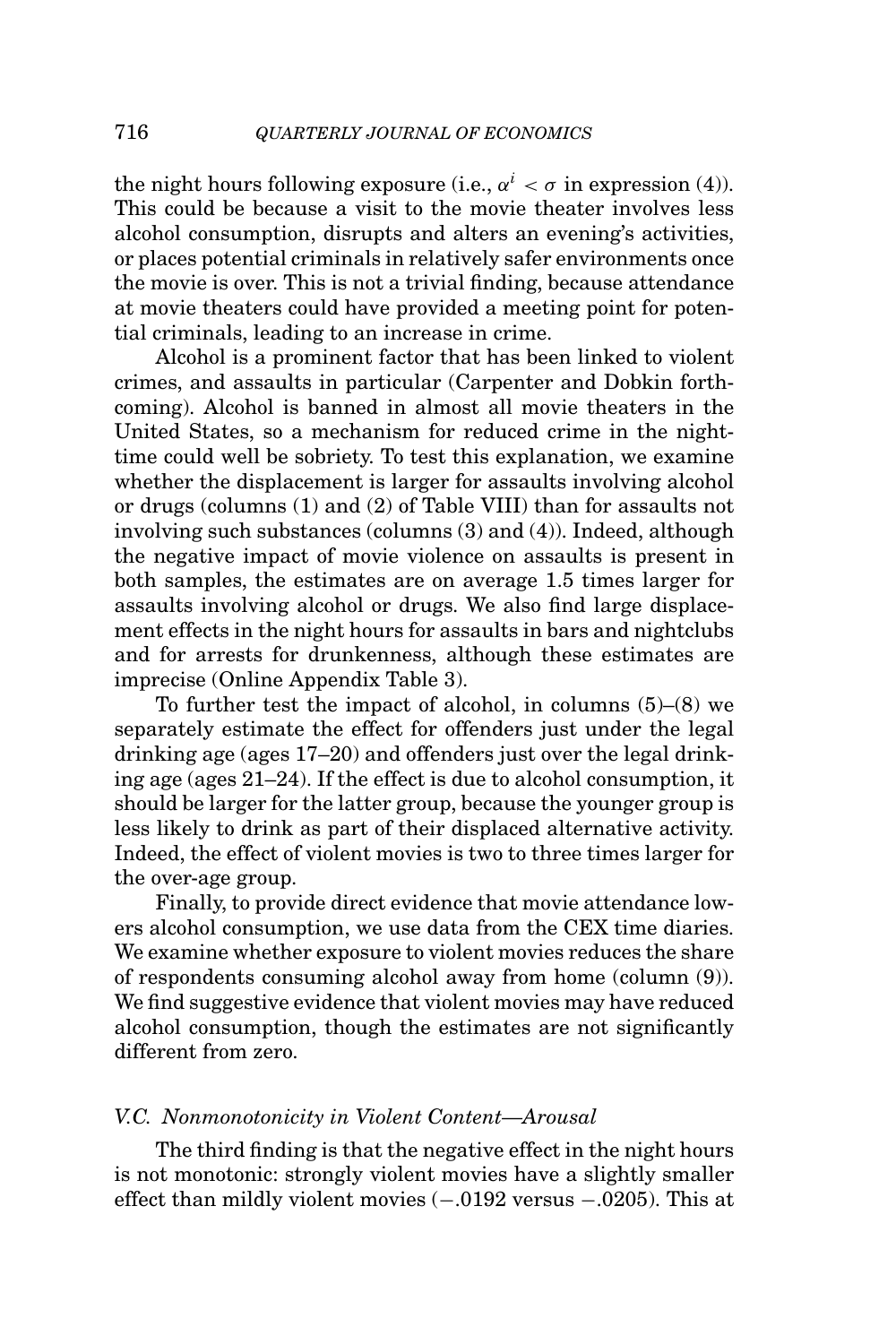|                                                                                                                                                                                    |                 |                          |                               | TEST OF SOBRIETY: EFFECT OF ALCOHOL CONSUMPTION                |                               |                           |                   |                      |                                              |
|------------------------------------------------------------------------------------------------------------------------------------------------------------------------------------|-----------------|--------------------------|-------------------------------|----------------------------------------------------------------|-------------------------------|---------------------------|-------------------|----------------------|----------------------------------------------|
| Specification:                                                                                                                                                                     |                 |                          |                               | Instrumental variable regressions                              |                               |                           |                   |                      | Reg. (CEX data)                              |
| Jep. var.:                                                                                                                                                                         |                 |                          |                               |                                                                |                               |                           |                   |                      | Share consuming<br>alcohol away<br>from home |
|                                                                                                                                                                                    |                 |                          |                               | $Log$ (number of assaults of a type in day $t$ in time window) |                               |                           |                   |                      |                                              |
|                                                                                                                                                                                    | $\widehat{\Xi}$ | $\widehat{\mathfrak{D}}$ | $\widehat{\mathbf{e}}$        | $\bigoplus$                                                    | $\widehat{6}$                 | $\widehat{\mathbf{e}}$    | $\widehat{c}$     | $\circledS$          | $\widehat{\mathbf{e}}$                       |
| Audience of strongly                                                                                                                                                               | $-0.012$        | $-0.0287$                | $-0.0137$                     | $-0.0164$                                                      | $-0.0239$                     | $-0.0376$                 | $-0.0125$         | $-0.0058$            | $-0.3303$                                    |
| violent movies (millions<br>of people in day $t$ )                                                                                                                                 | (0.0080)        |                          | $(0.0109)$ *** $(0.0056)$ *** | $(0.0070)$ **                                                  | $(0.0103)$ **                 | $(0.0115)$ *** $(0.0114)$ |                   | (0.0149)             | (0.2696)                                     |
| Audience of mildly                                                                                                                                                                 | $-0.00183$      | $-0.025$                 | $-0.0088$                     | $-0.0197$                                                      | $-0.0229$                     | $-0.0338$                 | $-0.0112$         | $-0.0171$            | $-0.1921$                                    |
| violent movies (millions<br>of people in day $t$ )                                                                                                                                 | $(0.0071)$ **   | $(0.0107)$ **            | $(0.0046)*$                   |                                                                | $(0.0059)$ *** $(0.0064)$ *** | $(0.0107)$ *** $(0.0100)$ |                   | (0.0133)             | (0.2077)                                     |
| Audience of                                                                                                                                                                        | $-0.0068$       | $-0.0102$                | $-0.0057$                     | $-0.0039$                                                      | $-0.02$                       | $-0.0213$                 | 0.0065            | 0.0011               | $-0.0271$                                    |
| nonviolent movies (millions (0.0076)<br>of people in day $t$ )                                                                                                                     |                 | (0.0114)                 | (0.0048)                      | (0.0060)                                                       | $(0.0089)$ **                 | $(0.0110)*$               | (0.0106)          | (0.0139)             | (0.1993)                                     |
|                                                                                                                                                                                    |                 |                          |                               |                                                                |                               | Assault by offender       |                   | Assault by offender  |                                              |
| Type of crime                                                                                                                                                                      |                 | Assaults involving       |                               | Assaults not involving                                         |                               | ages 21-24                |                   | ages $17-20$         | Alcohol consumption                          |
|                                                                                                                                                                                    |                 | alcohol or drugs         |                               | alcohol or drugs                                               |                               | (over drinking age)       |                   | (under drinking age) | away from home                               |
| Time of day                                                                                                                                                                        | 6 P.M.-         | 12 A.M.                  | 6 P.M.-                       | 12A.M.                                                         | 6 P.M.-                       | 12 A.M.-                  | 6 A.M.-           | 12 A.M.-             | Same                                         |
|                                                                                                                                                                                    | 12 A.M.         | 6 A.M.                   | 12 A.M.                       | 6 A.M.                                                         | 12 A.M.                       | 6 A.M.                    | 12 A.M.           | 6 A.M.               | day                                          |
|                                                                                                                                                                                    |                 | next day                 |                               | next day                                                       |                               | next day                  |                   | next day             |                                              |
| Control variables                                                                                                                                                                  |                 |                          |                               |                                                                |                               |                           |                   |                      |                                              |
| Full set of controls                                                                                                                                                               | ×               | $\times$ $\times$        | ××                            | $\times$ $\times$                                              | × ×                           | × ×                       | $\times$ $\times$ | $\times$ $\times$    | ×                                            |
| Audience instrumented                                                                                                                                                              | X               |                          |                               |                                                                |                               |                           |                   |                      |                                              |
| with predicted audience                                                                                                                                                            |                 |                          |                               |                                                                |                               |                           |                   |                      |                                              |
| using next week's audience                                                                                                                                                         |                 |                          |                               |                                                                |                               |                           |                   |                      |                                              |
|                                                                                                                                                                                    | 1,563           | 1,560                    | 1,563                         | 1,562                                                          | 1,563                         | 1,562                     | 1,563             | 1,561                | 1,563                                        |
| Notes. The specifications are in IV regressions for specific types of assaults using NIBRS data in columns (1)–(8). Column (9) uses the CEX data used in Table VIII; the dependent |                 |                          |                               |                                                                |                               |                           |                   |                      |                                              |

ć  $\begin{array}{c}\n\text{TABLE VIII} \\
\hline\n\end{array}$ TABLE VIII ć variable is the share of the homeoholds in the client of PSX sample that reported consuming alcohol away from home. In column (9), the movie exposure variables are in share of the homeoholds in the diary CEX sample that r variable is the share of the households in the diary CEX sample that reported consuming alcohol away from home. In column (9), the movie exposure variables are in share of the

*DOES MOVIE VIOLENCE INCREASE VIOLENT CRIME?* 717

total population. See also notes to Table II.<br>\* Significant at 10%; \*\* significant at 5%; \*\*\* significant at 1%.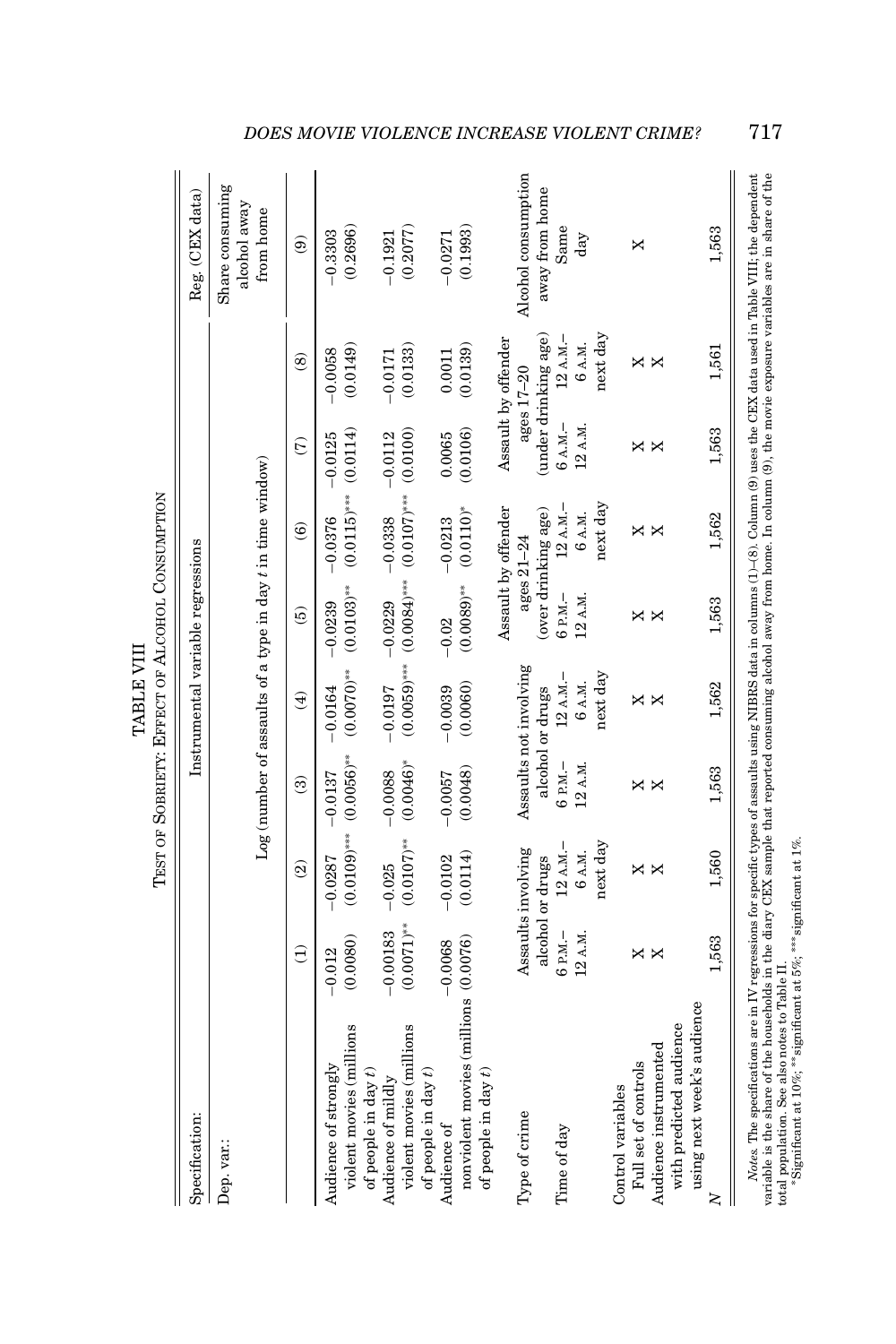first is puzzling, because strongly violent movies attract more potential criminals, and the additional selection should render the effect more negative. As discussed in Section II, however, this puzzle can be explained if strongly violent movies have a differential direct impact.

We estimate the differential impact of strongly violent movies,  $\alpha^v - \alpha$ , under the assumptions used to derive expression (5). Estimation of  $\alpha^v - \alpha$  requires information about the selection of potential criminals  $x^j$  into different movies. Although this selection is unobservable, we do observe selection along dimensions that correlate with criminal behavior, age, and gender. As Table I indicates, crimes are committed disproportionately by young males. We make the assumption that the selection of potential criminals into movie theaters,  $x^j$ , is an affine transformation of the selection of young males,  $y^i$ ; that is,  $x^j = \lambda_0 + \lambda_1 y^i$ . We can then estimate expression (5) by substituting the term  $(y^v - y^n)/(y^m - y^n)$  for the unobserved  $(x^v - x^n)/(x^m - x^n)$ .

To estimate the sorting of young males, we turn to an auxiliary source of data, the  $\text{IMDb.}^{12}$  IMD<sub>b</sub> maintains a popular website for movie-goers, which invites its users to rate movies. A typical blockbuster movie is rated by tens of thousands of viewers. IMDb displays, for each movie, statistics on the rating for each combination of gender (male, female) and four age groups (under 18, 18 to 29, 30 to 44, and over 45). As a measure of the attractiveness of a movie to potential criminals, we use the share of raters that are male and are ages 18 to 29, a group disproportionately likely to commit crimes (see Table I). Figure II shows that the share of young male reviewers is fairly linear in the 0 to 10 violence ratings for movies from kids-in-mind.com. The extent of selection is substantial: while the fraction of raters of nonviolent movies that are young males,  $y^n$ , is 0.459, the corresponding fraction for strongly violent movies,  $y^v$ , is 0.546. These data allow us to estimate  $(y^v - y^n)/(y^m - y^n)$  as 1.718.

Figure III displays both the actual impact of movie violence  $\hat{\beta}^j$ (solid lines) and the predicted impact purely due to sorting (dotted lines). The two estimates are very close for crime in the evening hours, and one cannot reject the hypothesis that they are the same. This is to be expected, because a large share of the evening is

<sup>12.</sup> The CEX data used in Table VIII also indicate substantial selection: young households (with heads ages 18–29) select into strongly violent movies at a rate that is 43% higher compared to mildly violent movies. We use the IMDb data because they provide a substantially more precise estimate.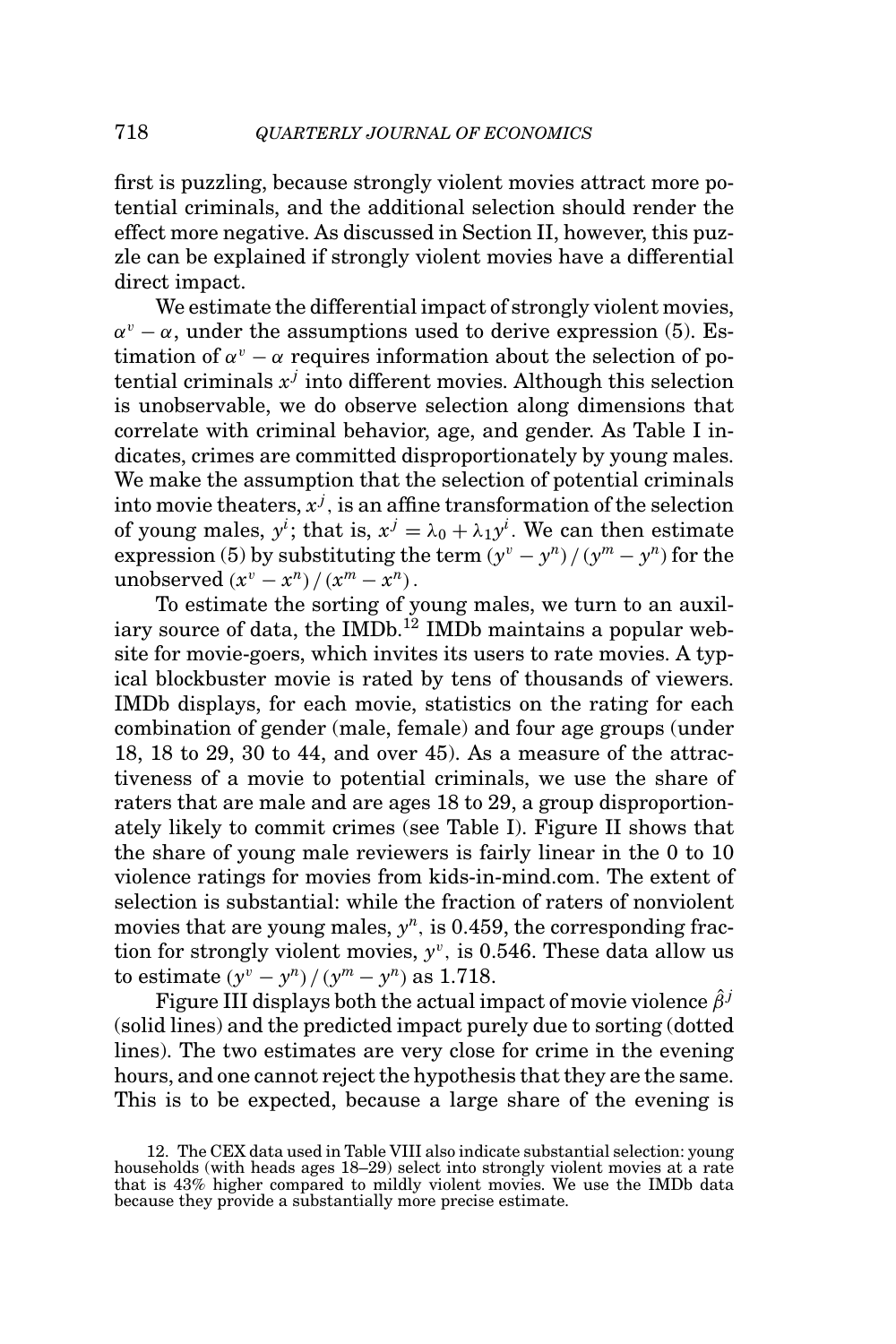

Share of Young Males in Audience as Function of Movie Violence (Internet Movie Database Data)

This plot employs IMDb rating data to provide a measure of the attractiveness to young males of movies of varying degrees of violence (0 is least violent, 10 is most violent). The measure of attractiveness to young males is the share of raters of a movie that report being male and ages 18 to 29. The plotted variable is the average share across all movies of a given violence level, weighted by the number of raters for the movie. The violence rating of movies is from kids-in-mind.com. The dotted lines are pointwise 95% confidence intervals.

spent inside the movie theaters, which mechanically implies  $\alpha^v \approx$  $\alpha \approx 0$ . In the night hours, instead, the observed impact of movie violence is substantially larger than the predicted impact because of selection, and the difference is marginally significant (*p*-value of .08).<sup>13</sup> The estimated differential impact of movie violence  $\widehat{\alpha^v - \alpha}$ is sizable (.011) and equal to about one-third of the predicted impact of strongly violent movies because of sorting.

We therefore detect some evidence that, after accounting for selection, violent movies induce *more* violent crime relative to nonviolent movies, consistent with an arousal effect. This may occur for the same reasons as in the laboratory—an emotional effect of arousal, or short-term imitation of violent acts. As in the laboratory, we find no evidence of a cathartic effect, which would have made the effect of strongly violent movies even more negative. Our field evidence, hence, provides a natural comparison of the size of

13. Bootstrap standard errors take into account the sampling variability associated with  $(\hat{y}^v - y^n) / (y^m - y^n)$ .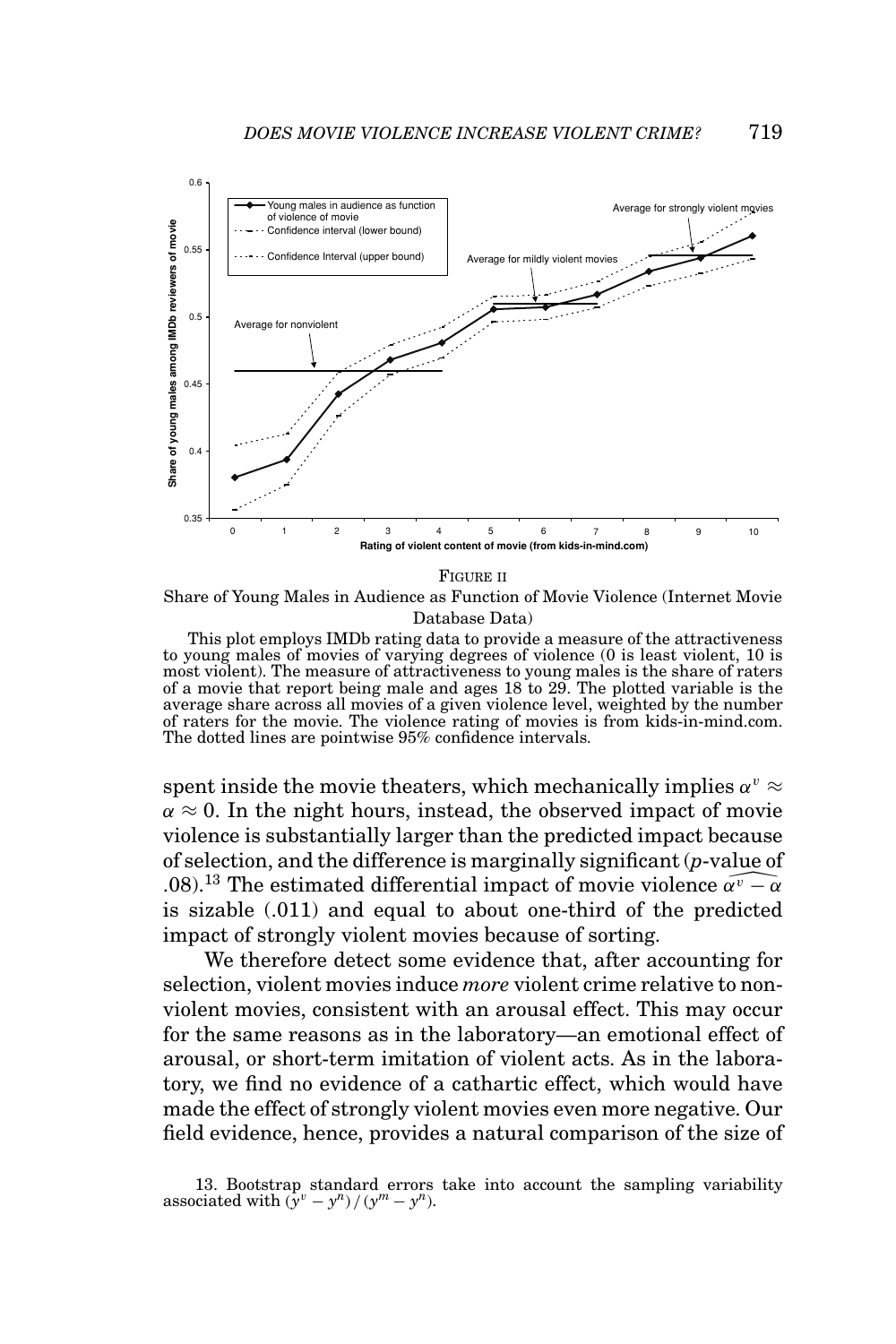

#### FIGURE III

Effect of Movie Violence on Assaults: Selection and Arousal Effects

This figure displays both the actual impact of movie exposure on violent crime (solid lines) and the predicted impact with linear selection (dotted lines) by type of movie (nonviolent/mildly violent/strongly violent) and by time block (evening 6 P.M.–12 A.M./night 12 A.M.–6 A.M.). The estimates of the actual impact (solid lines) are reproduced from columns (3) and (4) of Table III, Panel A, and can be interpreted as the percent change in violent crime due to the exposure of one million people to movies of type *j* in time period *t*. For example, an increase in one million of the audience of mildly violent movies lowers violent crime by 1.09% in the evening time block and by 2.05% in the nighttime block. The estimates of the predicted impact with linear selection (dotted lines) are computed using the estimates for nonviolent and mildly violent movies, taking into account the increased selection of criminals into strongly violent movies and assuming that all types of movies have the same direct effect on violent crime. The (unobserved) selection of criminals into movies is assumed to be related linearly to the (observed) selection of young males into movies. The comparison between the predicted and the actual effect of violent movies provides an estimate of the differential effect of strongly violent movies relative to mildly violent and nonviolent movies. The figure shows a marginally significant difference in the actual and predicted impact for the nighttime block: compared to the predicted impact, strongly violent movies cause more crime, consistent with an arousal effect of strongly violent movies. Details on the calculations of the difference are in the text.

the arousal effect to the other main impact of movie violence, time use. Although the estimated arousal effect on violence is sizable, it is one-third as large as the foregone violence associated with the alternative activity.

We also point out that this evidence should be considered suggestive, given the assumptions involved. Other explanations for this nonmonotonic pattern are also possible. For example,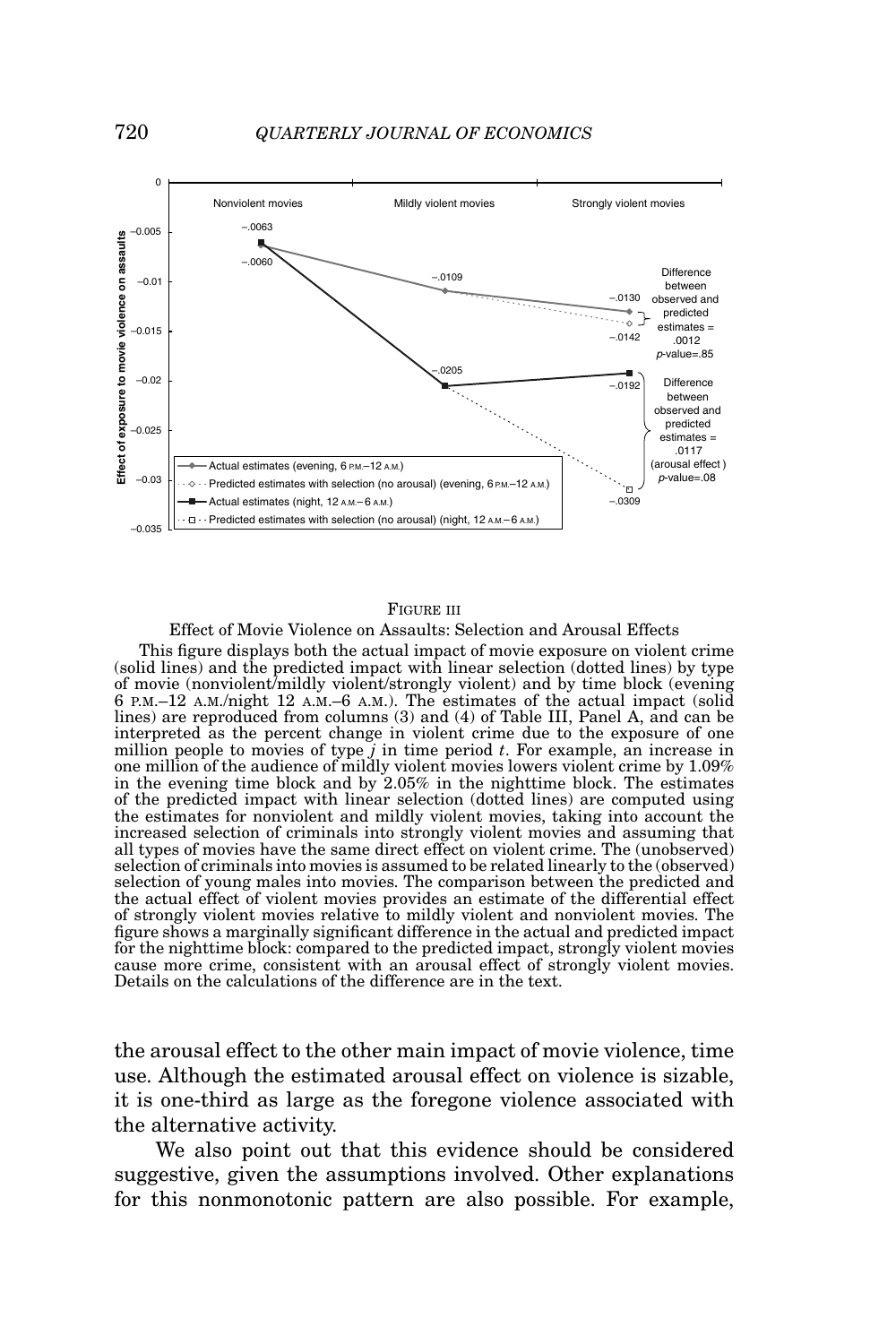a potential offender may attend a mildly violent movie with a girlfriend and a strongly violent movie with drinking buddies. This could have an independent effect on the level of violence.

### *V.D. Larger Nighttime Estimates—Compositional Effects*

The fourth finding is that, in the night hours following movie exposure (12 A.M.–6 A.M.), the impact of movie violence on assaults is higher than in the evening hours (6 P.M.–12 A.M.). This finding might seem puzzling, because the highest decrease in crime should occur when potential criminals are in the movie theater, when committing crimes is nearly impossible.

However, the composition of crimes in the two time periods is different, making a direct comparison of the size of the effects difficult. For example, assaults involving alcohol or drugs and assaults committed by offenders just over the legal drinking age are much more common in the night hours than in the evening hours (Table I). As previously noted, alcohol-related assaults respond more to violent movie exposure (Table VIII). Hence, the decrease in alcohol consumption, a primary mechanism for the effects, is likely to prevent a higher fraction of violent crimes in the night (when inebriation would have the most impact) compared to the evening. The activities prevented by movie attendance in the night hours are more dangerous (in the model, have a larger  $\sigma$ ) than the activities prevented in the evening hours.

Broadly speaking, we obtain similar compositional differences in the pattern of assaults by demographics (shown in Online Appendix Table 5). The impact of exposure to violent movies is larger (i.e., more negative) for male offenders than for female offenders, especially in the night hours, and male offenders commit a higher share of the assaults at night than in the evening hours (Table I). We also find a relatively monotonic decrease of the effect sizes by age (with the exception of the 45–54 age group), which contributes to explaining the findings, because the younger age group also contributes disproportionately to nighttime assaults (Table I).

## *V.E. Additional Evidence on Selection*

In both the evening and the night hours, violent movies lower crime more than nonviolent movies. Our explanation for these facts is selection: violent movies are more likely to attract potential criminals. We now test another implication of selection, that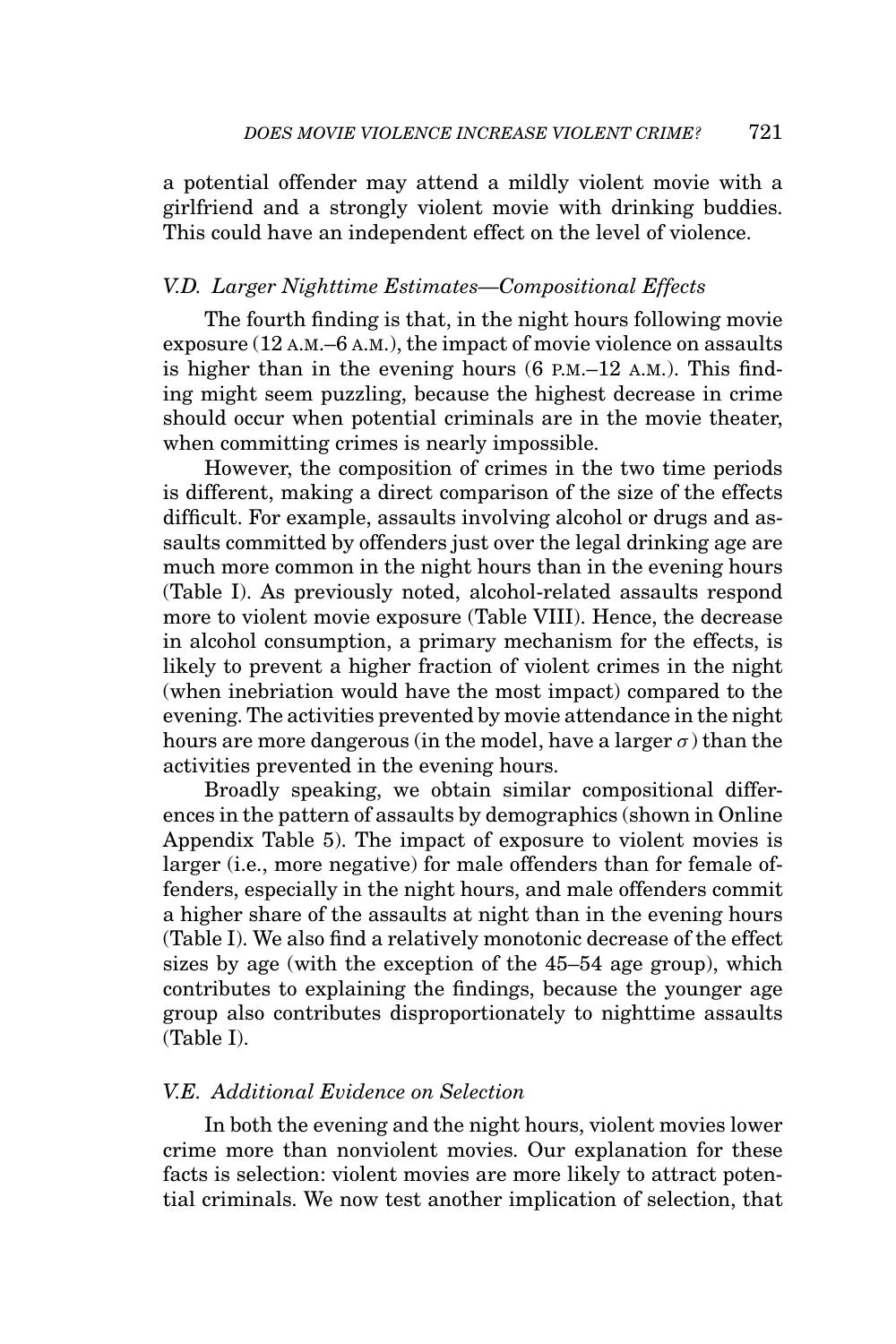movies that draw young men tend to decrease violent crime, even if the movies are not violent.

We divide movies into thirds based on the fraction of young men rating a movie in the IMDb (see Figure II), and label the categories as Not Liked, Liked, and Highly Liked by young males. Table IX reports information on the blockbusters within the three categories, holding constant the kids-in-mind.com violence rating. Among nonviolent movies, *Runaway Bride* is not liked by young males, while *Austin Powers in Goldmember* is highly liked. For mildly violent movies, *Save The Last Dance* and *Spider-Man* are best sellers in the Not Liked and Highly Liked categories, respectively. Among strongly violent movies, there are essentially no blockbusters that are not liked by young males, because movie violence and liking by young males are highly correlated. However, the IMDb information distinguishes between movies in the middle group such as *Passion of the Christ* and movies in the top group such as *Hannibal*.

To estimate the impact of movie attendance on violence within each of the nine cells, we estimate  $\ln V_t = \sum_{j=1}^9 \beta^j A_t^j + \Gamma X_t + \varepsilon_t$ , where  $j = 1, \ldots, 9$  denotes the nine cells. We adopt the full set of controls and use the baseline instrument. Table IX reports within each cell the coefficients for the evening time block and for the night time block. Moving down within a column shows that more violent movies are generally associated with lower crime, even holding constant the liking by young males (except for movies not liked by young males, where the violent movie category is very sparse and hence the estimates very noisy). For example, among the movies highly liked by young males, the estimated parameters  $\hat{\beta}$ <sup>*j*</sup> are -.0090 (nonviolent), -.0111 (mild violence), and -.0140 (strong violence) for the evening hours. These patterns are broadly consistent with the interpretations discussed in Sections V.A–V.D.

More important for a test of selection, moving along a row the coefficients also generally become more negative. In nine of twelve pairwise comparisons, the estimates become more negative as the liking by males increases (seven of ten if we exclude the bottom-left group, which is very sparse). Movies that attract more young males, therefore, appear to lower the incidence of violent crimes more, even holding constant the level of violence in a movie. These results underscore the importance of selection. Exposure to movies that attract more violent groups (along observable lines) is associated with lower rates of violent crime.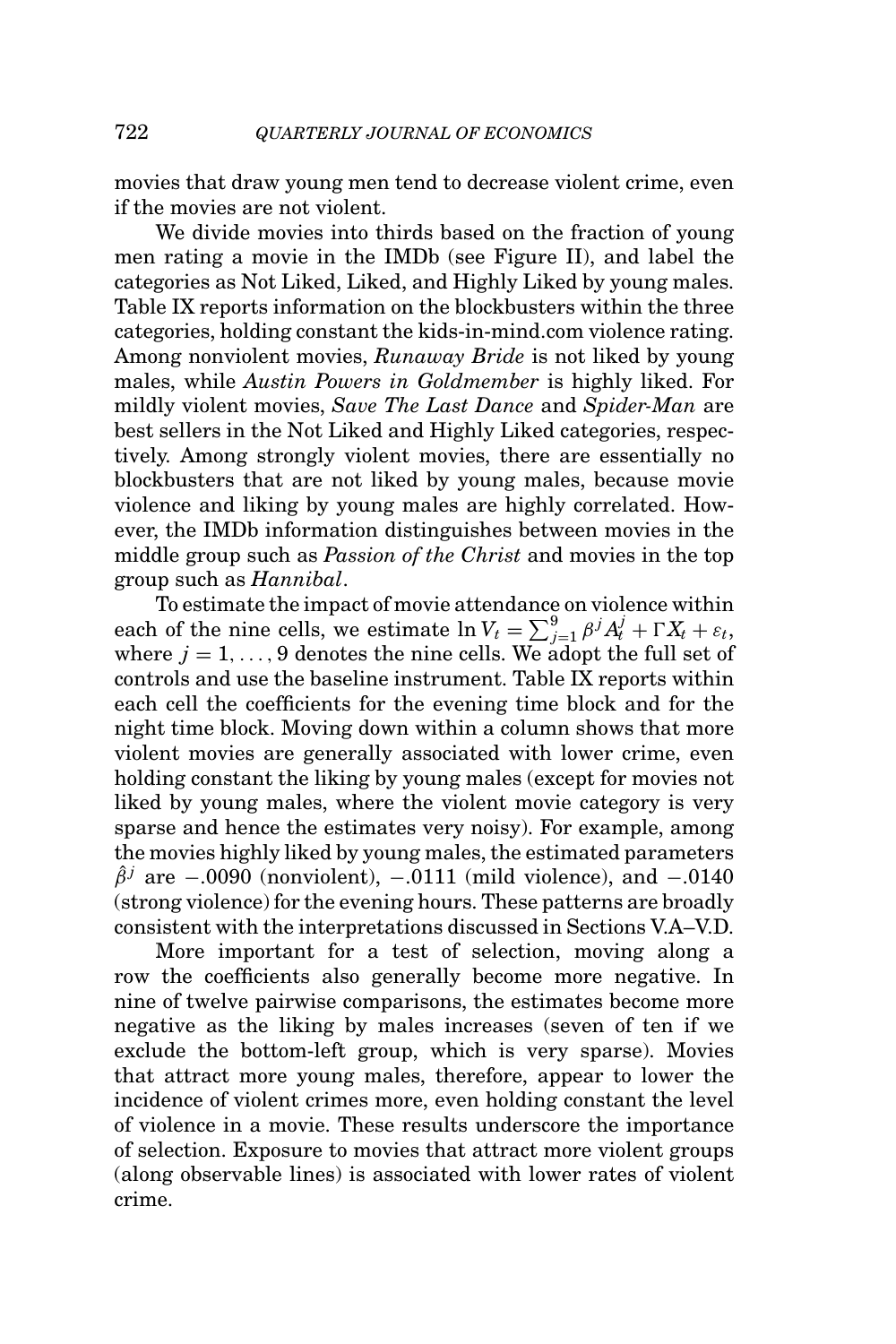| MOVIE BLOCKBUSTER BY IMDB RATING AND VIOLENCE | Blockbuster movies highly liked<br>by young males (date, millions<br>of people)<br>$\widehat{E}$<br>by young males (date, millions<br>Blockbuster movies liked<br>of people)<br>$\widehat{\mathbf{c}}$ | $-0.0090^*$ (0.0053) (6 P.M. $-12$ A.M.)<br>$-0.0079(0.0063)(12 A.M.-6 A.M.)$<br>Ace Ventura: When Nature Calls,<br>Bruce Almighty (5/24/03, 11.2)<br>Austin Powers in Goldmember<br>$\emph{Incredibles}$ $(11/6/04, 11.3)$<br>Waterboy, Big Daddy<br>(7/27/02, 12.6)<br>$-0.0057(0.0055)(12 A.M.-6 A.M.)$<br>$-0.0035(0.0042)(6 P.M.-12 A.M.)$<br>Harry Potter and the Sorcerer's<br>Finding Nemo, Toy Story 2,<br>Stone (11/17/01, 15.9)<br>Shrek 2 (5/29/04, 11.8)<br>Shrek 2 (5/22/04, 17.4)<br>Monsters Inc. | $-0.0111***(0.0039)(6 P.M.-12 A.M.)$<br>$-0.0179***$ (0.0052) (12 A.M.-6 A.M.)<br>Lost World: Jurassic Park (5/24/97,<br>Matrix Reloaded (5/17/03, 15.2)<br>Spider-Man 2, X2: X-Men, Star<br>Spider-Man (5/4/02, 19.8)<br>Wars 2<br>14.3<br>$-0.0177***$ (0.0057) (12 A.M. -6 A.M.)<br>$-0.0099**$ (0.0047) (6 P.M. $-12$ A.M.)<br>Day after Tomorrow, Independence<br>$Planet$ of the Apes $(7/28/01, 12.3)$<br>Mummy Returns (5/5/01, 12.4)<br>Harry Potter and the Prisoner<br>of Azkaban (6/5/04, 15.1)<br>Day, Pearl Harbor |
|-----------------------------------------------|--------------------------------------------------------------------------------------------------------------------------------------------------------------------------------------------------------|-------------------------------------------------------------------------------------------------------------------------------------------------------------------------------------------------------------------------------------------------------------------------------------------------------------------------------------------------------------------------------------------------------------------------------------------------------------------------------------------------------------------|----------------------------------------------------------------------------------------------------------------------------------------------------------------------------------------------------------------------------------------------------------------------------------------------------------------------------------------------------------------------------------------------------------------------------------------------------------------------------------------------------------------------------------|
|                                               | by young males (date, millions<br>Blockbuster movies not liked<br>of people)<br>$\widehat{\mathfrak{D}}$                                                                                               | Sweet Home Alabama, America's<br>$0.0049(0.0071)(12 A.M.-6 A.M.)$<br>$-0.0041(0.0062)(6 P.M.-12 A.M.)$<br>Sweethearts, Erin Brockovich<br>Harry Potter and the Chamber<br>Harry Potter and the Chamber<br>Runaway Bride (7/31/99, 6.8)<br>of Secrets $(11/16/02, 15.2)$<br>of Secrets $(11/23/02, 7.3)$                                                                                                                                                                                                           | Save The Last Dance $(1/13/01, 4.1)$<br>$-0.0268(0.0141^*)$ (12 A.M. -6 A.M.)<br>$0.0049(0.0111)(6 P.M.-12 A.M.)$<br>Absolute Power, Random Hearts,<br>Double Jeopardy (9/25/99, 4.6)<br>Double Jeopardy (10/2/99, 3.3)<br>$\it Unfaithtu$                                                                                                                                                                                                                                                                                       |
|                                               |                                                                                                                                                                                                        | Effect on<br>$Top 4-6$<br>crime<br>Top <sub>2</sub><br>Top 3<br>Top <sub>1</sub>                                                                                                                                                                                                                                                                                                                                                                                                                                  | Effect on<br>Top 4–6<br>Top $2$<br>crime<br>Top 3<br>Top <sub>1</sub>                                                                                                                                                                                                                                                                                                                                                                                                                                                            |
|                                               | Violence<br>rating<br>$\widehat{\Xi}$                                                                                                                                                                  | Nonviolent<br>movies<br>$\overline{C}$                                                                                                                                                                                                                                                                                                                                                                                                                                                                            | movies<br>violent<br>Mildly<br>5-7                                                                                                                                                                                                                                                                                                                                                                                                                                                                                               |

t BLOCKBUSTER BY IMDB RATING AND  $\begin{array}{c}\text{TABLE IX}\ \text{for}\ \text{IMDP}\ \text{for}\ \text{In}\ \text{In}\ \end{array}$ TABLE IX ŕ

*DOES MOVIE VIOLENCE INCREASE VIOLENT CRIME?* 723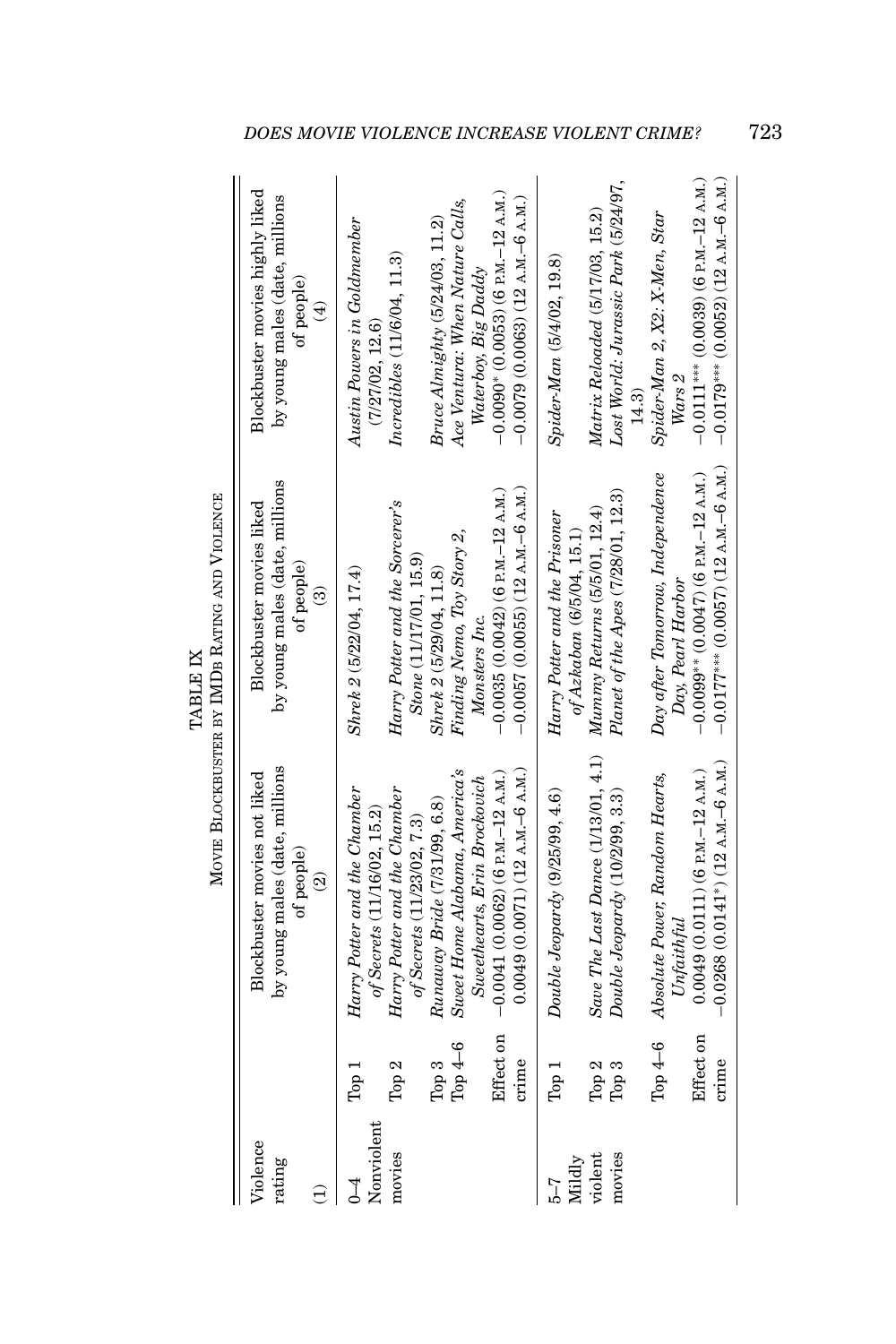|                                              |                                                     |                                                                                                                                                                                                                            | (CONTINUED)<br>TABLE IX                                                                                                                                                                                                                                                                                                                                                                                                                                                                                                                                                                                                                                                                                                                          |                                                                                                  |
|----------------------------------------------|-----------------------------------------------------|----------------------------------------------------------------------------------------------------------------------------------------------------------------------------------------------------------------------------|--------------------------------------------------------------------------------------------------------------------------------------------------------------------------------------------------------------------------------------------------------------------------------------------------------------------------------------------------------------------------------------------------------------------------------------------------------------------------------------------------------------------------------------------------------------------------------------------------------------------------------------------------------------------------------------------------------------------------------------------------|--------------------------------------------------------------------------------------------------|
| Violence<br>rating                           |                                                     | by young males (date, millions<br>Blockbuster movies not liked<br>of people)<br>$\widehat{\mathfrak{D}}$                                                                                                                   | by young males (date, millions<br>Blockbuster movies liked<br>of people)<br>ම                                                                                                                                                                                                                                                                                                                                                                                                                                                                                                                                                                                                                                                                    | Blockbuster movies highly liked<br>by young males (date, millions<br>of people)<br>$\widehat{E}$ |
| Strongly violent Top 2<br>movies<br>$8 - 10$ | Top 4–6<br>crime<br>Top 3<br>$\operatorname{Top} 1$ | $0.0526(0.0549)(12 A.M.-6 A.M.)$<br>Effect on $0.0625(0.0384)(6 \text{ P.M.} - 12 \text{ A.M.})$<br>Jade, In Dreams, A Rich Man's<br>Nurse Betty (9/9/00, 1.3)<br>Missing (11/29/03, 1.8)<br>Convcat(11/4/95, 1.2)<br>Nite | $-0.0084(0.0082)(6$ P.M. $-112$ A.M.) $-0.0140***(0.0047)(6$ P.M. $-12$ A.M.)<br>$-0.0252***(0.0087)(12 A.M.-6 A.M.) -0.0150**(0.0061)(12 A.M.-6 A.M.)$<br>Passion of the Christ (2/28/04, 13.5) Hannibal (2/10/01, 10.1)<br>Ransom, Sleepy Hollow, General's<br>Passion of the $Christ~(3/6/04, 8.5)$<br>Air Force One $(7/26/97, 7.9)$<br>Daughter                                                                                                                                                                                                                                                                                                                                                                                             | Bad Boys 2, Troy, Terminator 3<br>$Jurasic$ $Park 3 (7/21/01, 9.1)$<br>Scary Movie (7/8/00, 8.2) |
|                                              |                                                     |                                                                                                                                                                                                                            | Notes. We divide movies into thirds using the fraction of IMDb raters of a movie that are male and of ages 18-29. Movies not liked by young males are defined by movies in the<br>with the bigheet weekend andience are removed for each category along any three three thirds blocking blockhugter movies. The "Rffect on crime" vanyt the coefficients on<br>bottom third of this distribution, movies liked by young males are in the middle third, and movies strongly liked by young males are in the top third. The ratings of movie violence are<br>from kids-in-mind.com. The table divides movies into nine categories defined by the interaction of how liked the movie is by young males and the violence level. The top three movies |                                                                                                  |

win ine ingress weekena adulence are reported or eacn category, aung win ine new uree argest custom. Docoulser moves. Ine Linet on crime rows report incomention on the commuters of a starting in the specified time block) with the highest weekend audience are reported for each category, along with the next three largest distinct blockbuster movies. The "Effect on crime" rows report the coefficients on the audience sizes for each of the nine categories from two separate regressions for the evening (6 P.M.–12 A.M.) and nighttime hours (12 A.M.–6 A.M.), where the dependent variable is log(number of assaults occurring in day *t* in the specified time block) and the independent variables are the audiences in millions of people for movies in each of the nine categories. See also notes to Table II.<br>\* Significant at 10%; \*\* significant at 5%; \*\*\* significant at 1%

# 724 *QUARTERLY JOURNAL OF ECONOMICS*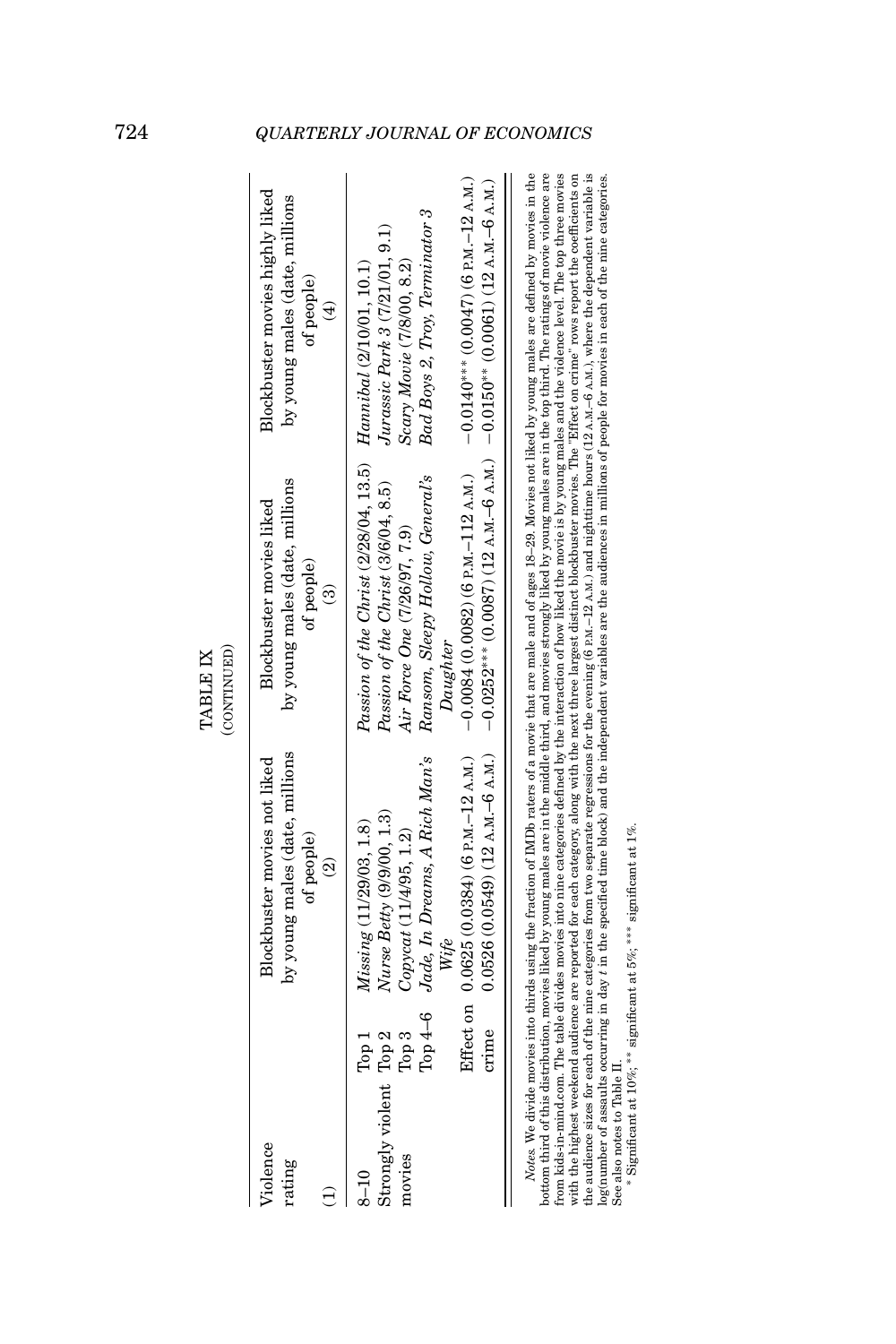### VI. CONCLUSION

We have provided causal evidence on the short-run effect of exposure to media violence on violent crime. We exploit the natural experiment induced by time-series variation in the violence of movies at the box office. We show that exposure to violent movies has three main effects on violent crime: (i) it significantly reduces violent crime in the evening on the day of exposure; (ii) by an even larger percent, it reduces violent crime during the night hours following exposure; (iii) it has no significant impact in the days and weeks following the exposure.

We interpret the first finding as voluntary incapacitation: potential criminals that choose to attend the movie theater forego other activities that have higher crime rates. As simple as this finding is, it has been neglected in the literature, despite its quantitative importance. We interpret the second finding as substitution away from a night of more volatile activities, in particular, a reduction in alcohol consumption. The third finding implies that the same-day impact on crime is not offset by intertemporal substitution of crime. An important component of these interpretations is the sorting of more violent individuals into violent movie attendance.

These findings appear to contradict evidence from laboratory experiments that document an increase in violent behavior following exposure to movie violence. However, the field and laboratory findings are not contradictory. Exposure to movie violence can lower violent behavior relative to the foregone alternative activity (the field finding), even if it increases violent behavior relative to exposure to nonviolent movies (the laboratory finding). In fact, we document suggestive evidence that, after accounting for selection, violent movies induce more violent crime relative to nonviolent movies, consistent with an arousal effect. This example suggests that other apparent discrepancies between laboratory and field studies (see Levitt and List [2007]) might be reconciled if differences in treatment and setup are taken into account. In addition, the field evidence provides a bound for the laboratory finding of an arousal effect, which we estimate in the field to be one-third as large as the time-use effect.

Given that movie attendance occupies a significant portion of leisure time use, our findings imply first-order welfare effects. We can calculate the change in assaults that would occur if the audience of violent movies did not go to the movies but instead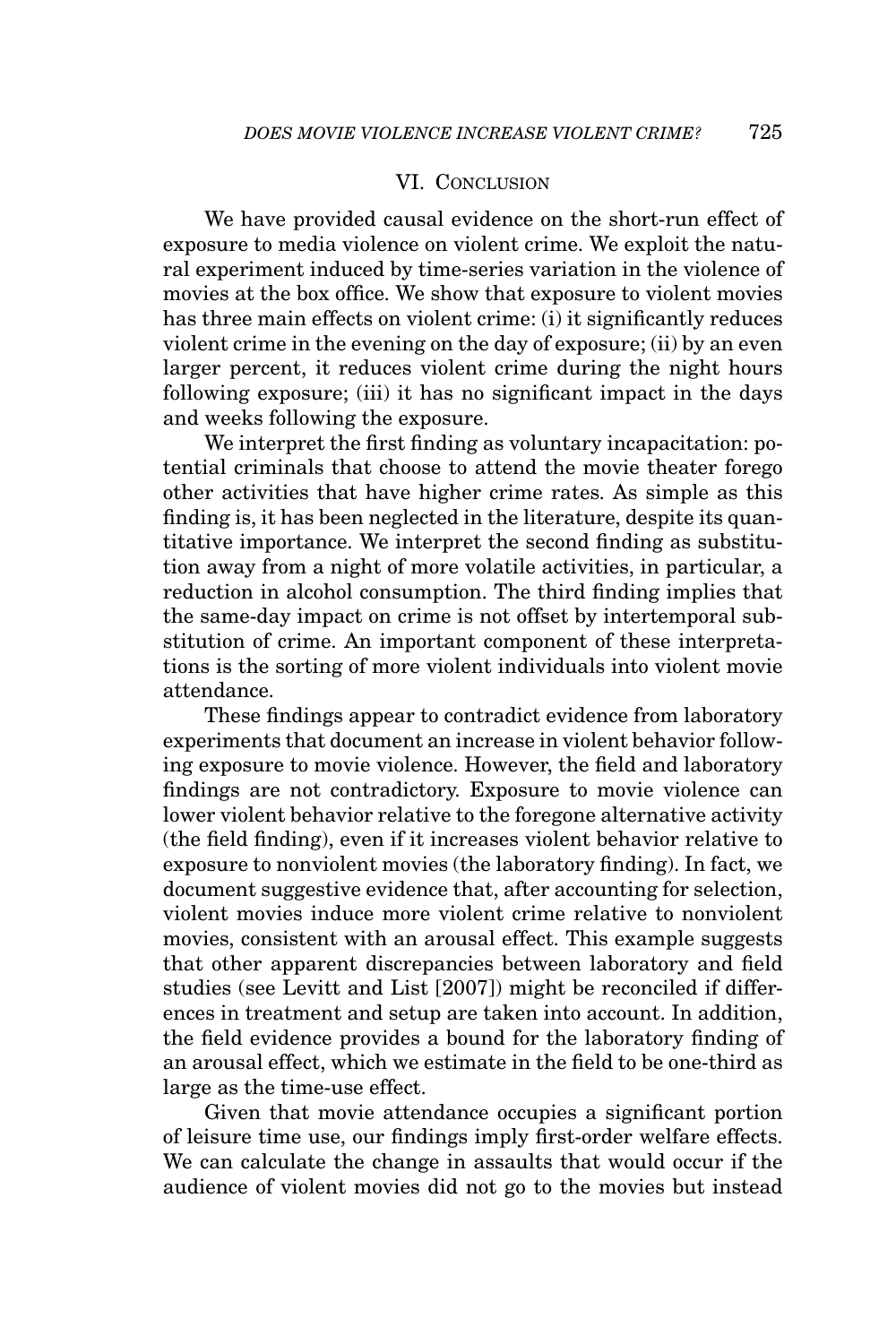engaged in their next best alternative. The total number of evening and nighttime assaults prevented is 997 assaults per weekend, adding up to almost 52,000 weekend assaults prevented yearly.<sup>14</sup> With an estimated (in year 2007 dollars) direct monetary cost of \$2,217 and an estimated intangible quality-of-life cost of \$11,154 per assault (Miller, Cohen, and Wiersema 1996), this implies a benefit of roughly \$695 million each year. Our estimates suggest that a strongly violent blockbuster movie such as *Hannibal* (with 10.1 million viewers on opening weekend) reduced assaults by 1,056 on its opening weekend, which amounts to a 5.2% decrease in assaults, about half the impact of the reduction in crime due to a cold day. This substantial short-term impact of violent movies had been overlooked by the previous literature.

Of course, if strongly violent movies were banned as a matter of public policy, our estimated short-term effects could be offset partly if studios respond by producing more mildly violent movies. The degree to which this would temper our findings depends on how substitutable strongly and mildly violent movies are for each other. This substitution, however, is likely to be imperfect; a regression of strongly violent movie attendance on mildly violent movie attendance (including all the baseline controls of Table III) yields a coefficient of −.196 (s.e. .028). This implies that there will be substantial substitution to other nonmovie activities as well, and our empirical results suggest that these nonmovie activities are more conducive to violent behavior.

In the paper, we find no impact of violent movies in the days and weeks following exposure. Still, our design (like the laboratory experiments) cannot address the important question about the long-run effect of exposure to movie violence. As such, this paper does not provide evidence on the long-term effects of a policy limiting the level of violence allowed in the media. However, it does indicate that in the short run these policies will likely increase violent crime, because they induce substitution toward more dangerous activities.

Finally, a central point of our paper is that the merits of any particular activity must be viewed relative to the next best activity in utility terms. As such, our findings are relevant beyond

<sup>14.</sup> We assume: (i) no impact of media violence on assaults beyond the evening and night of the media exposure, (ii) no substitution toward other movies, and (iii) effects for the whole population being the same as for the set of cities in the NIBRS sample. We calculate the effect separately for each time block (evening<br>and night) and level of violence (strong and mild). We multiply the estimated<br>baseline coefficient by the assault rate in NIBRS data times the U (300 million), times average violent movie attendance.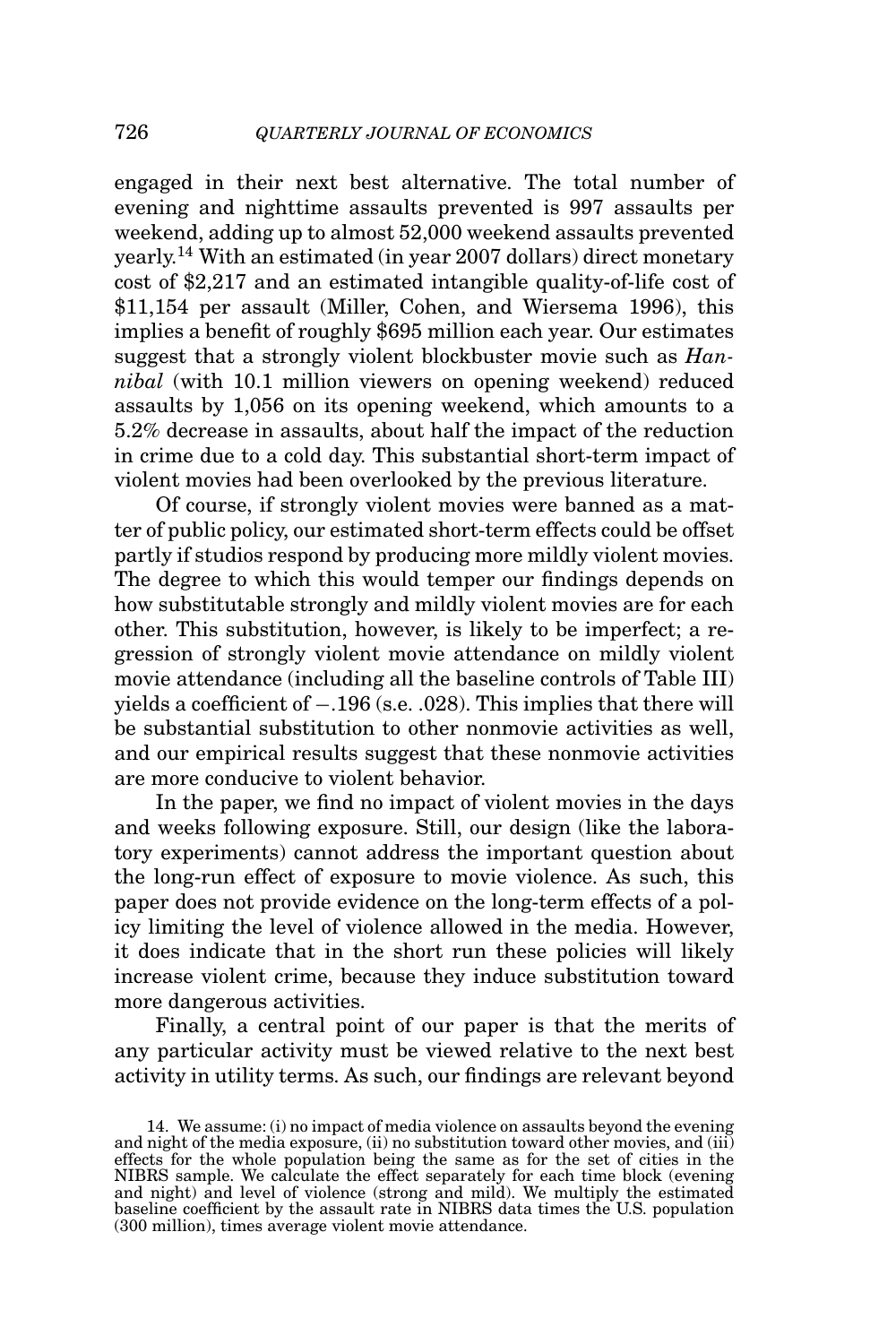the case of movies. For example, violent video games may well increase aggression, but they also incapacitate potential offenders for a substantial period of time. More generally, we hypothesize that other activities with a controlled, alcohol-free environment that attract young men, such as Midnight Basketball, should also reduce crime in the short run.

## APPENDIX I: DATA APPENDIX

#### *A. Imputation of Daily Box-Office Audience*

The daily box-office movie revenue for the ten highest-selling movies is available starting in September 1997. To extend coverage to January 1995–August 1997 and to movies that do not make the daily top-ten list, we make use of weekend revenue for the fifty highest-selling movies, because this is available throughout the whole sample. We take advantage of the regularity in the within-week pattern of sales and impute the daily data, whenever missing, using the weekend box-office data for the same movie in the same week. Denote by  $a_{j,t}$  the daily audience of movie  $j$  on  $\det t$ , and by  $a_{j, w(t)}^w$  the weekend audience of movie  $j$  on weekend w(*t*) corresponding to date *t*. (Because most movies are released on Friday, the function  $w(t)$  assigns the days from Monday through Thursday to the previous weekend.) We assume that the daily audience is a share *s* of the weekend audience, where the share is allowed to depend on a set of controls  $Y$ ,  $s(Y)$ :  $a_{j,t} = s(Y) a_{j,w(t)}^w$ . In logs, the model can be written as  $\ln (a_{j,t}) = \ln(s(Y)) + \ln(a_{j,w(t)}^w)$ . The most important control for the share  $\ln(s(Y))$  is the set of dayof-week indicators  $d_{t}^{d}$ , because different days of the week capture a different share of the overall revenue (Table I). In addition, we use the following controls  $X_{i,t}$  for the weekday share: month indicators (in the summer the Monday–Thursday audience is larger), a linear time trend, indicators for the level of violence (nonviolent versus mildly violent versus strongly violent), indicators for rating type (G/PG/PG-13/R/NC-17/Unrated/Missing Rating), indicators for week of release (up to week 26), and indicators for audience size in week  $w(t)$  (audience <0.5M,  $\geq 0.5$ M and <1M, ≥1M and <2M, ≥2M and <5M, ≥5M). This set of controls *X* is interacted with the day-of-week dummies, as well as being present in levels. Finally, we control for a set of holidays  $H_t$ , described below. We estimate

$$
\ln(a_{j,t}) - \ln(a_{j,w(t)}^w) = \sum_{d \in D} \beta^d a_t^d + \sum_{d \in D} \Gamma^{d,X} a_t^d X_{j,t} + \Gamma X_{j,t} + \Phi H_t + \varepsilon_{j,t}
$$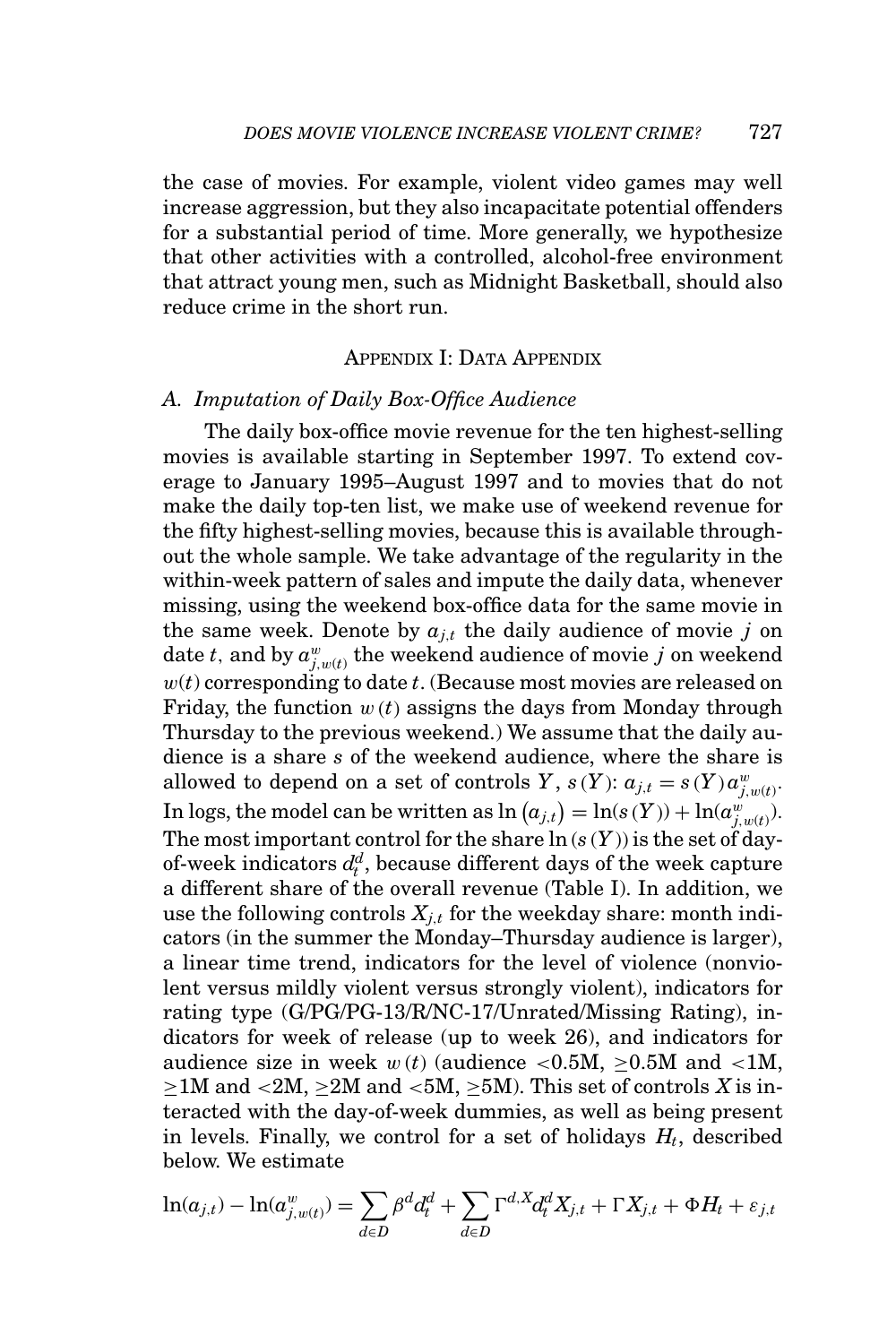and obtain the predicted daily audience  $\hat{a}_{j,t}$  using  $\hat{a}_{j,t}$  $\exp[\ln(a_{j,w(t)}^w) + \ln(a_{j,t}) - \ln(a_{j,w(t)}^w)]$ . The final daily box-office audience is defined as the actual box-office data  $a_{i,t}$  whenever available, and the predicted value otherwise. In the subsample, where both the daily and the weekend data are available, a regression of predicted daily revenue on actual daily revenue yields a slope coefficient of .9559 and has an *R*<sup>2</sup> of .9590.

### *B. Holiday Controls*

The extensive set of holiday indicators takes into account that (i) holidays generally increase movie attendance; (ii) different holidays have different impacts on attendance; (iii) attendance increases in the days preceding a holiday, and for major holidays in the week surrounding. Hence, we include separate indicators for Martin Luther King Day, President's Day, Memorial Day, Labor Day, and Columbus Day; separate indicators for the Friday, Saturday, and Sunday preceding each of these holidays, and a separate indicator for the Tuesday following these Monday holidays. We also include an indicator for Independence Day, Veteran's Day, three Easter indicators (Friday, Saturday, and Sunday), three Thanksgiving indicators (Wednesday, Thursday, and Thanksgiving weekend), four Christmas indicators (December 20–23, December 24, December 25, and December 26–30), and three New Year's indicators (December 31, January 1, and January 2–3). In addition, we include an indicator for holidays if they fall on a weekend (Independence Day, Veteran's Day, Christmas, New Year's, and Valentine's Day). Finally, we include indicators for St. Patrick's Day, Valentine's Day, Halloween, Cinco de Mayo, and Mother's Day. (Notice that several holiday indicators drop out in the benchmark sample that includes only Friday through Sunday.)

#### *C. TV Audience Controls*

We include two controls for TV audience: (i) an indicator for the date of the Super Bowl; (ii) the TV audience for TV programs with an audience above fifteen million viewers, and 0 otherwise. The latter variable was constructed using Nielsen data on top shows of the year listed in *Time Almanac*; the variable is zero for the season 2000–2001, for which we could not locate the data.

#### *D. Weather Controls*

The source for the weather variables is the "Global Surface Summary of Day Data" produced by the National Climatic Data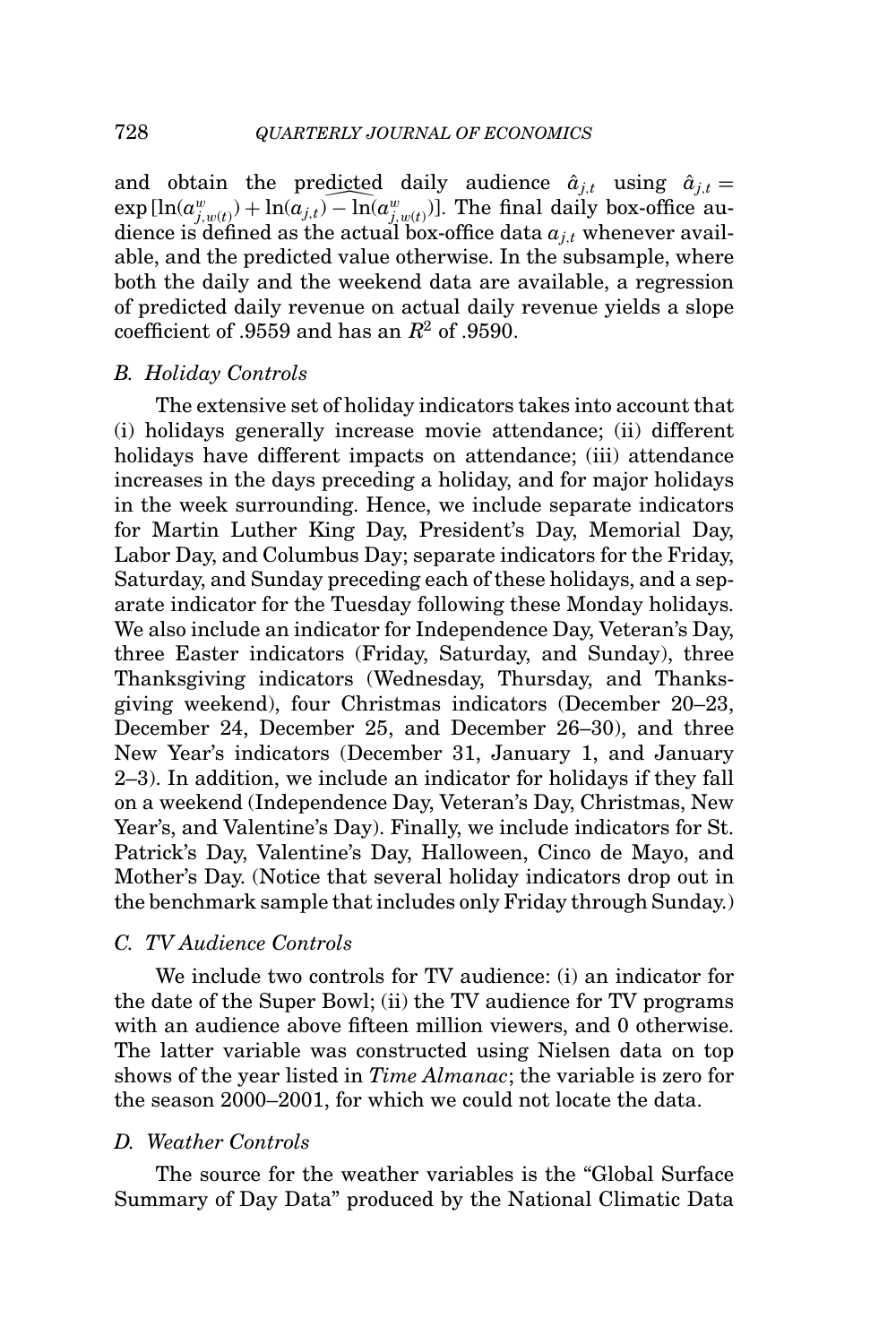|                        |                                          |                         | Weekend     | <b>MPAA</b>     | Liking                 |
|------------------------|------------------------------------------|-------------------------|-------------|-----------------|------------------------|
| Violence               |                                          | Weekend                 | theater     | violence        | py young               |
| rating                 | Title of blockbuster                     | date                    | audience    | rating          | males                  |
|                        | $\widehat{\mathfrak{A}}$                 | $\widehat{\mathcal{E}}$ | $\bigoplus$ | $\widehat{e}$   | $\widehat{\mathbf{e}}$ |
|                        | Birdcage                                 | 3/9/1996                | 4,026,083   | Low             | <b>NOT</b>             |
|                        | You've Got Mail                          | 12/19/1998              | 3,925,587   | woz             | ΜOΠ                    |
|                        | You've Got Mail                          | 2/26/1998               | 3,855,011   | woJ             | ΜOΠ                    |
|                        | Runaway Bride                            | /31/1999                | 6,771,654   | ΚΟJ             | <b>Nor</b>             |
|                        | Erin Brockovich                          | 3/18/2000               | 5,178,850   | Δow             | MOT                    |
|                        | Notting Hill                             | 5/29/1999               | 4,355,314   | χος             | MOV                    |
| $\mathbf{\mathcal{L}}$ | Liar Liar                                | 1/22/1997               | 6,709,569   | Δow             | High                   |
|                        | Toy Story                                | 1/25/1995               | 6,599,610   | χος             | Medium                 |
|                        | Sweet Home Alabama                       | 9/28/2002               | 6,135,755   | ΝΟL             | $_{\text{Low}}$        |
| S                      | Shrek 2                                  | 5/22/2004               | 17,397,404  | Δw              | Medium                 |
|                        | Shrek <sub>2</sub>                       | 5/29/2004               | 11,838,217  | Low             | Medium                 |
|                        | Finding Nemo                             | 5/31/2003               | 1,650,366   | Δw              | Medium                 |
|                        | Harry Potter and the Sorcerer's Stone    | 1/17/2001               | 5,953,113   | Low             | Medium                 |
|                        | Harry Potter and the Chamber of Secrets  | 1/16/2002               | 15,207,829  | Medium          | Ιoν                    |
|                        | Austin Powers in Goldmember              | /27/2002                | 2,576,592   | $_{\text{low}}$ | High                   |
| ю                      | Harry Potter and the Prisoner of Azkaban | 15/2004                 | 5,086,532   | Medium          | Medium                 |
|                        | X2: X-Men United                         | 5/3/2003                | 14,188,845  | Medium          | High                   |
|                        | Star Wars 2: Attack of the Clones        | 5/18/2002               | 13,774,151  | Medium          | High                   |
| co                     | Spider-Man                               | 5/4/2002                | 9,766,628   | Medium          | High                   |
|                        | Spider-Man 2                             | 1/3/2004                | 14,195,850  | Medium          | High                   |
|                        | Planet of the Apes                       | /28/2001                | 12,297,262  | Medium          | Medium                 |
| L                      | Matrix Reloaded                          | 5/17/2003               | 15,219,637  | Medium          | High                   |
|                        | Lost World: Jurassic Park                | 5/24/1997               | 14,255,579  | Medium          | High                   |
|                        | Mummy Returns                            | 5/5/2001                | 12,467,726  | Medium          | Medium                 |

TABLE A.1 BLOCKBUSTERS BY VIOLENCE

LEVEL

MOVIE

*DOES MOVIE VIOLENCE INCREASE VIOLENT CRIME?* 729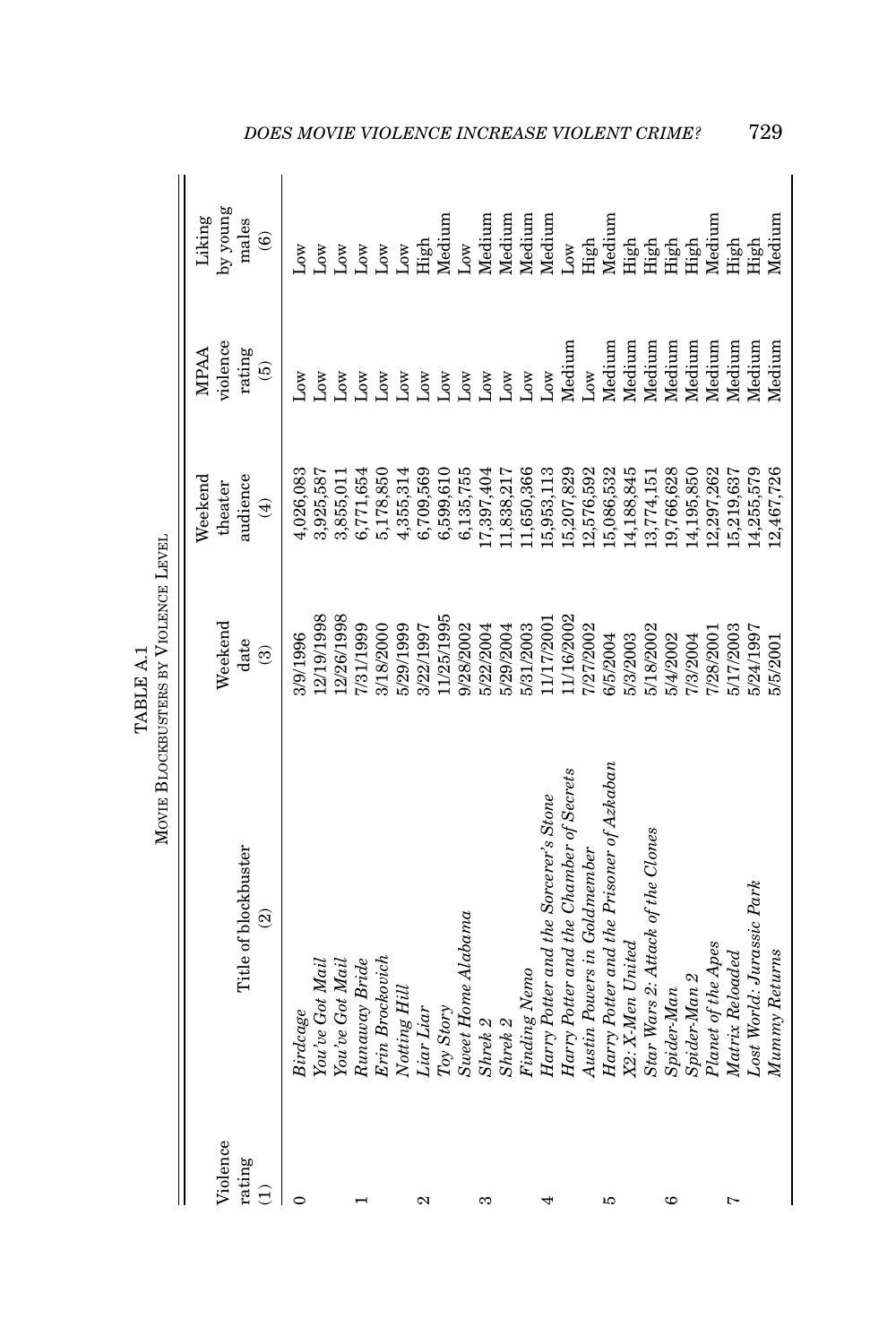|          |                       |                         | Weekend     | AAA           | Liking                 |
|----------|-----------------------|-------------------------|-------------|---------------|------------------------|
| Violence |                       | Weekend                 | theater     | violence      | py young               |
| rating   | Title of blockbuster  | date                    | audience    | rating        | males                  |
|          | $\widehat{S}$         | $\widehat{\mathcal{E}}$ | $\bigoplus$ | $\widehat{e}$ | $\widehat{\mathbf{e}}$ |
| $\infty$ | Jurassic Park 3       | 1/21/2001               | 9,104,505   | Medium        | High                   |
|          | Scary Movie           | 78/2000                 | 8,240,157   | Medium        |                        |
|          | Scream <sub>2</sub>   | 2/13/1997               | 8,188,454   | iigh          |                        |
| Φ        | Bad Boys 2            | 719/2003                | 7,715,185   | High          | 문<br>민준은<br>민준이        |
|          | Saving Private Ryan   | /25/1998                | 6,500,639   | Medium        |                        |
|          | <b>Sleepy Hollow</b>  | 1/20/1999               | 5,751,378   | High          | Medium                 |
|          | Passion of the Christ | 2/28/2004               | 13,484,402  | High          | Medium                 |
|          | Hannibal              | 2/10/2001               | 0,114,135   |               | High                   |
|          | Passion of the Christ | 3/6/2004                | 8,531,673   | Engel<br>High | Medium                 |
| Missing  | A Perfect Murder      | 6/6/1998                | 3,545,842   | Aedium        | dissing                |
|          | A Perfect Murder      | 6/13/1998               | 2,404,994   | Medium        | Missing                |
|          | A Cinderella Story    | 7/17/2004               | 2,207,419   | <b>MOr</b>    | MOV                    |

TABLE A.1 (CONTINUED) (CONTINUED) TABLE A.1

730 *QUARTERLY JOURNAL OF ECONOMICS*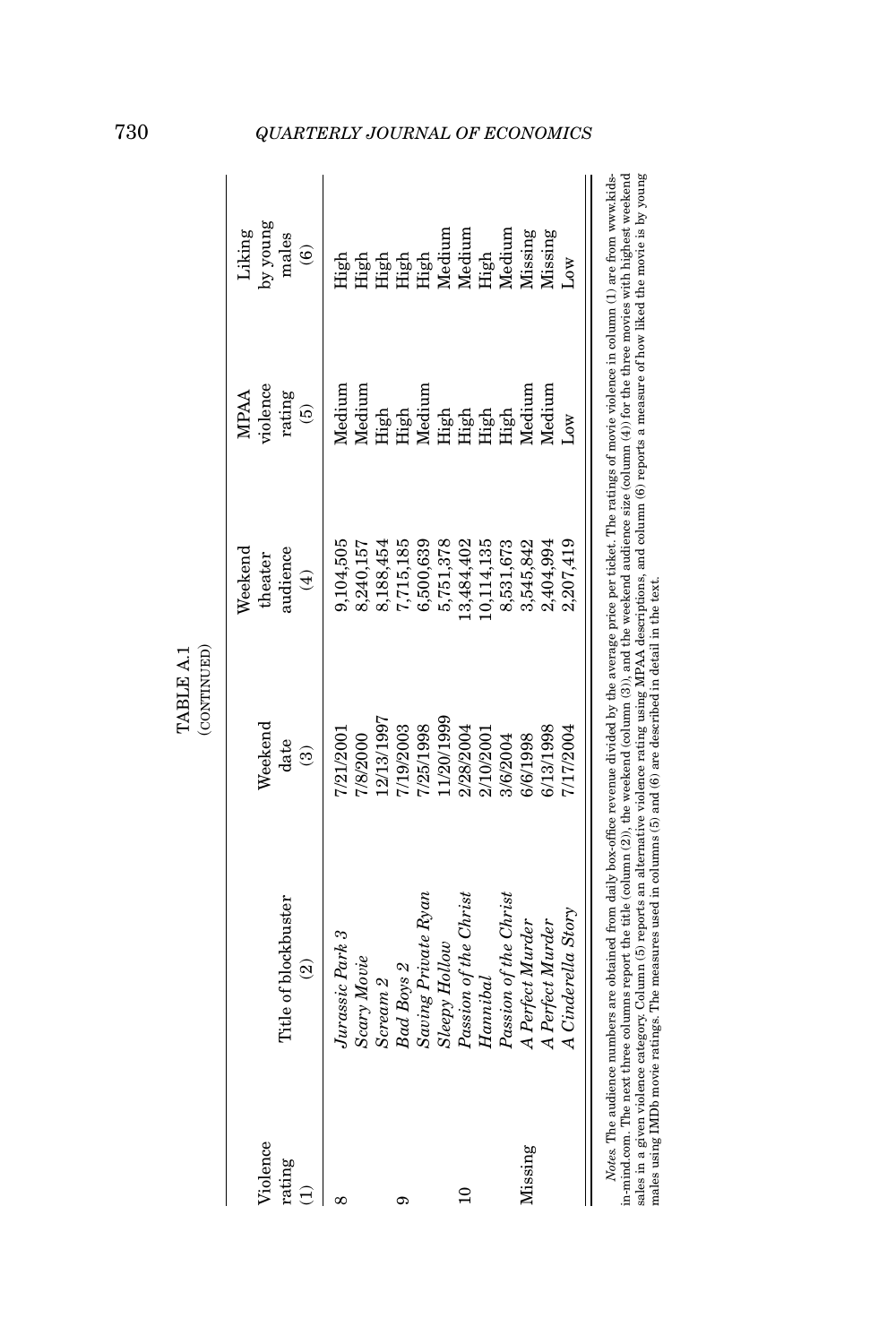Center and available from ftp://ftp.ncdc.noaa.gov/pub/data/gsod. Weather information is collected for the capital of each state in our sample (except Kentucky, where Lexington is used because of data issues). We then average these variables, using as weights the state-year-specific NIBRS population. The variables used are maximum and minimum daily temperature measured in Fahrenheit, heat index, wind speed measured in knots (in Beaufort scale), rainfall, and snow. Before averaging, the variables are categorized as dummy variables for the maximum daily temperature falling in one of three categories (>80 and  $\leq 90$ , >90 and  $\leq 100$ , >100), the minimum daily temperature falling in one of three categories  $(\leq 10, >10$  and  $\leq 20, >20$  and  $\leq 32$ ), the heat index falling in one of three categories  $(>100$  and  $\leq 115$ ,  $>115$  and  $\leq 130$ ,  $>130$ ), the wind speed falling in one of two categories  $(>17$  and  $<21, >21$ ), any rain, and any snow.

### APPENDIX II: INSTRUMENTS

### *A. Benchmark Instrument*

Our set of instruments uses information on the following weekend's audience for the same movie to predict movie attendance, and then aggregates these predictors across all movies of a given violence level. The procedure is similar to the imputation procedure described in Appendix I. We assume the daily audience of movie *j* on day  $t$ ,  $a_{j,t}$ , is a share of the weekend audience in the same week  $w(t)$ , where the share is allowed to depend on a set of controls. In addition, we assume that the weekend audience decays each week at a rate that is also a function of the controls. This specification allows the decay rate to vary by weekday and differentially so for different types of movies. We use the same controls (including interactions with day of week) as for the imputation procedure described in Appendix I with three differences: (i) the indicators for audience size refer to week  $w(t) + 1$  (as opposed to week  $w(t)$ ); (ii) we add two indicators for slow releases, that is, indicators for the cases in which the weekend audience for week  $w(t)$  is less than 3 and less than 5 times smaller than in week  $w(t) + 1$ ; (iii) we add 365 dayof-year indicators  $\eta_{d(t)}$  (not interacted with day of week). As in Appendix I, we estimate a log model, with  $\ln(a_{j,t}) - \ln(a_{j,w(t)+1}^w)$ as the dependent variable. The regression uses observations with nonimputed movie audience and is weighted by next weekend's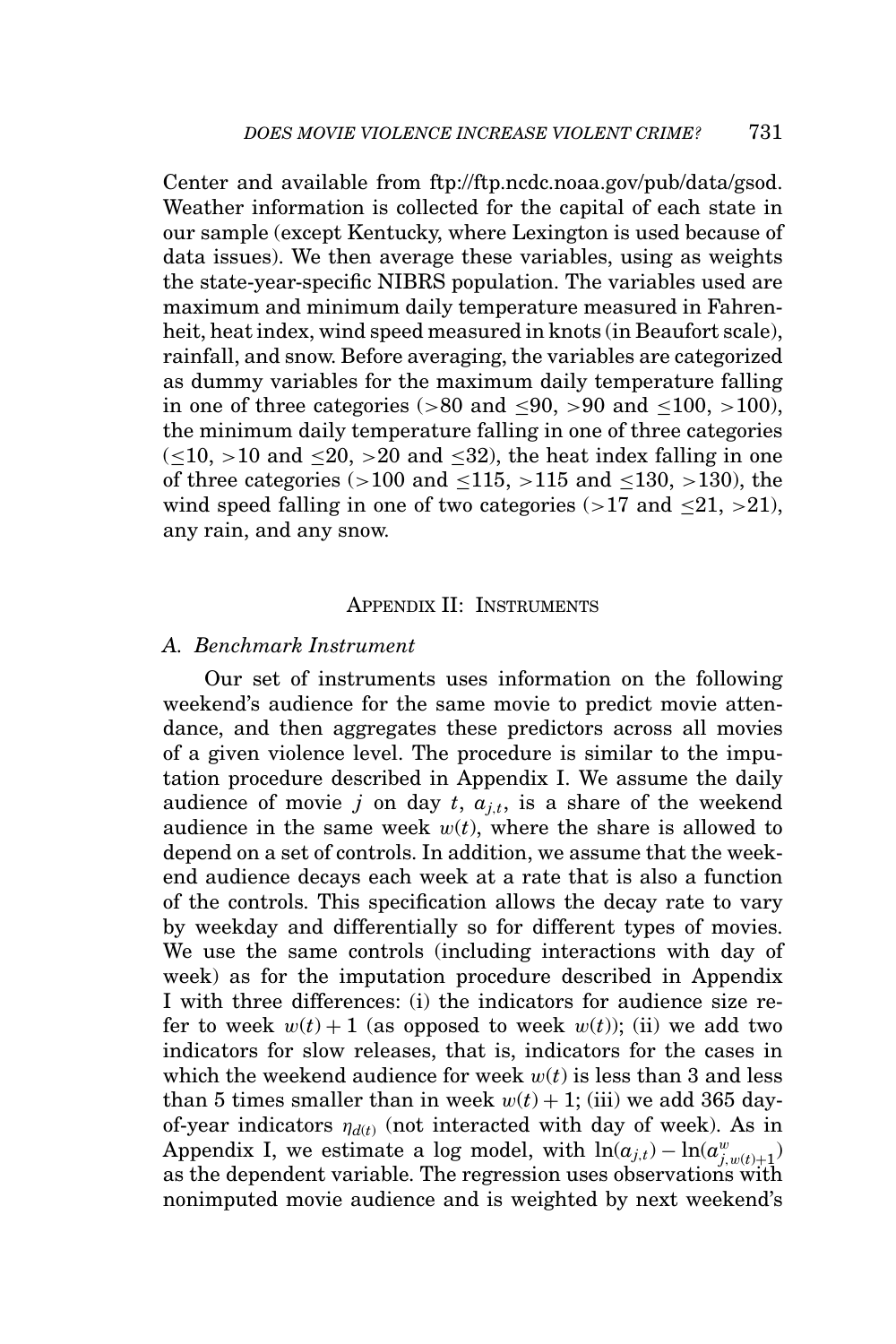audience  $a_{j,w(t)+1}^w$ . We obtain the predicted daily audience using  $\hat{a}_{j,t} = \exp[\ln(a_{j,w(t)+1}^{y,w(t)+1}) + \ln(a_{j,t}) - \ln(a_{j,w(t)+1}^{y})]$ . To generate the predicted audiences  $\hat{A}^n_t$ ,  $\hat{A}^m_t$ , and  $\hat{A}^v_t$ , we aggregate across movies in the relevant violence category.

We note that a coarser, but simpler, approach is to use as instruments the audience in week  $w(t) + 1$  of all movies in a category (strongly violent, mildly violent, and nonviolent). The empirical results using this approach are similar, although somewhat noisier (see Online Appendix Table 1).

### *B. Instrument for DVD/VHS Rentals*

The instrument for DVD and VHS rentals is constructed similarly to the benchmark instrument, except that *Video Store Magazine* only publishes the DVD and VHS rental at the weekly level. Hence, we estimate the equivalent of the predictive specification for the benchmark instrument, but without day-of-week dummies and day-of-week interaction variables. The regression is weighted by the next week's rentals  $a_{j,w(t)+1}^w$ . The set of controls, as for the standard instrument, includes month indicators, a linear time trend, indicators for the level of violence, indicators for rating type, and indicators for rentals in week  $w(t) + 1$ . The holiday controls are separate indicators for whether the week  $w(t)$  includes any of the holidays described in Appendix I, and whether the week  $w(t) + 1$  includes any of these holidays. The predicted values from the regressions are used to generate the predicted weekly rentals  $\hat{a}_{j,t}$ . These predicted rentals are then apportioned to each day of week using the within-week shares of rentals from the CEX time diaries.

#### *C. Theaters and Budget Instrument*

The estimates in column (2) of Table V use instruments based on the number of theater screens on which a movie plays and its production budget (Moretti 2008). We use data from thenumbers.com and renormalize the number of screens and budget by the corresponding 90th percentile of each variable for that year. We use the number of screens in levels and take the log of production budget (setting it equal to zero for missing production budgets and adding an indicator variable for missing production budgets). Because the predictability of audience using number of screens and budget varies with both the weekday and the number of weeks a movie has been out, we interact these screen and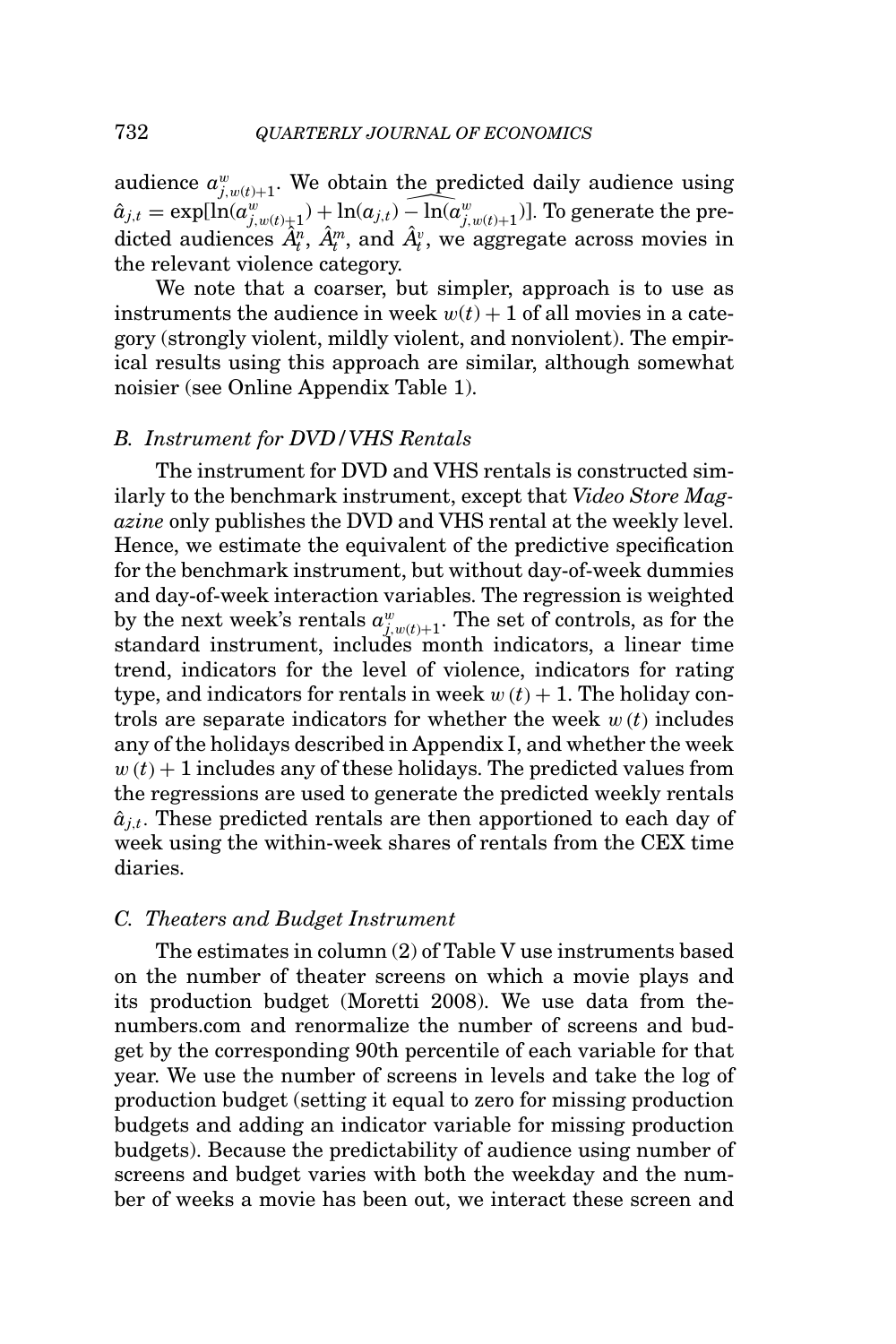budget variables with indicators for day of week as well as number of weeks out (0 weeks, 1 week, 2–4 weeks, 5–9 weeks, 10–19 weeks, 20–26 weeks,  $>$ 26). We estimate a log model, with  $ln(a_{it})$  as the dependent variable, using observations with nonimputed movie audience and weighting by the number of screens next week. The set of controls is the same as for the standard instrument, except that we do not use information on the audience next week.

UC SAN DIEGO AND NBER UC BERKELEY AND NBER

#### **REFERENCES**

- American Academy of Pediatrics, American Academy of Child and Adolescent Psychiatry, American Medical Association, American Psychological Association, American Academy of Family Physicians, and American Psychiatric Association, *Joint Statement on the Impact of Entertainment Violence on Children*, Congressional Public Health Summit, July 26, 2000. Available at http://www.aap.org/advocacy/releases/jstmtevc.htm.
- Anderson, Craig, Leonard Berkowitz, Edward Donnerstein, L. Rowell Huesmann, James D. Johnson, Daniele Linz, Neil M. Malamut, and Ellen Wartella, "The Influence of Media Violence on Youth," *Psychological Science in the Public Interest,* 4 (2003), 81–110.
- Anderson, Craig A., and Brad J. Bushman, "Effects of Violent Video Games on Aggressive Behavior, Aggressive Cognition, Aggressive Affect, Physiological Arousal, and Prosocial Behavior: A Meta-analytic Review of the Scientific
- Literature," *Psychological Science*, 12 (2001), 353–359. Ariely, Dan, and George Loewenstein, "The Heat of the Moment: The Effect of Sexual Arousal on Sexual Decision Making," *Journal of Behavioral Decision Making*, 18 (2005), 1–12.
- Bandura, Albert, Dorothea Ross, and Sheila A. Ross, "Imitation of Film-Mediated Aggressive Models," *Journal of Abnormal and Social Psychology*, 66 (1963), 3–11.
- Besley, Timothy, and Robin Burgess, "The Political Economy of Government Responsiveness: Theory and Evidence from India," *Quarterly Journal of Economics*, 117 (2002), 1415–1451.
- Buschman, Brad J., "Moderating Role of Trait Aggressiveness in the Effects of Violent Media on Aggression," *Journal of Personality and Social Psychology*, 69 (1995), 950–960.
- Card, David, and Gordon Dahl, "The Impact of Emotional Cues on Domestic Violence," Rochester Center for Economic Research Working Paper No. 546, 2009.
- Carpenter, Christopher, and Dobkin, Carlos, "The Effect of Alcohol Consumption on Mortality: Regression Discontinuity Evidence from the Minimum Drinking<br>Age," A*merican Economic Journal: Applied Economics*, 1 (2009), 16, 482.<br>DellaVigna, Stefano, and Ethan Kaplan, "The Fox News Effect: Media Bias and
- 
- Voting," *Quarterly Journal of Economics,* 122 (2007), 1187–1234. Einav, Liran, "Seasonality in the U.S. Motion Picture Industry," *RAND Journal of Economics*, 38 (2007), 127–145.
- Federal Trade Commission, *Marketing Violent Entertainment to Children: A Review of Self-Regulation and Industry Practices in the Motion Picture, Music Recording, and Electronic Game Industries*, 2000. Available online at http://www.ftc.gov/reports/violence/vioreport.pdf. Gentzkow, Matthew, "Television and Voter Turnout," *Quarterly Journal of*
- *Economics,* 121 (2006), 931–972.
- Gentzkow, Matthew, and Jesse Shapiro, "Preschool Television Viewing and Adolescent Test Scores: Historical Evidence from the Coleman Study," *Quarterly Journal of Economics,* 123 (2008), 279–323.